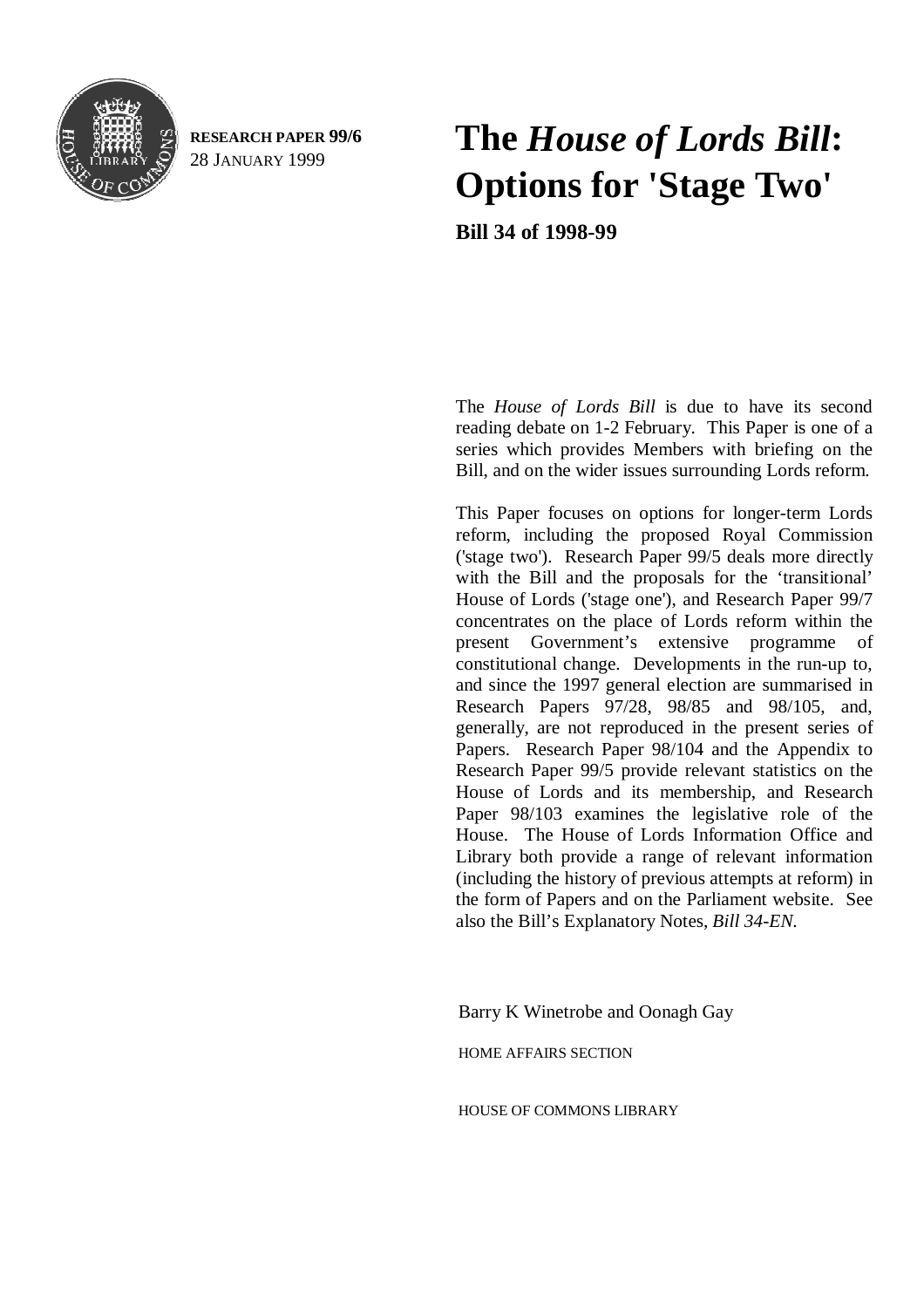#### **Recent Library Research Papers include:**

List of 15 most recent RPs

| 98/110 | Water Industry Bill Bill 1 [1998/99]                                    | 03.12.98 |
|--------|-------------------------------------------------------------------------|----------|
| 98/111 | Employment and Training Programmes for the Unemployed                   | 07.12.98 |
| 98/112 | Voting Systems: The Jenkins Report                                      | 10.12.98 |
| 98/113 | Voting Systems: The Government's Proposals $(3rd$ revised edition)      | 14.12.98 |
| 98/114 | Cuba and the Helms-Burton Act                                           | 14.12.98 |
| 98/115 | The Greater London Authority Bill: A Mayor and Assembly for London      | 11.12.98 |
|        | Bill 7 of 1998-99                                                       |          |
| 98/116 | The Greater London Authority Bill: Transport Aspects Bill 7 of 1998-99  | 10.12.98 |
| 98/117 | Water Industry Bill (revised edition) Bill 1 [1998/99]                  | 10.12.98 |
| 98/118 | The Greater London Authority Bill: Electoral and Constitutional Aspects | 11.12.98 |
|        | Bill 7 of 1998-99                                                       |          |
| 98/119 | Unemployment by Constituency - November 1998                            | 16.12.98 |
| 98/120 | <b>Defence Statistics 1998</b>                                          |          |
| 99/1   | The Local Government Bill: Best Value and Council Tax Capping           | 08.11.98 |
|        | Bill No 5 of 1998-99                                                    |          |
| 99/2   | Unemployment by Constituency - December 1998                            | 13.01.99 |
| 99/3   | Tax Credits Bill Bill 9 of 1998-9                                       | 18.01.99 |
| 99/4   | The Sexual Offences (Amendment) Bill: 'Age of consent' and abuse of a   | 21.01.99 |
|        | position of trust [Bill 10 of 1998-99]                                  |          |

*Research Papers are available as PDF files:*

- *to members of the general public on the Parliamentary web site, URL: http://www.parliament.uk*
- *within Parliament to users of the Parliamentary Intranet, URL: http://hcl1.hclibrary.parliament.uk*

Library Research Papers are compiled for the benefit of Members of Parliament and their personal staff. Authors are available to discuss the contents of these papers with Members and their staff but cannot advise members of the general public.

Users of the printed version of these papers will find a pre-addressed response form at the end of the text.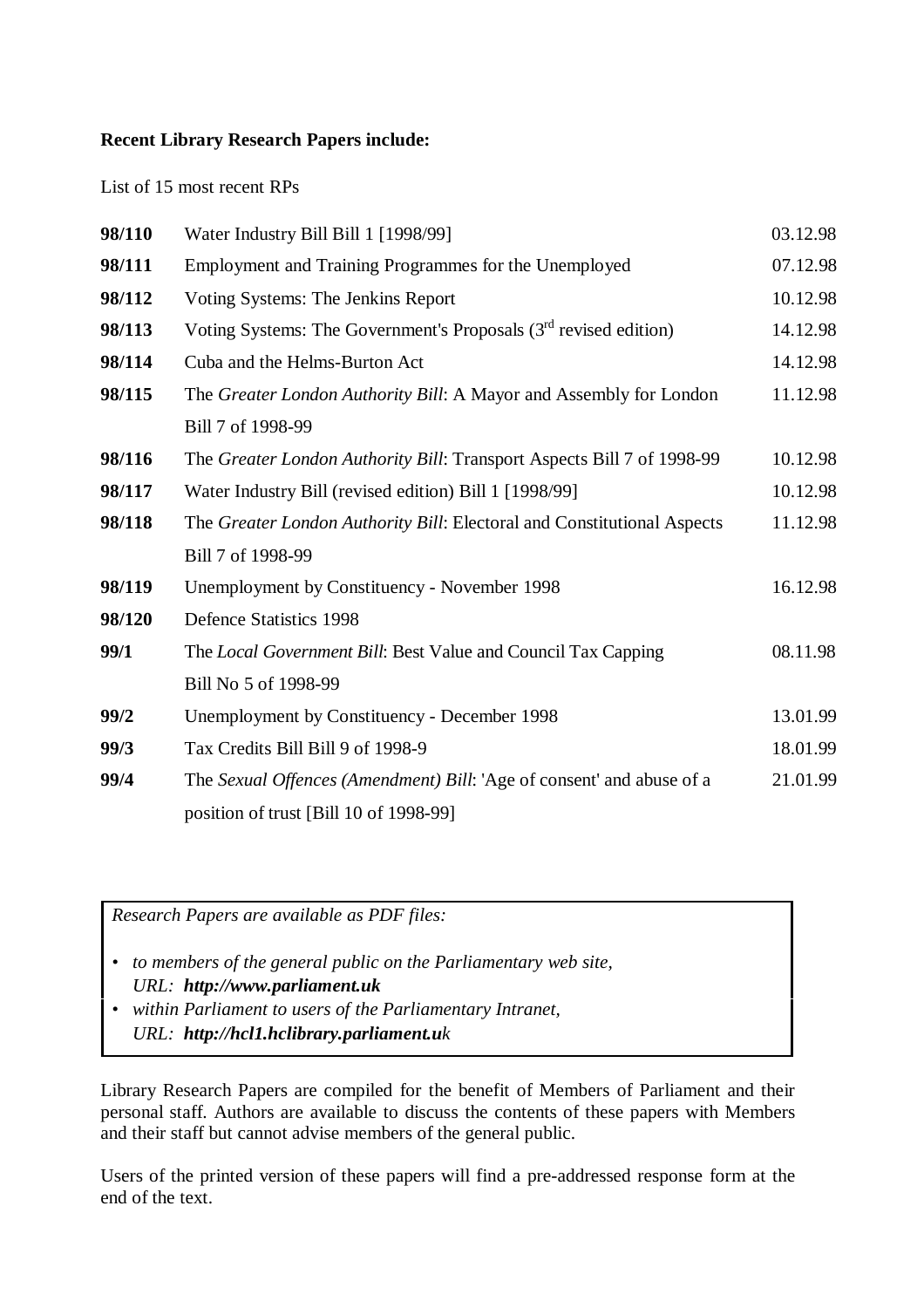# **Summary of main points**

*Note: Issues highlighted in bold type are discussed in detail in this Paper. Other issues are considered in the companion Research Papers 99/5 and 99/7.*

- The Government is committed, as stated in the 1997 election manifesto and in this session's Queen's Speech, to reform of the House of Lords as presently constituted. This reform programme is intended to be a staged process, rather than a single, 'big bang'.
- The *House of Lords Bill* seeks to implement 'stage one', the removal of hereditary peers from membership of the Upper House, and their consequential 'enfranchisement' in House of Commons elections. The Bill is very short, but as a 'constitutional measure', it is intended to have 2 days for second reading, and its committee stage wholly on the floor of the House. As it has been introduced in the Commons, it is eligible for enactment through the *Parliament Acts* procedure if necessary.
- To counter accusations that the resulting House will be composed wholly of nominated peers, the Government has set out certain principles for party balance, and will establish an *Appointments Commission*, as an non-statutory advisory NDPB ('quango'). It will conform to the 'Nolan appointments principles', will nominate non-party peers and take over the scrutiny of possible party-nominated life peers from the Political Honours Scrutiny Committee. There are no plans to alter the powers or functions of this 'transitional House.'
- The Government are minded to accept a Lords amendment, proposed by the Cross-bench Convenor, Lord Weatherill, which would retain 91 hereditary peers in the transitional House (75 in proportion to party balance elected by the parties; 14 'office-holders' selected by the House, and the Lord Great Chamberlain and Earl Marshal), but only if the Bill and its sessional legislative programme are not unreasonably obstructed.
- **As part of the 'stage two' process for further reform of the second chamber, a Royal Commission has been appointed, to be chaired by Lord Wakeham. Its terms of reference require it to retain the primacy of the Commons and to take account of other constitutional changes, such as devolution and the** *Human Rights Act 1998***. It is to examine the role and function of a second chamber, and the method(s) of composition to fulfil them, and is to report by 31 December 1999.**
- **The Lords Spiritual and the Law Lords are to remain unaffected by the 'stage one' process. The Government are keen to maintain an independent, non-party element, as provided by the Cross-benchers and others. The Royal Commission may examine issues such as the name of the reformed second chamber, and retention or otherwise of the link between the honour of a peerage and membership of the House.**
- Lords reform is a key element of the Government's constitutional reform programme, not only for its intrinsic importance but also as a way of underpinning and binding the other elements of that programme. This could be achieved by some form of territorial representation, perhaps through the devolved (and regional bodies) themselves. Any second chamber, especially one building on the practices and expertise of the present House, could have an important role in constitutional matters generally, and human rights in particular. The Opposition has strongly attacked what it sees as the dangers inherent in the Government's piecemeal approach to constitutional reform.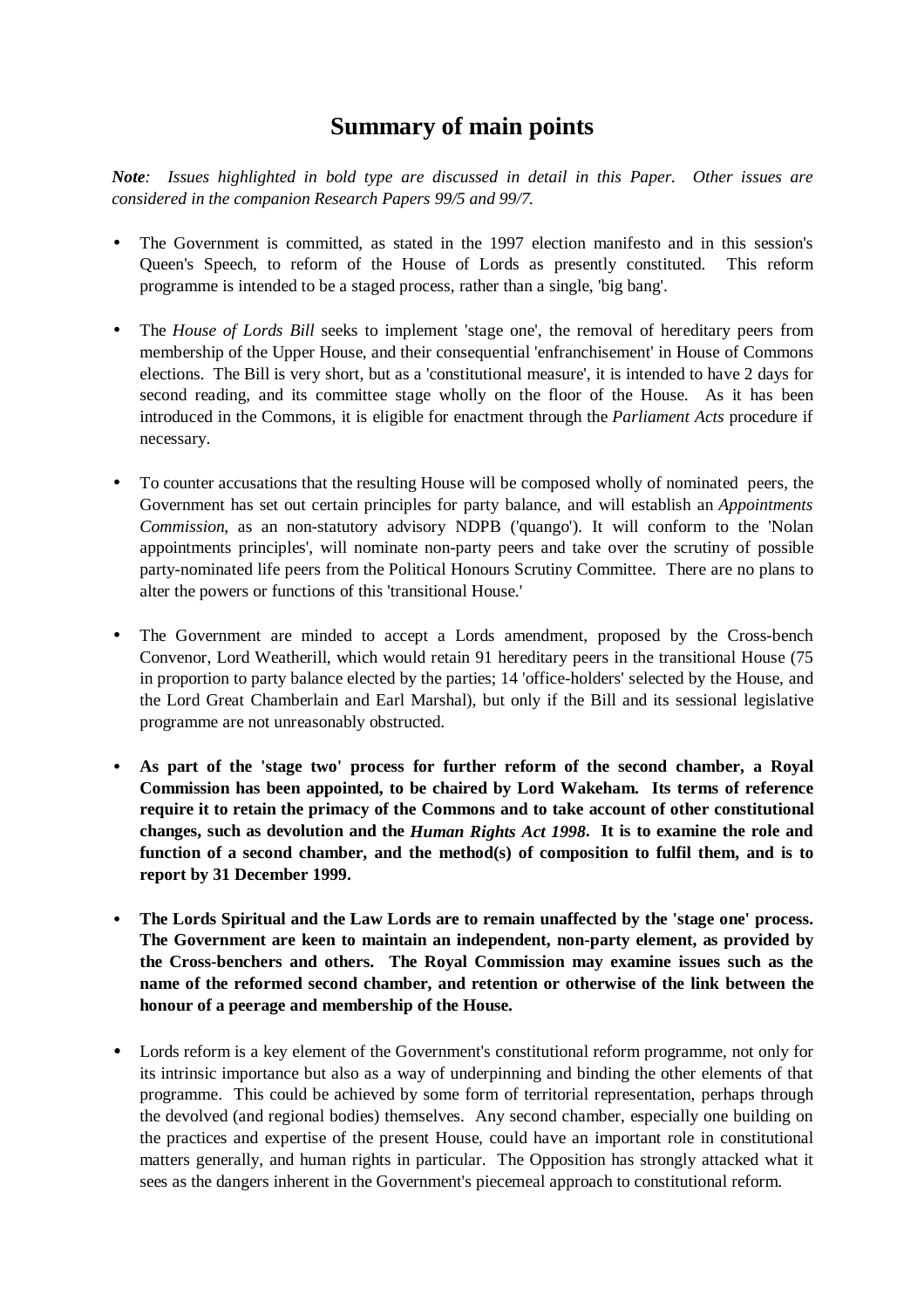# **CONTENTS**

| I            | <b>Options For Change</b>                     |                                                        |    |
|--------------|-----------------------------------------------|--------------------------------------------------------|----|
| $\mathbf{I}$ | Peerage, aristocracy and honours              |                                                        |    |
| Ш            |                                               | The Royal Commission: terms of reference and operation | 11 |
| IV           | <b>Electoral Systems for a second chamber</b> |                                                        | 16 |
|              | $\mathbf{A}$ .                                | <b>Introduction</b>                                    | 16 |
|              | <b>B.</b>                                     | <b>Labour policy</b>                                   | 17 |
|              | $\mathbf{C}$ .                                | <b>History</b>                                         | 19 |
|              | D.                                            | Length of term                                         | 23 |
|              | E.                                            | 'Regional' Representation                              | 24 |
|              | F.                                            | New methods of election for both Commons and Lords     | 27 |
|              | G.                                            | <b>The White Paper</b>                                 | 29 |
| $\bf V$      | Particular categories of peer                 |                                                        | 33 |
|              | A.                                            | Lords spiritual: the bishops                           | 33 |
|              |                                               | 1. History and participation                           | 33 |
|              |                                               | 2. Their place in a reformed chamber                   | 37 |
|              | <b>B.</b>                                     | <b>The Law Lords</b>                                   | 41 |
|              |                                               | 1. History and participation                           | 41 |
|              |                                               | 2. Their place in a reformed chamber                   | 44 |
|              | $\mathbf{C}$ .                                | The cross-benchers                                     | 46 |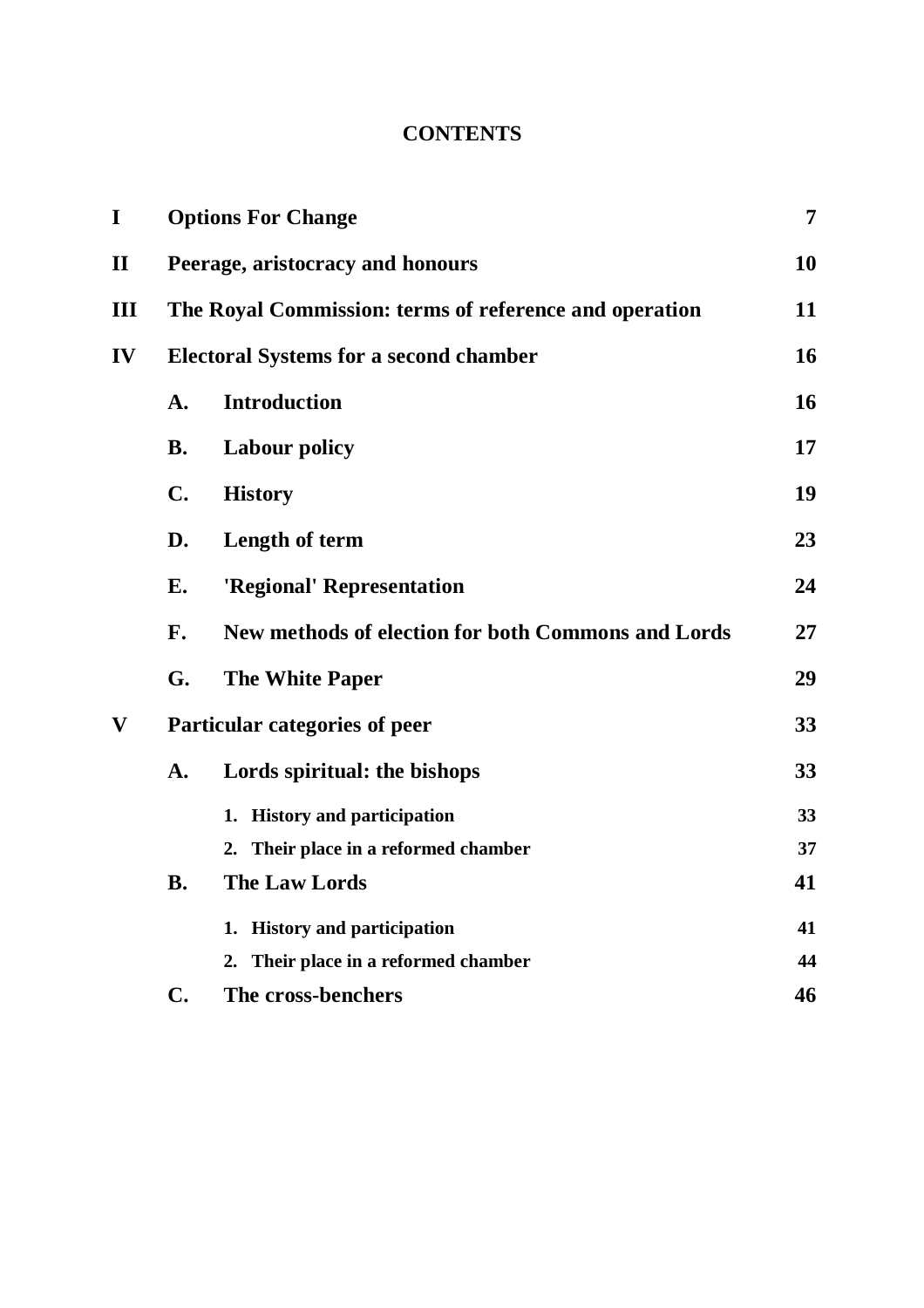# **I Options For Change**

"We had to adapt an ancient institution to new needs, fitting it to a system which presents new conditions, and seeking to overcome prejudices and antagonisms which generations of party conflict have made acute."<sup>1</sup>

"We reiterate in conclusion that we are deeply conscious of the difficulties of devising the single 'right' solution for the reform of the House of Lords."2

"There is a difference in approach between the consideration of what reforms could or should be made to the House of Lords, and consideration of what form of Second Chamber would be most appropriate for the United Kingdom in the years ahead."<sup>3</sup>

"On summer evenings and winter afternoons, when they have nothing else to do, people discuss how to reform the House of Lords. Schemes are taken out of cupboards and drawers and dusted off, speeches are composed, pamphlets written, letters sent to the newspapers. From time to time, the whole country becomes excited. Opinion polls are taken, television programmes devised, professors and taxi drivers give their views. Occasionally legislation is introduced; it generally fails. The frenzy dies away until the next time."4

This present section seeks simply to outline, in very broad terms, some of the key aspects, which underpin any more detailed discussion of a reformed<sup>5</sup> House of Lords or replacement second chamber. A neat encapsulation of the various options for change in the Upper House is contained in Philip Norton's '4Rs': *retain, reform, replace and remove*. 6

#### **1. retention:**

The two strands of the retention argument can be summed up as 'leave well alone' or even if it is not well, it is so insoluble as to be not worth the time and effort that change would require, which would be better spent on 'real' issues that impact on the public directly. This argument may even be put forward by those whose would openly accept that a second chamber created anew nowadays would almost certainly not resemble the present composition of the House of Lords.

<sup>&</sup>lt;sup>1</sup> *Report of the Second Chamber Conference* (Bryce Report), Cd 9038, 1918, para 1<br><sup>2</sup> The House of Lards, Penort of the Conservative Review Committee (chaired by

<sup>2</sup> *The House of Lords*, Report of the Conservative Review Committee (chaired by Lord Home), March 1978, para 69

<sup>&</sup>lt;sup>3</sup> Mackay Commission initial report, Sept 1998, para 14

<sup>4</sup> Janet Morgan "The House of Lords in the 1980s" *The Parliamentarian* vol LXIII, 1982, p 294

<sup>5</sup> In this Paper and its companion Research Papers on the *House of Lords Bill*, 'reform' denotes, as in the commonly-used terms 'constitutional reform' or 'Lords reform', change generally, not necessarily change for the better

<sup>6</sup> *The British polity*, 3rd ed, 1994, pp 299-301. For a similar approach see Lord Desai and Lord Kilmarnock, *Destiny not defeat: reforming the Lords*, Fabian discussion document 29, January 1997, examined in Research Paper 97/28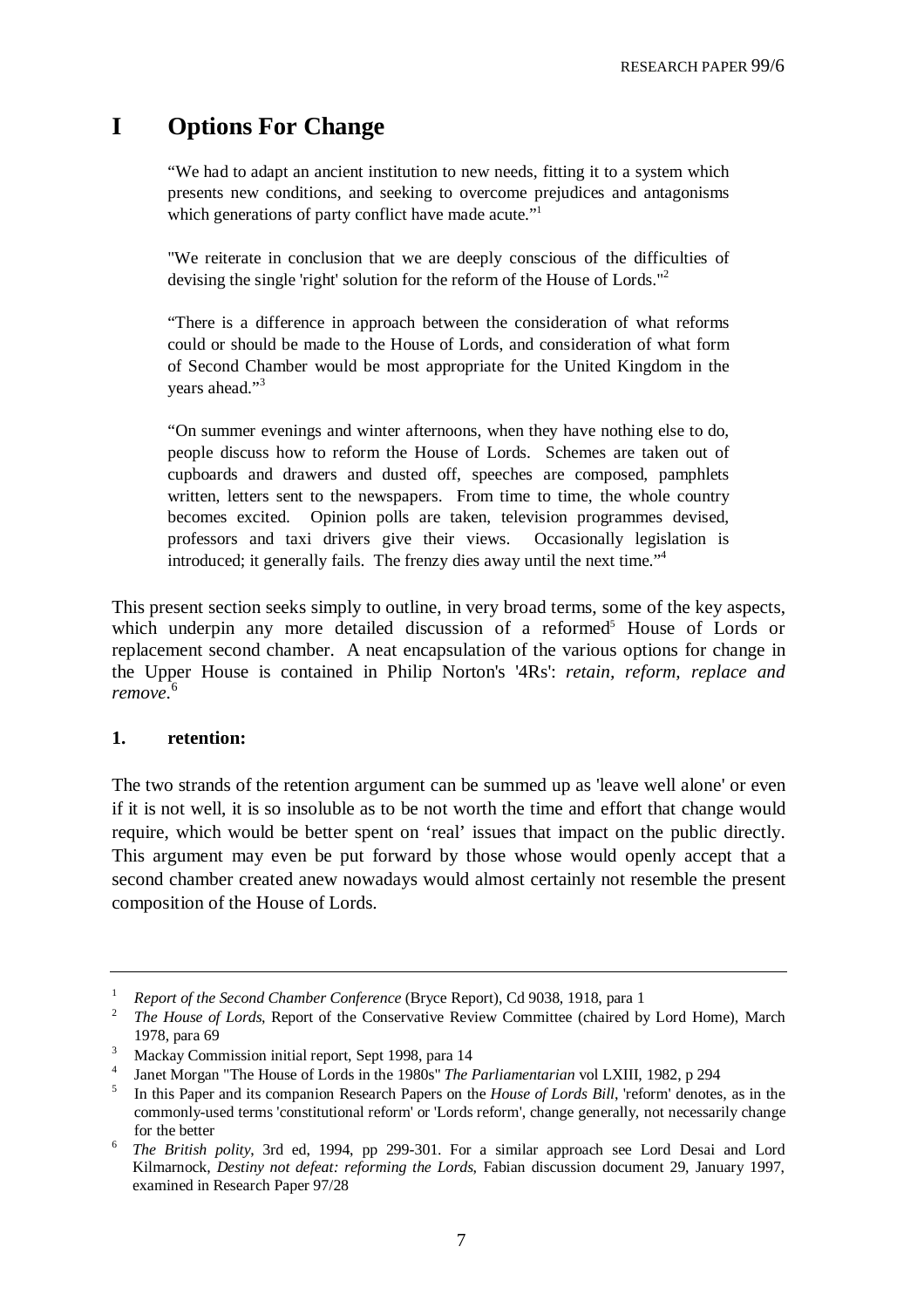The strand of argument that the Upper House 'works', notwithstanding any theoretical flaws in its composition or functions, recognises, to some degree, the trend of pragmatic, incremental development said to be so central to the English/British constitutional tradition. Just as Parliament gradually evolved into two separate chambers, and that one of these chambers gradually evolved into the de facto primary chamber, the present House of Lords reflects the decline in the political system of the interests (aristocratic, ecclesiastical etc.) within it compared to the House which, through the medium of representative democracy, has gained greater political legitimacy and power. This is reflected in the various self-denying ordinances, especially in the legislative sphere, adopted by the House of Lords.7

There are people who will defend the existing hereditary principle, and argue for the retention of the hereditary element, either wholly or substantially in its present form. This is discussed further in the section IV B of the comparison Research Paper 99/5.

### **2. reform**

This option and the third option of 'replacement' are really two levels of the same case, with differences being ones of degree and, often, of semantics. Thus the need for a second chamber is accepted,<sup>8</sup> but changes are proposed to the composition, and sometimes the powers and functions of the second chamber. If the concept of peerage is retained as a central aspect of composition, this could indicate that the change is more akin to 'reform' rather than 'replacement'.

Conservative policy on the constitution in recent years has tended to approve of incremental change when appropriate. Thus, on Parliamentary reform, Conservatives have supported, indeed promoted, change when they believe that it has been demonstrated that it will lead to practical improvement in Parliamentary procedures and practices. Some changes, such as legislation on life peerages in 1958 and on renunciation of hereditary peerages in 1963, were made under Conservative governments. It also is fair to note that the House of Lords as an institution has often been more innovative than the Commons, from the introduction of new technology to procedural changes such as the formal scrutiny of delegated powers and the 'grand committee' process. Nevertheless the option of reform, when applied to the core issues of composition and of powers, may often encompass much wider, and potentially more controversial, changes than those just described. These more fundamental changes generally have been made during non-Conservative administrations.<sup>9</sup>

<sup>7</sup> See further, Research Paper 98/103

<sup>8</sup> On bicameralism, see the discussion in section II of Research Paper 99/5

<sup>9</sup> The 1958 legislation on life peerages may be regarded by some as an exception to this general point, as it opened the door to a significant rebalancing of the membership of the House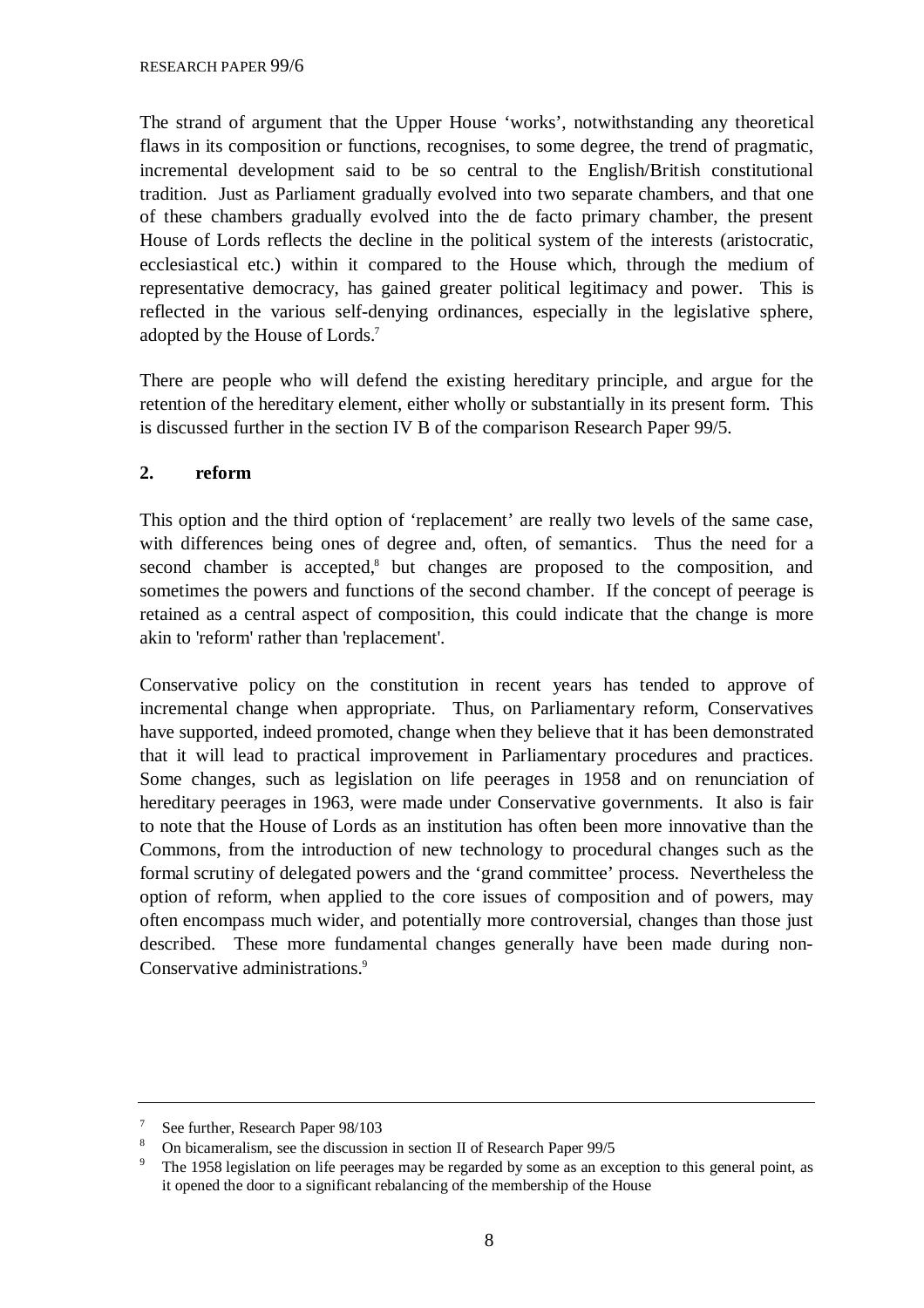An academic analysis in favour of "moderate change" rather than "radical reform" is that of Professor Brazier, who proposed a strategy which would "continue in the gradualist tradition of limited and pragmatic reforms, ideally pursued through a Constitutional Commission and with multi-party support."10 He calls this a policy of 'reductions' i.e. reductions of the party imbalance, the average age of life peers, the imbalance between the sexes, the over-representation of the Church of England, the scope for intervention by 'backwoodsmen'. He recognised that this policy will be criticised as being too timid. "Dreaming up schemes is a simple and agreeable pastime. But ... reform plans ought to be formulated with the realities of the political situation clearly in mind if they are to stand a reasonable chance of being implemented and of lasting."<sup>11</sup>

#### **3. replacement**

When a scheme proposes a second chamber which differs from the present House of Lords not only in name, but also significantly in terms of composition, powers and functions, then it can be described as a scheme for replacement of the present House of Lords. Such schemes commonly give a new second chamber titles such as Senate (the recent IPPR draft constitution simply called it the 'second chamber'), to reflect, in many cases, a break with the past, the removal of the peerage concept from issues of composition, and the new role of the House in a new constitutional settlement.<sup>12</sup> Composition proposals concentrate on replacing the present hereditary element, either wholly or substantially, with an elected and/or appointed element, perhaps based on regional or functional representation. Schemes for the role and function of a new second chamber tend to concentrate on strengthening the main functions of the present House of Lords described earlier in this paper - the revision of legislation, general debate of current political issues, and constitutional control over the Commons and the Government.

#### **4. removal**

There have been many proposals for outright abolition, *without replacement*, i.e. for unicameralism.13 For a time in the 1970s and 1980s this was official Labour policy, and a major immediate priority for any incoming Labour administration. A second chamber (as with other forms of constitutional obstacles to the legal and political supremacy of Parliament) was often seen as an impediment to the enactment of truly radical legislation. Others argue that there is no distinct role for a second chamber which could not be fulfilled adequately by a reformed House of Commons. When abolition became Labour policy at the 1977 Party conference, delegates argued that, as attempts at reform had been

<sup>&</sup>lt;sup>10</sup> *Constitutional reform*,  $2<sup>nd</sup>$  ed., 1998, p 98

 $11$  pp 101-2

<sup>&</sup>lt;sup>12</sup> When, during the 20 January statement in the Upper House, Lord Gifford suggested that the Royal Commission examine the name of a reformed second chamber (he supported the symbolic value of a name like 'House of Senators'), Baroness Jay of Paddington replied that, although the name issue was not in the royal commission's terms of reference, "I am sure that the noble Lord, Lord Wakeham, and his colleagues may be inspired": HL Deb vol 596 c 597, 20.1.99

<sup>&</sup>lt;sup>13</sup> A concept discussed in Section II of Research Paper 99/5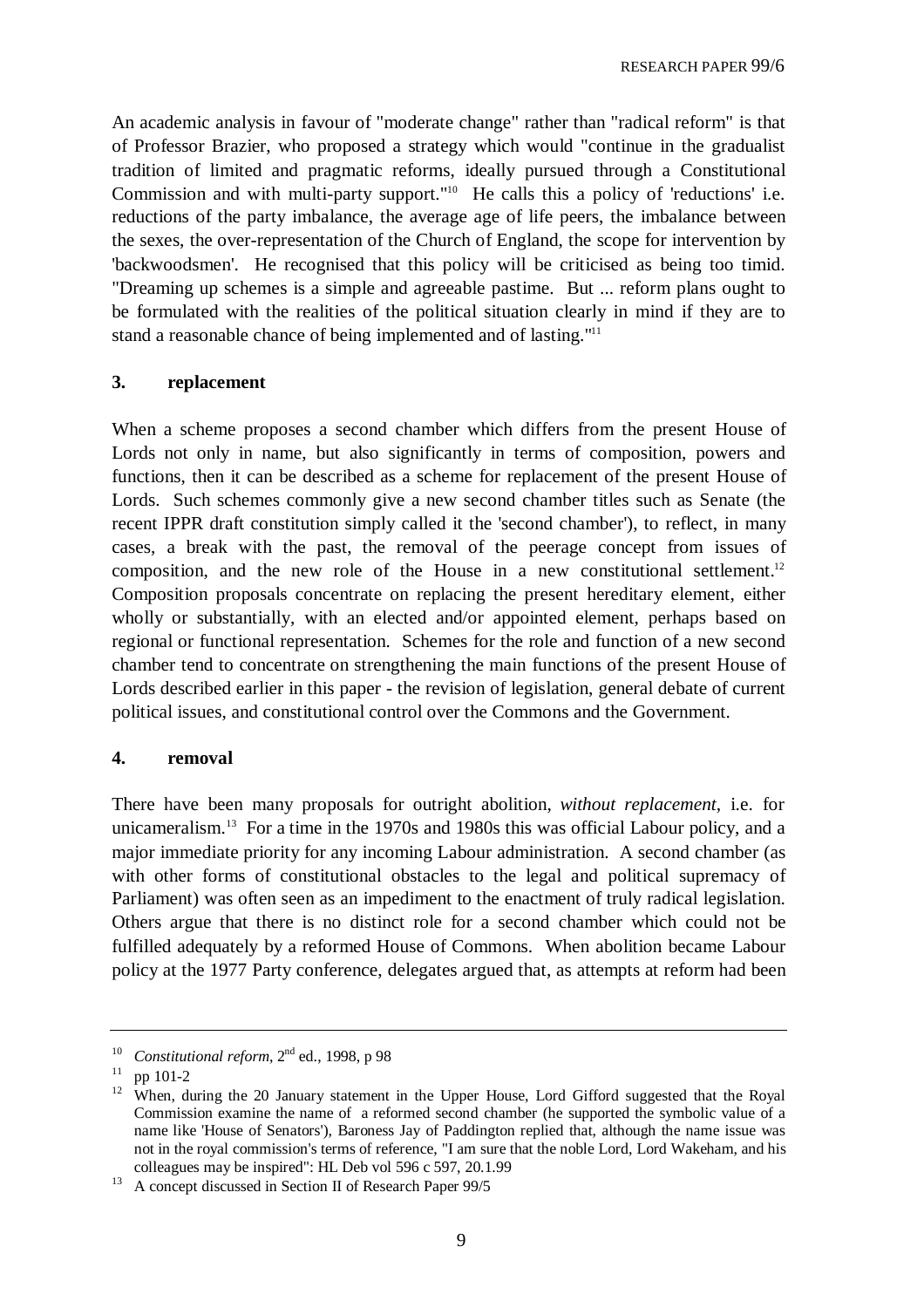unsuccessful, abolition was the only alternative. In the words of John Forrester, replying to the debate on behalf of the NEC, "what we cannot mend we must now determine to end!"<sup>14</sup> Tony Benn described the party's policy as "an important example of disengagement from feudo-capitalist institutions and their replacement by extending the role of a democratically elected Chamber."15

# **II Peerage, aristocracy and honours**

"As individuals the peers were the greatest people; as a House the collected peers were but the second House .… The House of Peers has never been a House where the most important peers were the most important. It could not be so. The qualities which fit a man for marked eminence, in a deliberative assembly, are not hereditary, and are not coupled with great estates." – Walter Bagehot $^{16}$ 

One factor which makes the second chamber question particularly sensitive is the interrelation (some would say, confusion) between membership of a House of Parliament, the title and status of peerage and the conferment of honours. For example some people who may wish to contribute directly to the work of Parliament (especially, but not exclusively, those who would not wish to participate by way of elective party politics, but, say, those who would be suitable for appointment in some way) but do not approve of the honours system generally or of the practical trappings of peerage, may find themselves excluded from membership. Again, for some for whom it is thought that a life peerage is an appropriate recognition for their public service or other achievements<sup>17</sup>, membership of a House of Parliament may an incidental, irrelevant or even undesired consequence. When peerages are awarded primarily as an honour, membership of Parliament may be regarded as 'accidental' as for those who succeed to hereditary peerages.

Such factors lead some to suggest, for example, a new name for a second Westminster chamber, as the present one may be thought not to send the appropriate signals for an integral component of a modern democratic parliament.<sup>18</sup> Going further, they may propose a complete break between the award of the honour of a peerage (whether hereditary or life) and membership of a second chamber. Members of such a second chamber would presumably be eligible for all other honours in generally the same basis as members of the House of Commons and other representative bodies.

<sup>14</sup> 1977 Conference report, p 274

<sup>15</sup> *Arguments for democracy*, 1981, p 222

<sup>16</sup> *The English constitution*, 1867, (Fontana ed., 1993, p 127)

<sup>&</sup>lt;sup>17</sup> In his speech at the Charter Mark awards on 26 January, the Prime Minister said that one of the 'nonfinancial rewards' of public service was "esteem - from ceremonies like today's to nominations to the House of Lords": *Modernising public services*, 26.1.99

<sup>&</sup>lt;sup>18</sup> In a recent press interview, Baroness Jay of Paddington was said to be 'not keen on getting rid of the House of Lords name': "The ermine has to go .." *Financial Times*, 23.1.99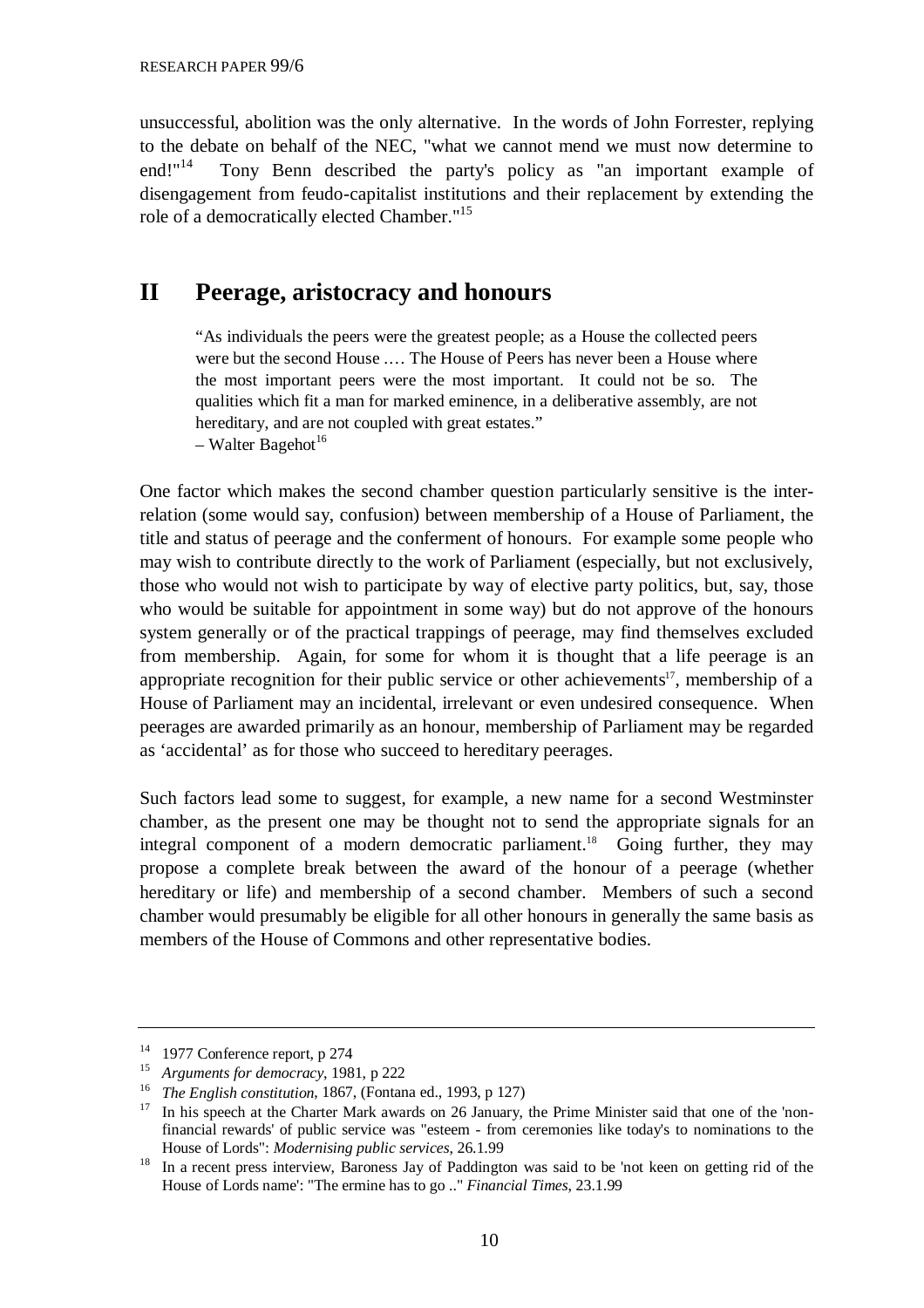The 1978 report of the Conservative Party review committee on Lords reform, chaired by Lord Home, considered this issue: $19$ 

#### **The Conferment of Peerages as Honours**

59. Membership of the House of Lords carries both an honorific title and a right to take part in the proceedings of one of the two Houses of our Legislature. We believe that the honours system needs to be separated from legislative responsibilities in the Second Chamber. Such a separation would implicitly follow from the adoption of either of the last two of the options discussed above. But even if neither were to be adopted we believe the Crown should take power to bestow the title of "Lord" either for life or on a hereditary basis without necessarily giving the beneficiary the right to sit in the Upper Chamber.

Baroness Jay of Paddington, the Leader of the Lords, has in the past been quoted as expressing a preference for life peers to be known as 'MLs' - Members of the Lords - and not to have titles as such, so as to distinguish them from hereditary peers.<sup>20</sup>

# **III The Royal Commission: terms of reference and operation21**

This section considers the role and function of the proposed Royal Commission as described in the white paper. Its possible examination of the more general constitutional reform agenda is considered in section III of the companion Research Paper 99/7.

Labour's election manifesto talked in terms of further reform being examined by a joint committee of the two Houses. However there was much discussion in Parliament and outside about the most appropriate and effective vehicle for such an investigation, $2<sup>2</sup>$  and at the start of the two-day Lords debate last October the Leader of the House, Baroness Jay of Paddington, announced that the Government would set up a Royal Commission. This was confirmed in this session's Queen's Speech.<sup>23</sup>

The white paper set out the details of the Royal Commission's task, including its terms of reference:24

22. In its election manifesto, the Government said that a Joint Committee of both Houses of Parliament would be set up to consider longer-term reform. The

<sup>19</sup> *The House of Lords*, p 32, March 1978

<sup>&</sup>lt;sup>20</sup> "Discreet charm of Blair's aristocrat", *Daily Telegraph*, 8.8.98<sup>21</sup> For general background on royal commission as an administrative

<sup>&</sup>lt;sup>21</sup> For general background on royal commission as an administrative device, see Research Paper 96/22<br><sup>22</sup> See for example the 1996 Constitution Unit report. *Reform of the House of Lords* 

<sup>22</sup> See, for example, the 1996 Constitution Unit report, *Reform of the House of Lords*

<sup>23</sup> These developments were noted in Research Paper 98/105

<sup>&</sup>lt;sup>24</sup> Cm 4183, p 10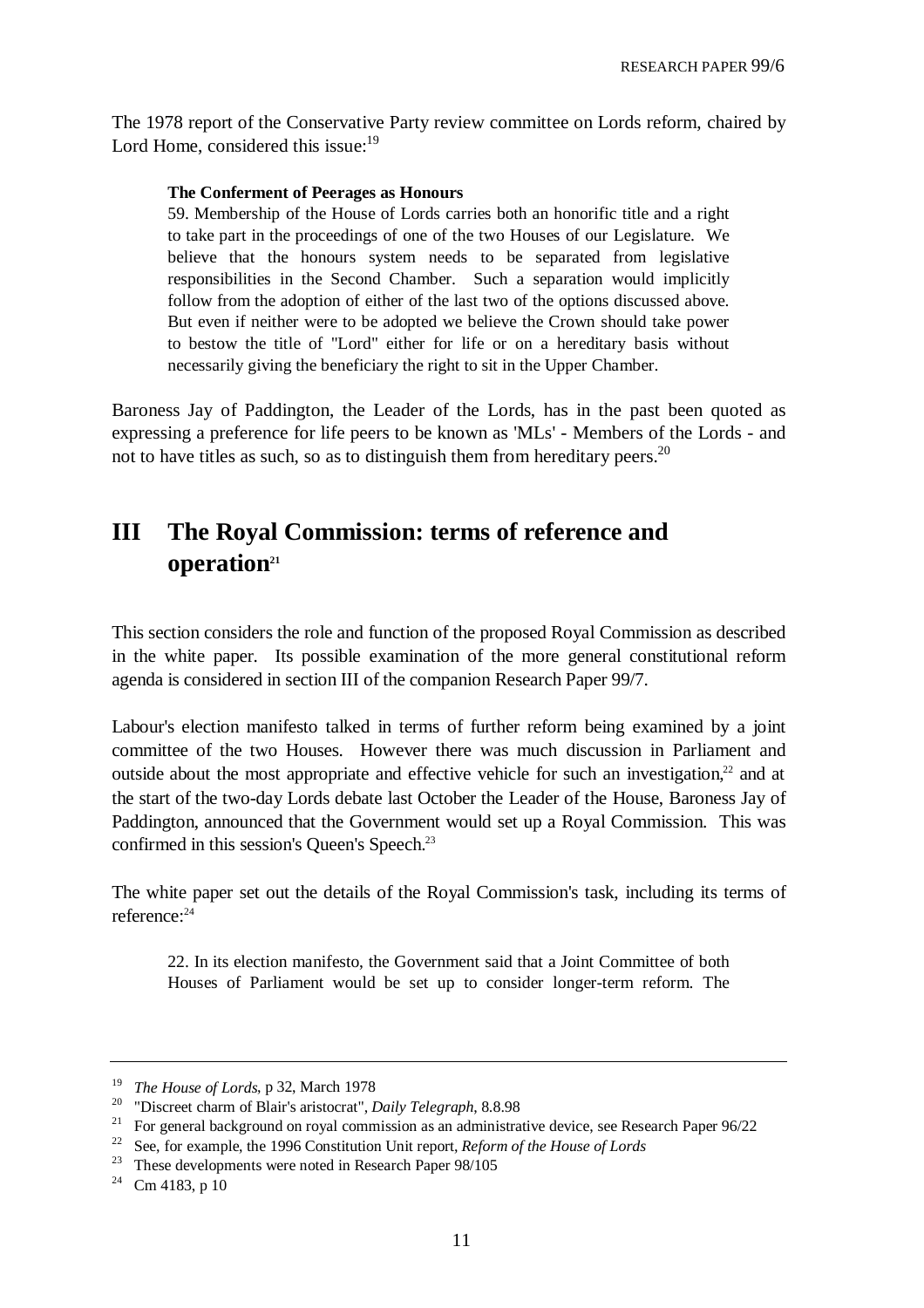Government acknowledges that those who understand how Parliament works can make a special contribution in refining the options before any legislation is introduced. But there is widespread and legitimate public interest in the question of the reform of the House of Lords. The Government wants to take full account of differing views about change to the democratic institution of Parliament. We want to make the process of examination of future reform of the Lords as open and transparent as possible. We want the process of examination and recommendation to be inclusive, and open to public involvement. We have therefore decided that the Joint Committee should be preceded by a Royal Commission which will do much of the preliminary work of examining the issues and analysing the options. We do not believe this will delay the process of considering more fundamental reforms. The Royal Commission will be meeting outside the Parliamentary process. It can, therefore, begin work while the Bill concerned with the hereditary peers is still going through Parliament, which would not have been a practical possibility for the Joint Committee.

23. The terms of reference for the Royal Commission will be:

''Having regard to the need to maintain the position of the House of Commons as the pre-eminent chamber of Parliament and taking particular account of the present nature of the constitutional settlement, including the newly devolved institutions, the impact of the Human Rights Act and developing relations with the European Union:

- to consider and make recommendations on the role and functions of a second chamber; and
- to make recommendations on the method or combination of methods of composition required to constitute a second chamber fit for that role and those functions.
- to report by 31 December 1999."

The Royal Commission will be ready to begin its work shortly.

24. The Government believes that the Royal Commission can and should complete its work within the tight deadline we have set. This will allow the Commission's recommendations to be considered by the Government and the other political parties in advance of the next general election. It is for the Royal Commission itself to arrange its own programme of work. We wish it to consider all the options for reform, consistent with its terms of reference, without advance prescription.

25. The Government has itself considered the issues involved, and the final chapters of this White Paper detail some of this consideration.

The Leader of the Lords believed that the Royal Commission's terms of reference "are deliberately non-prescriptive. They are intended to stimulate public debate as well as giving the Royal Commission its remit. The Government have not indicated their own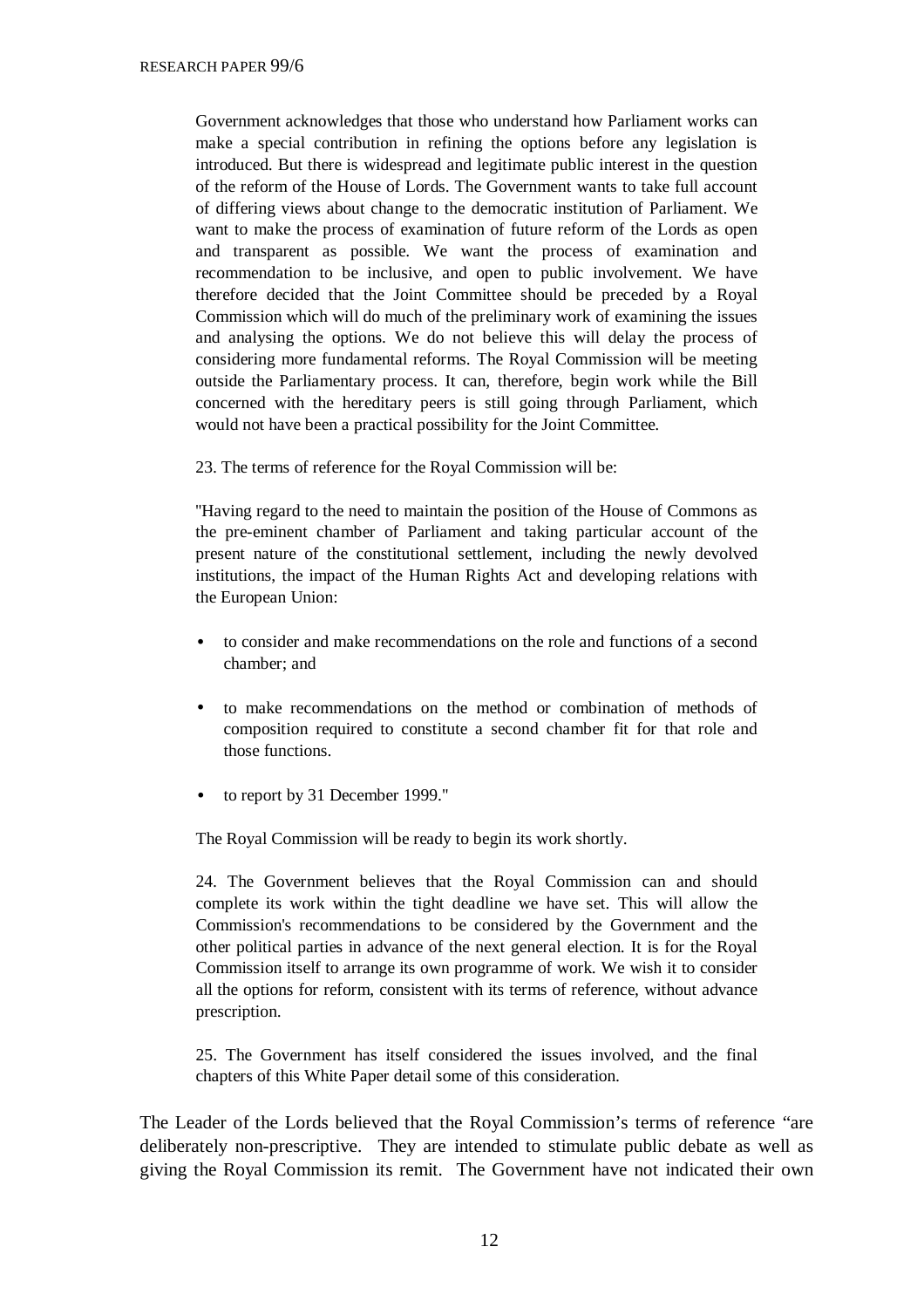preference in the white paper. However the two final chapters of the white paper set out a number of issues which the Government think the Royal Commission will find it useful to address."25 Baroness Jay confirmed that "composition of the membership of a reformed House of Lords is not related to the composition of the membership of the other place at all."26 She also explained, in her statement, that one reason for the Royal Commission's relatively short timetable was that "this debate has been taking place for most of this century. There is no need to undertake extensive gathering of evidence before any work can be done on the evaluation of the issues. It is analysis and judgment which are most important."27

Margaret Beckett indicated during exchanges on 20 January that the Government itself would not present evidence to the royal commission, although the political parties may well do so.<sup>28</sup> Ministers indeed have been very careful not to be drawn into giving any indications of the Government preferences for the outcome of the stage two deliberations.29 As noted in the discussion in section IV.B of the companion Research Paper 99/5, the Government say that they have adopted a staged process for Lords reform, partly to avoid the problems which befell earlier 'big bang' attempts at reform. To this end ministers appear reluctant to discuss any further at present the merits of the various options they themselves have presented in the white paper.30

Lord Wakeham was quoted in a Downing Street press release on his appointment: "I agree with the Government that there should be proper examination of all the issues before further reform. I very much hope we can reach a consensus on the role and composition of the House of Lords in the future." In an intervention during the Lords statement he said that, in his view, "the terms of reference of the Royal Commission are sufficiently wide to allow us to look at these issues in the round."<sup>31</sup>

It may be significant that that the Royal Commission's terms of reference relate to a 'second chamber' and nowhere do they use the phrase 'House of Lords', although the white paper, when discussing 'stage two' longer term reform, uses both terms almost interchangeably. It may be that the Royal Commission will feel able to examine reform options which tend more towards (to use the terminology discussed earlier in this Paper) 'replacement' rather than 'reform' of the House of Lords. The first stage reform envisaged in the present Bill appears clearly to be a reform, albeit an extremely

<sup>25</sup> *op cit,* c 585

 $26 \text{ cc} 596-7$ 

 $27$  c 585

<sup>&</sup>lt;sup>28</sup> HC Deb vol 323 c 915, 20.1.99<sup>29</sup> although the white paper does

although the white paper does contain some indications of the Government's own preferences, such as the following on methods of composition, which appears to be ruling out novel suggestions of random selection by lottery and the like: "The Government's own view is that the best solution is likely to be found among the more conventional options of nomination and election": para 8.6, p 43

See for example the Leader of the Commons' replies to Robert Maclennan and to Donald Anderson on 20 January, *op cit*, cc 914, 917.

<sup>31</sup> *op cit*, c 593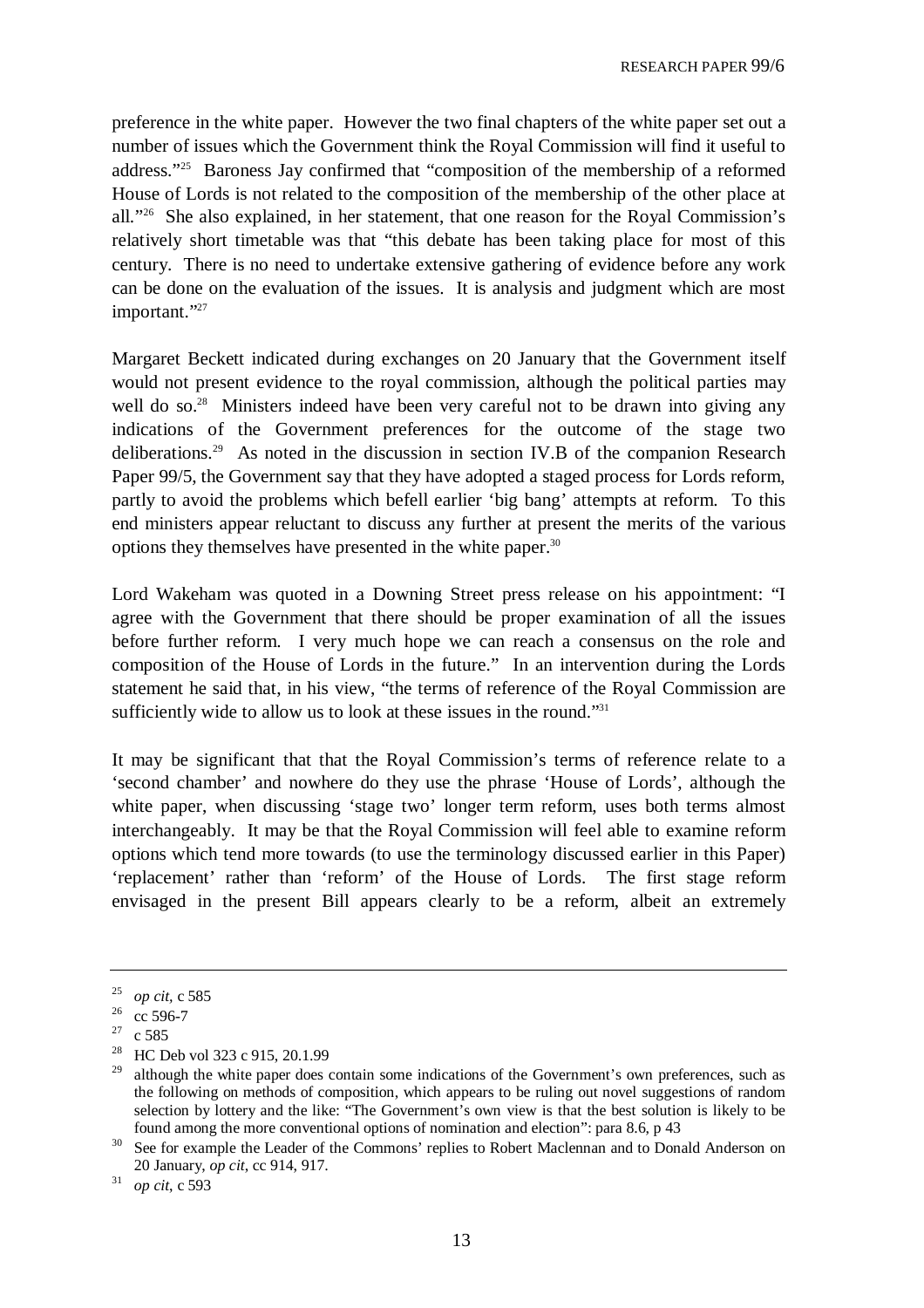significant one, of the present House, and can be regarded as part of a continuous evolution of that House of Parliament. This evolutionary approach could be said to have been maintained in essence if any 'stage two' reform leaves a House of Lords in some recognisable form, even with changes in its composition, powers and functions.

However if the Royal Commission were to adopt a broad (and perhaps literal) interpretation of its terms of reference, and regard themselves as being presented with a 'clean slate' upon which they can create a totally new second chamber from first principles, what may be recommended may well be regarded as a break from the evolutionary development of the House of Lords, and the establishment of a distinct second House of Parliament. If such a radical option is pursued, it is unlikely to retain the title 'House of Lords' or the trappings of peerage at all.<sup>32</sup>

The deliberate creation of a new form of second chamber in something like the way described may well be more than just symbolically different from a 'reform' of the present (or transitional) House of Lords. It could generate, for example, an expectation that its role and function in Parliament and in the political system generally is to be substantively different from that of the House of Lords. In particular this could be the catalyst for a redefinition of the relationship between the two Houses of the Westminster Parliament, notwithstanding the explicit requirement in the Royal Commission's remit<sup>33</sup> for the maintenance of the pre-eminent position of the House of Commons.<sup>34</sup>

If the Royal Commission chooses not to adopt such a radical approach, and undertakes an examination of the existing House of Lords' composition, role, functions and powers $35$ with a view to their improvement, this could still lead to some redefinition of the place of the second chamber in the Parliamentary and political system of the UK. Much could revolve around an examination of the House's powers. The 1997 Labour manifesto stated that "the legislative powers of the House will remain unaltered", and it is not entirely clear whether this was meant to be applicable just to the 'stage one' period<sup>36</sup> or to a fully reformed House. Mrs Beckett said on 20 January, in response to a question from Robert

<sup>&</sup>lt;sup>32</sup> One indicator of a more 'involved' House would be to have enhanced financial assistance, such as salaries and office allowances for Members (and any consequential increases in House staffing and costs). In a recent interview, Baroness Jay of Paddington was quoted as supporting such increased support: "If you want good government you have to pay for it" ("The ermine has to go ..", *Financial Times*, 23.1.99)

<sup>&</sup>lt;sup>33</sup> and in ministerial pronouncements

<sup>&</sup>lt;sup>34</sup> On the other hand, the 1707 Union legislation demonstrates that express statutory statements of a new constitutional situation – the replacement of the separate English and Scottish Parliament by a totally new parliament of Great Britain – do not necessarily lead to an equivalent change of political perception in practice.

<sup>&</sup>lt;sup>35</sup> although the terms of reference do not mention 'powers' as such, Margaret Beckett said, during exchanges on 20 January, that that aspect would also be within the Royal Commission's remit: HC Deb vol 323 cc 915-6

<sup>&</sup>lt;sup>36</sup> The white paper said in its chapter on the transitional House: "The complexion and composition of the Lords will be different in a transitional chamber, but the Government is not proposing any changes in the House's functions in the transitional stage": para 6.4, p 31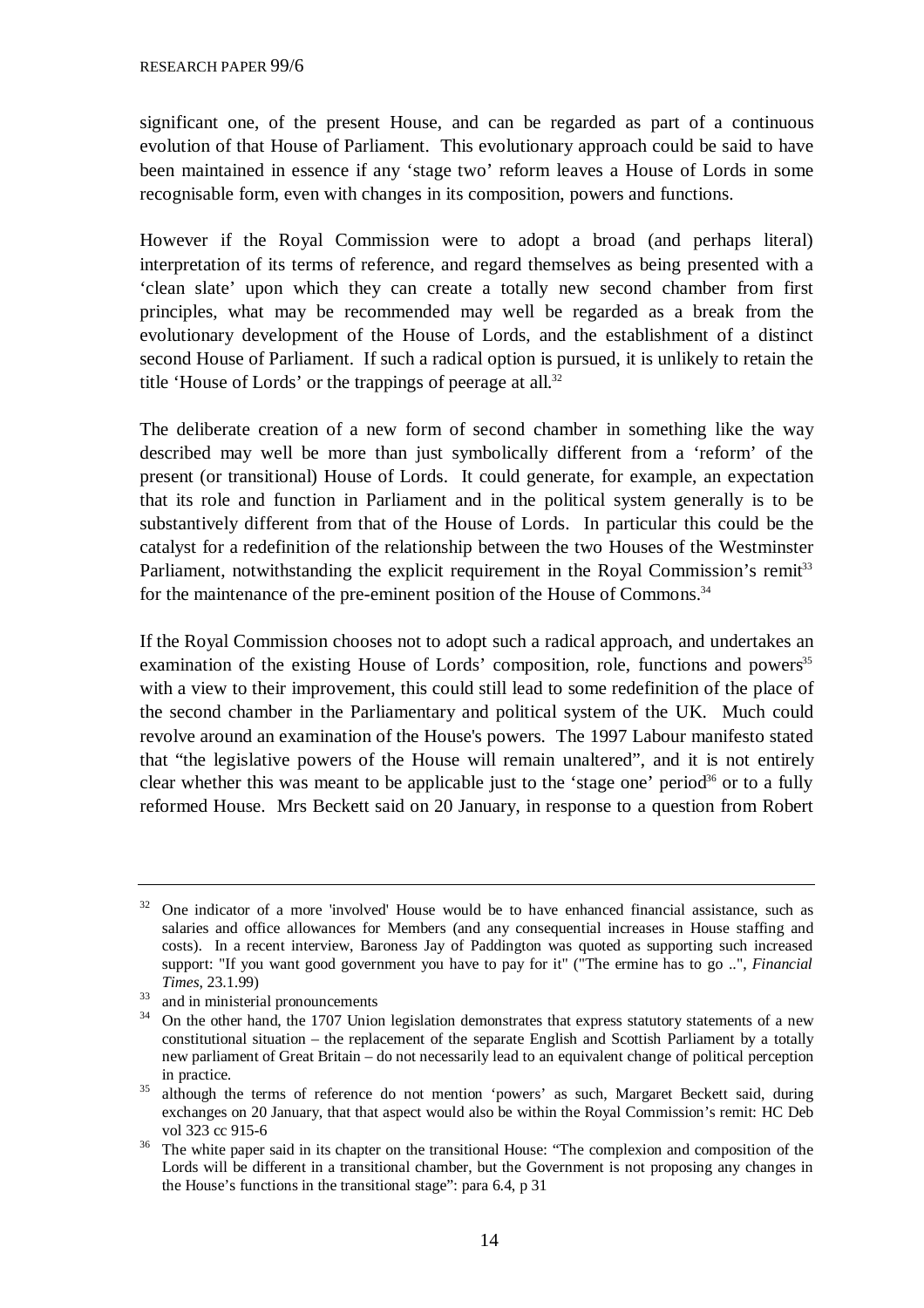Sheldon about a more legitimate House feeling able to exercise its powers more freely, that "we do not propose to change the de facto powers that currently exist, but we have made it plain … that the royal commission and, indeed, the House of Commons will have to consider what the balance of power should be."37

The white paper recognised the relationship between composition and legitimacy, and through that, the relationship between composition and powers:

25. The powers of the House of Lords, as normally exercised in practice observing the conventions, have most often produced a workable relationship between the two Houses of Parliament. It might be possible to replicate this situation with the reformed second chamber, perhaps by institutionalising the understandings under which the present House of Lords operates; leaving the powers intact but restricting the circumstances in which they might be used.

26. A better approach might be to reduce the theoretically available powers, recognising that they might as a consequence be used more frequently. Areas where the powers of the second chamber might be looked at include:

- the length of time the Lords should be able to delay legislation approved by the House of Commons;
- arrangements to give government Bills introduced first into the second chamber the same protection as those introduced first into the House of Commons, so removing an artificial restraint on the management of Parliamentary business;
- any special procedures where the second chamber wishes to insist on amendments which have been considered and rejected by the House of Commons;
- any scope for formal conciliation arrangements between the two Houses, rather than the somewhat adversarial shuttle of business which takes place at present;
- the second chamber's powers over secondary legislation, in particular whether a power of delay should be substituted for the present power of rejection.

It should be borne in mind that the conclusions and recommendations of the Royal Commission, whatever they may be, $38$  will be subject to consideration by the government, but also, to some extent at least, to examination by members of both Houses through the proposed joint committee. Some, if not most, of the proposals may also require

<sup>37</sup> *op cit*, c 916

<sup>&</sup>lt;sup>38</sup> and, like the Kilbrandon Royal Commission on the Constitution which reported in 1973, it may well contain a significant minority report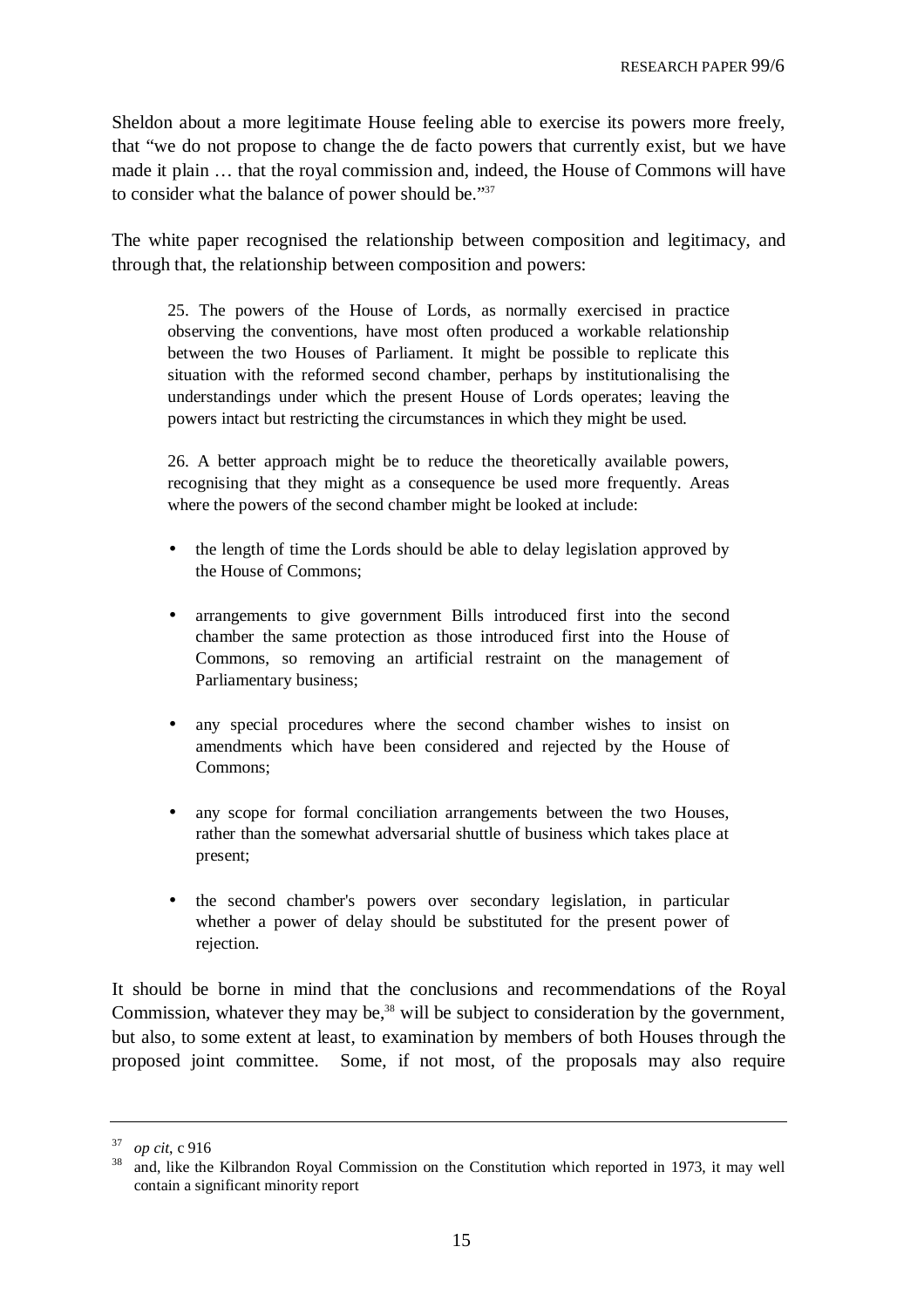legislative enactment.<sup>39</sup> This process may, for example, have the effect of 'filtering out' any proposals regarded by those involved as too radical or impractical, or too timid.

# **IV Electoral Systems for a second chamber**

"The House of Lords is the most eminent existing example of representation without election" -- *Benjamin Disraeli, 1835*<sup>40</sup>

# **A. Introduction**

A key aspect of the future composition and function of the House of Lords will be the electoral system chosen to make up its membership. A number of questions arise which go beyond the technicalities of individual voting systems. In particular, the relationship between the Lords and the new devolved institutions has been under scrutiny, and the outcome of any forthcoming referendum on electoral reform for the Commons may well be relevant in the longer term. Whether or not a new electoral system is chosen for the Commons, arguments for complementary systems for Commons and Lords are strong. Where both Houses are elected on the same system, there may be difficulties in asserting the supremacy of the Commons, which the Government wish to retain, $41$  since both Houses might claim electoral legitimacy.

A related question is the possibility of indirect elections, where elected members of one body choose representatives to sit on another body. These arrangements are common in local government, where joint boards, such as police authorities, are regulated by statute and the proportionality (political balance) rules of the *Local Government and Planning Act 1989* apply, to prevent the majority political party from nominating representatives from one political party only. (It is commonly councillors themselves who sit on such joint boards). The German second chamber, the Bundesrat, comprises representatives of the *governments* of the Lander and this arrangement formally guarantees Lander participation in the federal legislative process. The British-Irish Council will contain representatives of the administrations in Scotland, Wales and Northern Ireland, among others, but will have a consultative, rather than legislative or executive role.<sup>42</sup>

<sup>&</sup>lt;sup>39</sup> The proposed timescale set out in the white paper suggests that such legislation could come before the two Houses near the end of the present Parliament, a similar stage as in 1969 with the unsuccessful *Parliament (No.2) Bill.* 'Stage two' may also be subject to a referendum or be incorporated in a general election manifesto

<sup>40</sup> "A Vindication of the English constitution", in F. Hitchman (ed.), *Lord Beaconsfield on the constitution*, p.136

<sup>&</sup>lt;sup>41</sup> See the terms of reference for the Royal Commission set out para 2.23 of the White Paper Cm 4183

<sup>42</sup> See Research Paper 98/76 *The Northern Ireland Bill: Implementing the Belfast Agreement*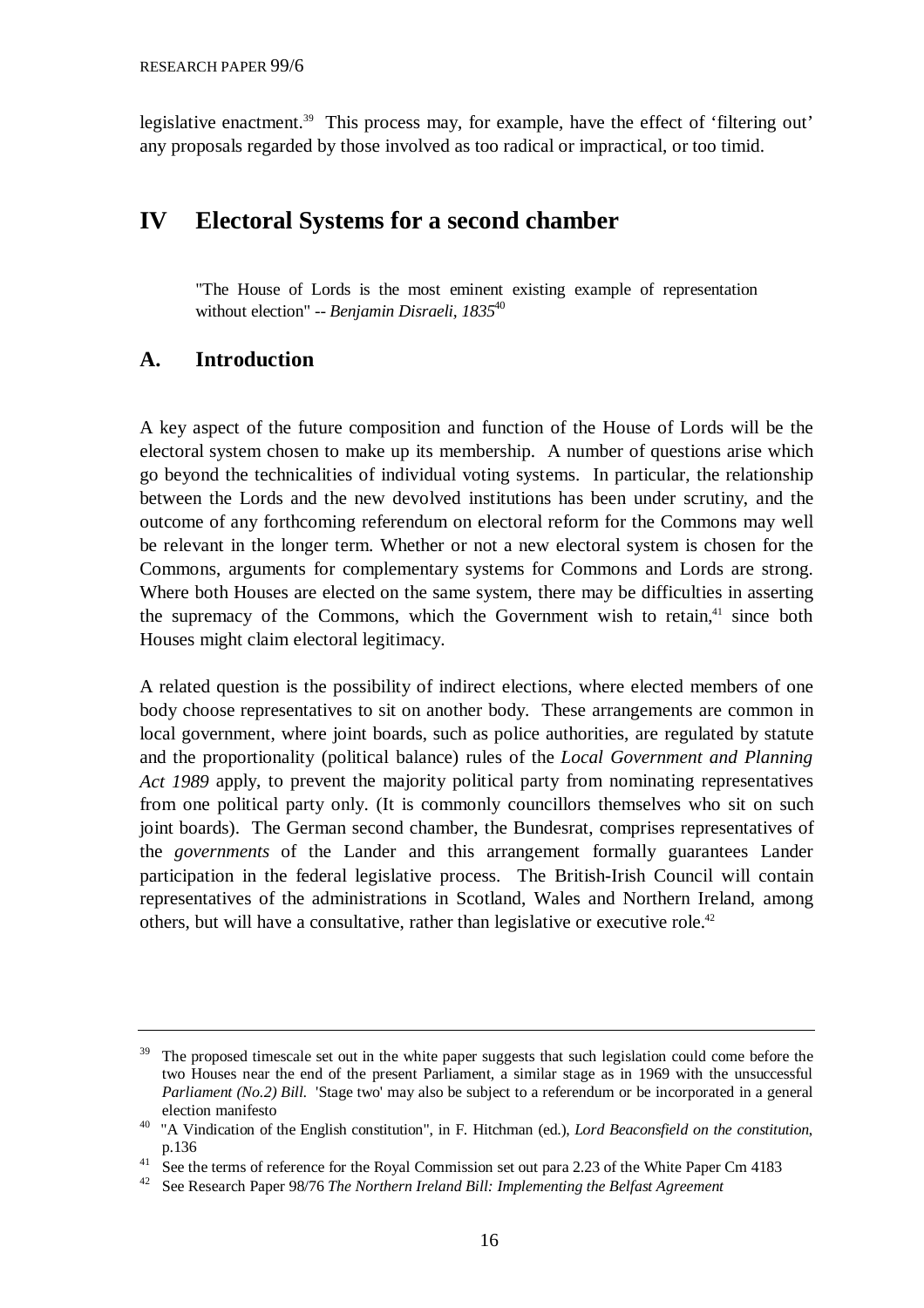### **B. Labour policy**

The Labour manifesto for the 1992 general election contained the following section on the House of Lords:

Further constitutional reforms will include those leading to the replacement of the House of Lords with a new elected second chamber which will have the power to delay, for the lifetime of a Parliament, change to designated legislation reducing individual or constitutional rights.

Following the election, policy on the House of Lords was reconsidered, as explained in John Smith's 1993 Charter 88 speech:<sup>43</sup>

I share the widespread desire in the Labour Party to see the House of Lords replaced with an elected Second Chamber. I can see no possible merit in the continuance of a system which allows people to participate in the passing of legislation on the basis of a hereditary principle dating from the Middle Ages.

The future of the House of Lords is one of the issues being considered by the Labour Party's Constitutional Committee chaired by Tony Blair and Richard Rosser. This was set up last autumn and it will report to our annual conference in October this year with what I hope will be a new and radical constitutional agenda for the twenty-first century.

The party's proposals were published later that year:<sup>44</sup>

We do not believe there is any justifiable case for the Second Chamber in its present form. The sight of hereditary Tory peers wheeled out to vote through controversial legislation when entirely immune from electoral account, is a constitutional outrage. Of the 775 hereditary peers only 13 take the Labour whip. We believe the House of Lords in its present form should be abolished.

Nevertheless, we still believe that there is a powerful case for a bicameral rather than unicameral legislature. The House of Lords, even in its current form, is a valuable revising chamber, its debates are often of high quality precisely because of the different experience of its members, and a second chamber is a necessary and important check on the power of the first. But it must be made democratically acceptable. We therefore propose replacing the House of Lords with an elected second chamber.

As a first step, the hereditary peers should not be able to sit and vote in the House of Lords. We should then begin the process of introducing proper democratic elections

<sup>43</sup> *A citizens' democracy*, speech by John Smith, 1.3.93, transcript, p 20

<sup>44</sup> *A new agenda for democracy: Labour's proposals for constitutional reform*, 1993, p 35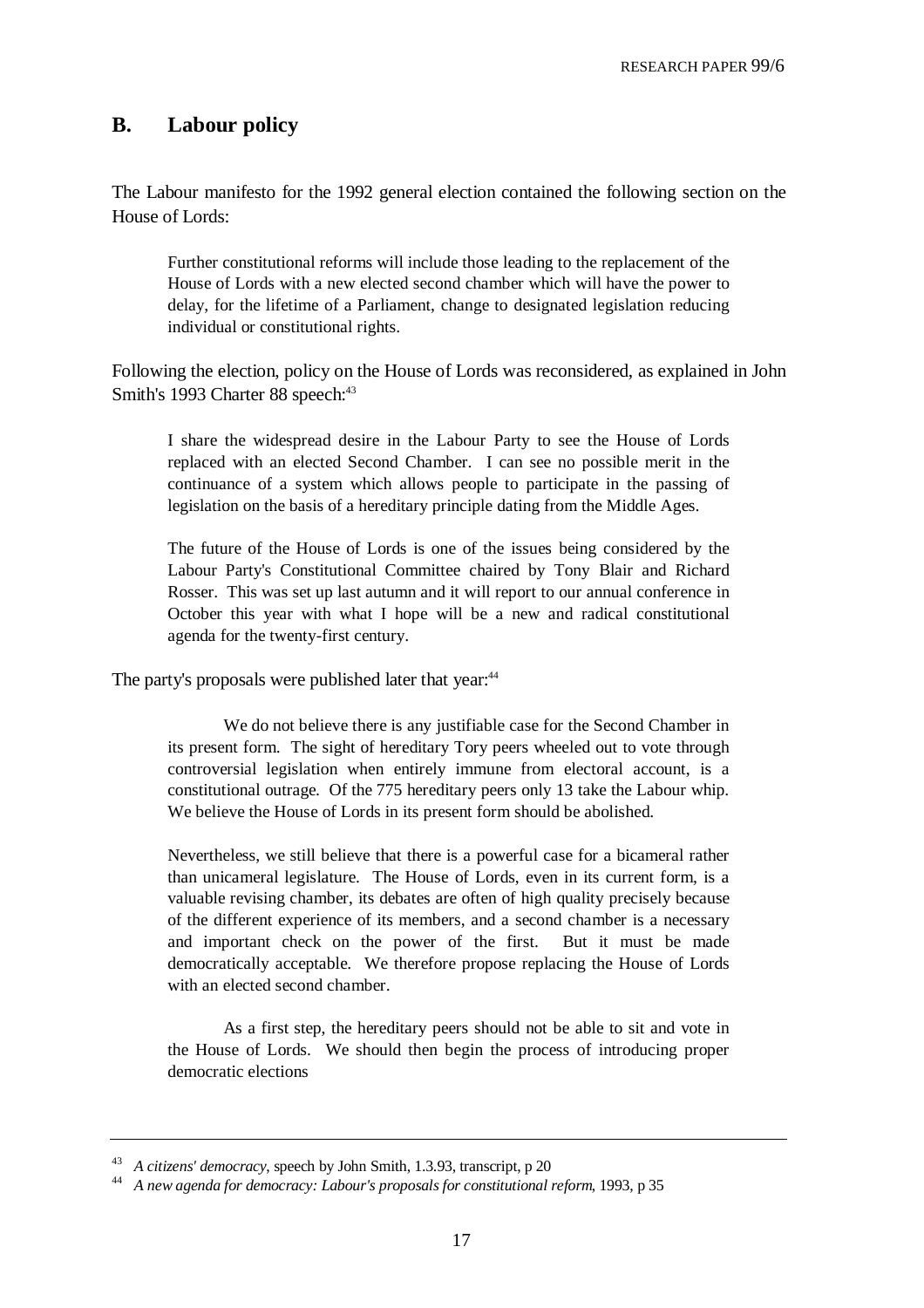More recently, direct reference to an elected second chamber has not been part of the party's policy statements, where words like 'democratic' and 'representative' tend to be used. However, Lord Richard, the former Leader of the Lords, noted<sup>45</sup>: T am heartened by the words of the Prime Minister in a Radio 4 interview on 30th July 1998 when he declared, "There are two stages to reform: one is getting rid of the position of the hereditary peers, and secondly, there is the longer-term reform for a more democratically elected second Chamber. I think it is important that we do both things". The important words are, in this context, "democratically elected".

The Labour manifesto for 1997 stated that the removal of the rights of hereditary peers to vote and sit in the Lords would be a 'first stage in a process of reform to make the House of Lords more democratic and representative', with no express mention of elections as a method of composition.

There are a variety of electoral methods employed in other bicameral legislatures, as summarised in an extract from a recent study:<sup>46</sup>

Thus, hereditary membership in the House of Lords is now supplemented by lifetime appointments. And many other systems retain fully or partially appointed houses: Antigua, the Bahamas, Barbados, Belgium, Belize, Canada, Germany, Grenada, Ireland, Jamaica, Jordan, Madagascar, Malaysia, the Russian Federation, Swaziland, Thailand, and Trinidad and Tobago. Upper houses in Chile, Croatia, India, and Italy also include a nominal number of presidential appointees. Appointments may be designated by the monarchy (Jordan, Malaysia, and Thailand), but more commonly, members are designated by an elected government. In Germany and the Russian Federation (the 1993 constitution), regional governments appoint members to the upper house to represent regional interests. In Belgium, one-seventh of the members are selected by the senators themselves. More frequently, national governments appoint individuals to serve in the upper house. Selection may be based on outstanding performance or service to the government or to a particular profession, recalling the Roman model of wise legislators seasoned by experience and age.

Nonetheless, in democratic systems, even this method may be viewed as illegitimate because the people, as citizens, are perceived as the repository of wisdom. Hence, the selection of upper house members is often delegated to the citizenry either indirectly or directly. Indirect elections are fairly common and include such countries as Austria, Belgium, Comoros, the Congo, France, Haiti, India, Ireland, Madagascar, Mauritania, the Netherlands, Pakistan, South Africa, Spain, and Swaziland. In most cases, local or provincial governments, elected directly by the citizens, elect upper house members. In other cases, such as France, an electoral college, formed by local and provincial councils, selects senators.

HL Deb vol 593 14.10.98 c 948

<sup>46</sup> *Bicameralism* 1997 by George Tsebelis and Jeannette Money pp 47-53 extracts. A table sets out methods of election for individual second chambers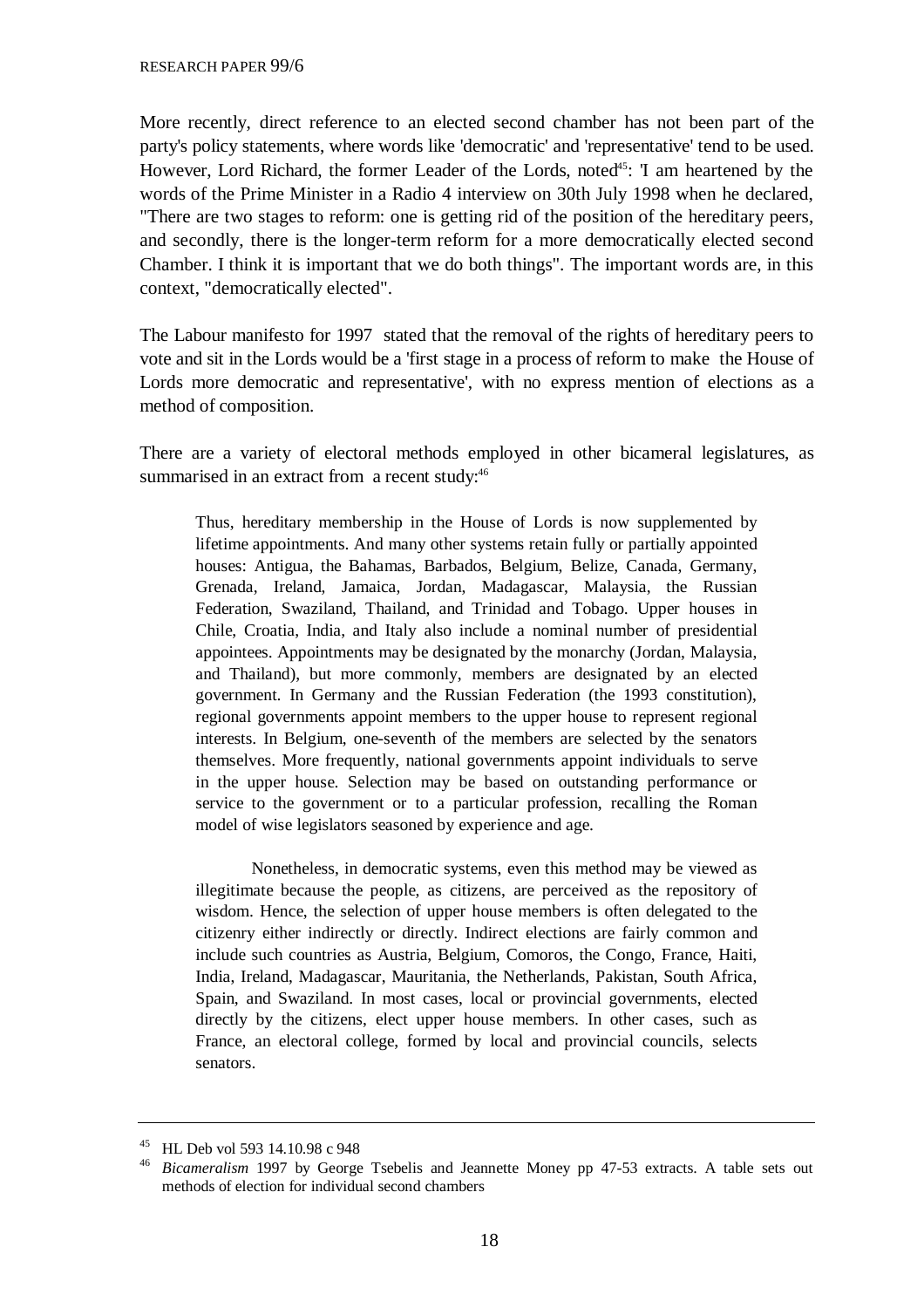The commentator John Osmond has noted, in a pamphlet for the Fabian Society<sup>47</sup> that several states have upper chambers connected with regional assemblies:

*Methods of Election to Upper Chambers*, a survey undertaken for the Electoral Reform Society in March 1996, examined the constitutional structures of 26 democracies. Eight of them have unicameral chambers, and so do not count for the purposes of this comparison. Of the remaining 18, nine have Upper Chambers whose representatives are drawn from elected regional assemblies of one kind or another - Argentina, Austria, Canada, Germany, India, Italy, the Netherlands, South Africa and Switzerland. Three have Upper Chambers which are at least partially representative of regional assemblies - Belgium, France, and Spain. The United States Senate has national elections, but each state has equal representation regardless of size, thereby giving a disproportionate weighting to the country's smaller federal states. The Upper House of the Russian Federation is presently directly elected by simple majority, but is moving towards a position where its deputies will be appointed by regional governments.

Nevertheless, it is common to use direct elections for the upper chamber and Tsebelis and Money note that this is the most frequently used method of election. A report by the Irish All Party Oireachtas Committee on the Constitution has a table on method of selection by type of state (unitary or federal) which gives data on 58 second chambers.<sup>48</sup>

#### **C. History**

The question of a new electoral system for the Lords is not new; although the Royal Commission on Electoral Systems of 1909-10 rejected the Single Transferable Vote as unsuitable for the Commons it noted that the 'system shows at its best in elections where the comparative merits of candidates as individuals are at issue. Thus there would be much to be said in its favour as a method for the constitution of an elected Single Chamber'49 (para 135). The Commission did not make a specific recommendation however, and the 1918 Bryce Commission proposals<sup>50</sup> were not adopted. In the post-war period the 1948 Conference of Party Leaders did not reach agreement on composition or powers. However the Agreed Statement noted that had a broader agreement emerged, the principle of the complementary role of the Lords would have been considered preferable

<sup>47</sup> *Reforming the Lords and changing Britain* August 1998 John Osmond Fabian Society Pamphlet no 587. The work referred to was compiled for the Electoral Reform Society and has not been published by them

<sup>48</sup> *The All-Party Oireachtas Committee on the Constitution: Second Progress Report Senead Eireann* April 1997. See Annexe 1

<sup>49</sup> *Report of the Royal Commission on Electoral Systems* 1910 Cd 5163 The background to the commission is considered in Research Paper 98/112 *Voting Systems: The Jenkins Report*

<sup>50</sup> see below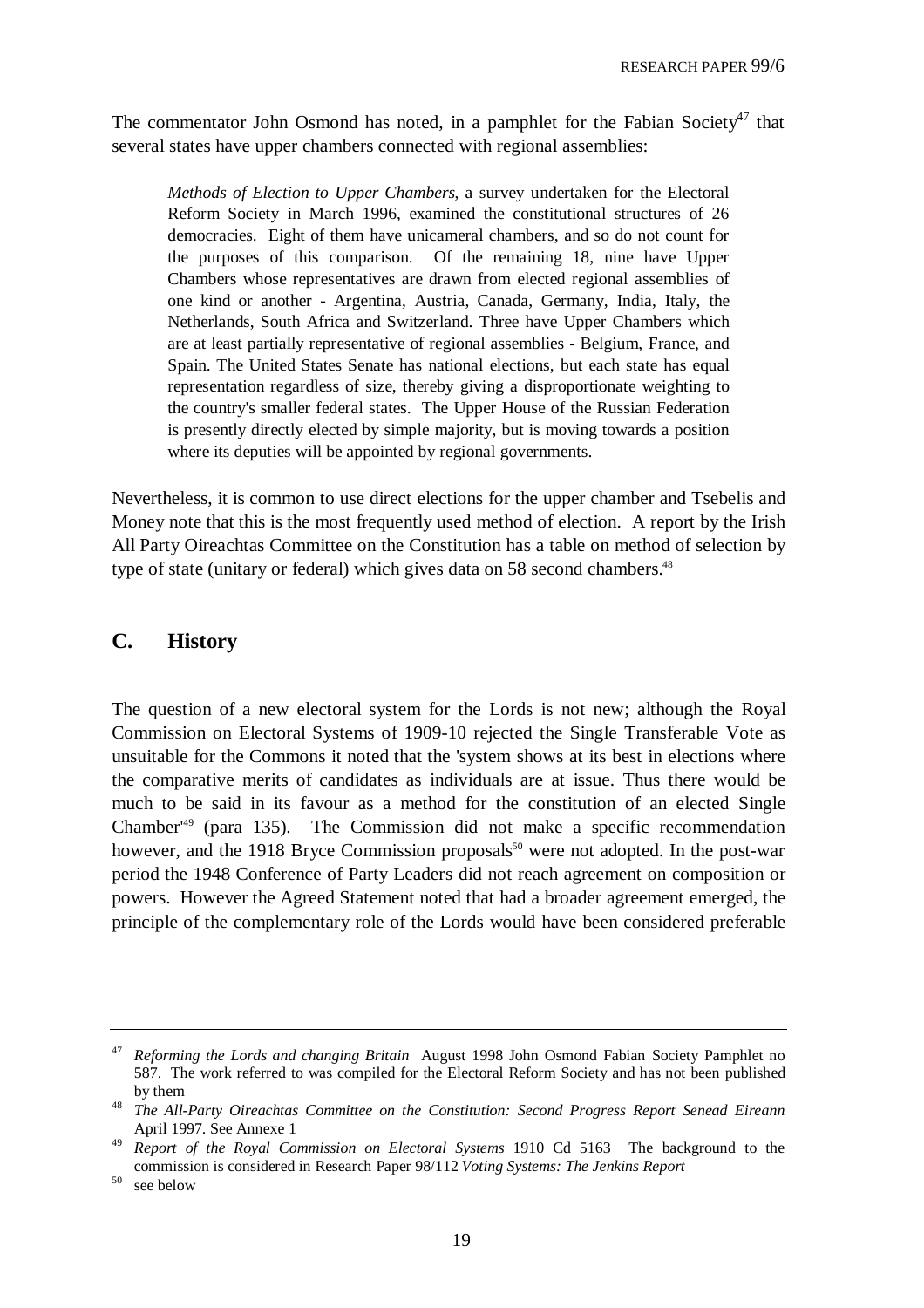to the 'establishment of a Second Chamber of some completely new type based on some system of election'. (para  $5$ ).<sup>51</sup>

Following the collapse of the Wilson government's reform plan in 1969 the Labour party expressed more interest in the option of outright abolition of the Lords. However, the Conservatives examined options for a continuing second chamber. The Report of the Conservative Review Committee in 1978, headed by Lord Home of the Hirsel, recommended a house of 400 members, two thirds of which would be elected by 'proportional representation'. The report did not specify the type of PR, noting that either the regional list system or Single Transferable Vote might be acceptable, depending on developments in elections to the European Parliament<sup>52</sup> but argued that: "there is a strong case for a proportional voting system for the election of what is essentially a controlling and checking body to which the Government of the day would not be constitutionally responsible" (para 30). It considered that members should be elected for a fixed term with a proportion retiring at regular intervals - such as a six year term with one third retiring every two years. The conclusions are set out as follows:

30. In such a situation only a Second Chamber with very strong moral authority could be expected to provide an effective constitutional check. In the present climate of opinion that moral authority can only come from the direct election of its members. However, if it were not merely to replicate in the Second Chamber the composition of the First, the method of election would obviously have to be different from that of the Commons. We assume, therefore, that the Second Chamber would have to be elected by some system of proportional representation. In effect we would have a House of Commons elected as at present, with a Government, as at present, normally formed by the Party that has obtained the largest number of seats as a result of the General Election. The legislative power of that Government, however, would be subject to check by a Second Chamber elected by proportional representation in which as a consequence it is unlikely that the party in office would have an overall majority. We also note in this connection that whilst the traditional relative majority voting system is widely held to be the most effective for the choice of Government, there is a strong case for a proportional voting system for the election of what is essentially a controlling and checking body to which the Government of the day would not be constitutionally responsible.

31 The members of such a second Chamber should preferably be elected for a fixed term with a proportion retiring at regular intervals, for example a six year term with one third retiring every two years, or a nine year term with one third retiring every three years. We would envisage a Second Chamber of this type having a membership of around 400. We do not, however, propose to put forward any more precise suggestions for the method of election under this approach,

<sup>51</sup> *Parliament Bill 1947 Agreed Statement on Conclusion of Conference of Party Leaders February-April 1948* May 1948 Cmd 7380

<sup>&</sup>lt;sup>52</sup> For further details about the type of electoral system eventually chosen for the first direct election to the European Parliament in 1979 see Research Paper 98/102 *European Parliamentary Elections Bill*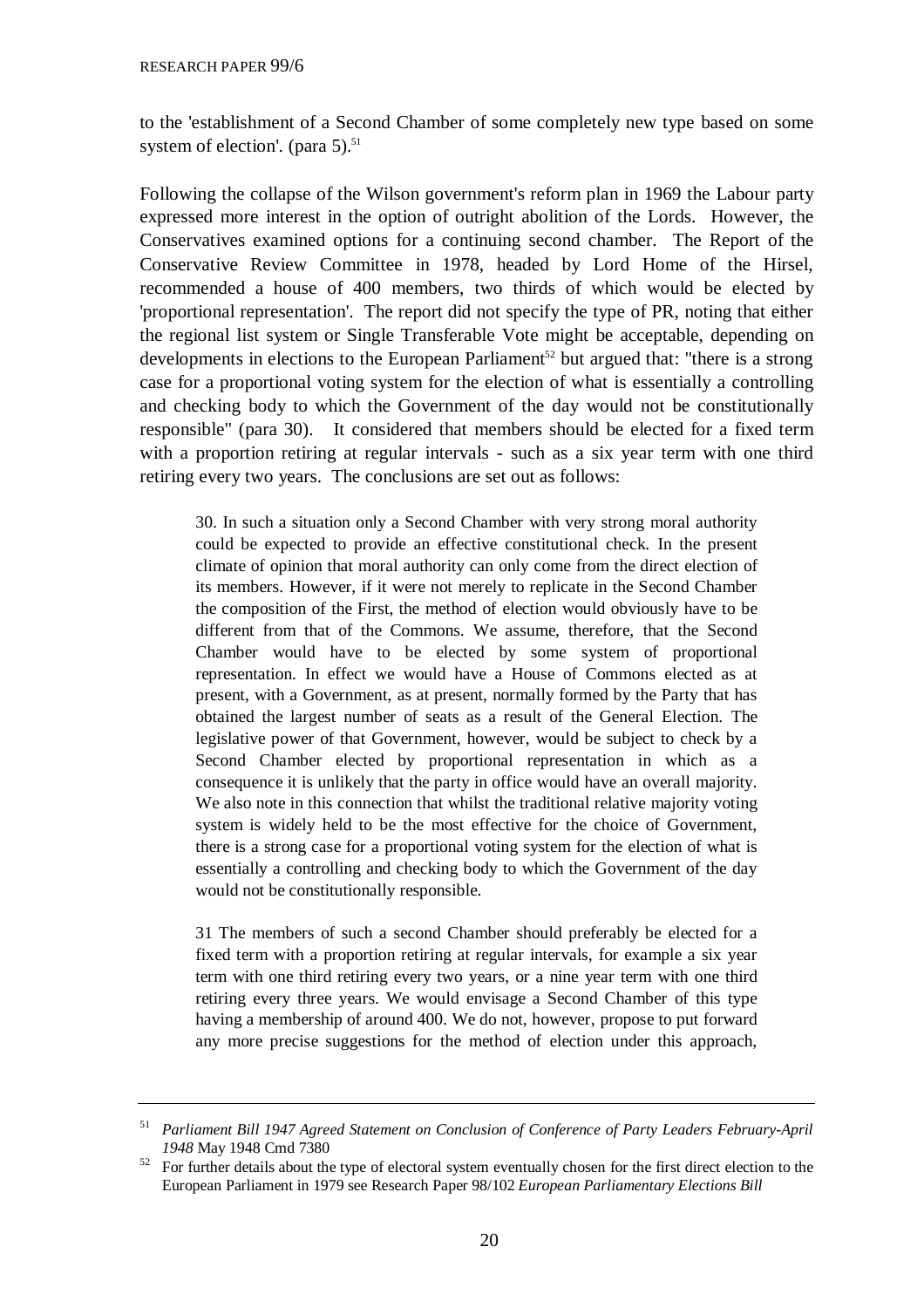since what scheme might be practicable and acceptable must depend very much on developments currently under debate. For example, if some form of the regional list system were later adopted for direct elections to the European Assembly, it would seem sensible to use the same system in elections for the Second Chamber; if, however, the relative majority system in single member constituencies were continued for the 81 European seats, a different system of proportional representation, perhaps the Single Transferable Vote, returning four to five members to the Second Chamber from each Euro-constituency might be preferable. Similarly developments in the direction of devolution and regional assemblies may suggest a different constituency basis for elections to the Second Chamber which would make it possible to build into the Second Chamber a distinct element of regional representation. In any event it would be sensible to try to combine elections to the Second Chamber with at least some other elections in order to avoid voters having to go too often to the polls. We do not, however, consider that it would be wise to combine elections to the Second Chamber with elections to the Commons, since this arrangement would be the one best calculated to provoke conflict between both Houses about the degree of authority which each could claim after such a double election.

It expressed concern over the possibility of deadlock between the Houses should the Lords be an entirely elected chamber (para 36) and considered that the best hope of constructive reform would be a chamber consisting partly of an appointed and partly of an elected element. It did not favour indirect elections, on the basis that this form of election, on local government precedents, had not been well-received in the UK (para 43)53. The 1999 white paper made reference to these proposals in para 8.33, while noting that if two thirds of the chamber were elected this might challenge the supremacy of the Commons.

As part of the Labour party debate on different electoral systems which began in the late 1980s, the Plant report<sup>54</sup> produced proposals appropriate for a deliberative chamber which would represent the regional interests of Britain. It expected that a second chamber would emerge which would be secondary to the House of Commons. It considered that there was a strong case for arguing that this chamber should be elected by a system different from the Commons, in order to prevent rivalry and to enable it to carry out a different range of functions. It rejected the Single Transferable Vote (STV) as too complex and recommended a regional list system designed for a chamber of around 320-330. Plant acknowledged objections on the basis that lists would increase political patronage but pointed out that it would be possible for voters to reorder the list, using the example of the ballot paper for the Australian Senate, where the electorate can either tick the party box or

<sup>53</sup> see for example, comments by Edward Leigh in committee stage of the *Greater London Authority Bill* about the possibility of nominating representatives from the London boroughs to the London Assembly as an example of the concerns: 'it would not be the leader of the council who would be nominated to serve on the new body- he would be far too busy;; it would not even be the high flyers - the chairmen of the committees; it would be the semi-retired, older members -Alderman Pompous or Councillor Hackwho would be put on the new body' (HC Deb vol 323 19.1.99 c 770)

<sup>54</sup> *Report of the working party on electoral systems* Labour Party 1993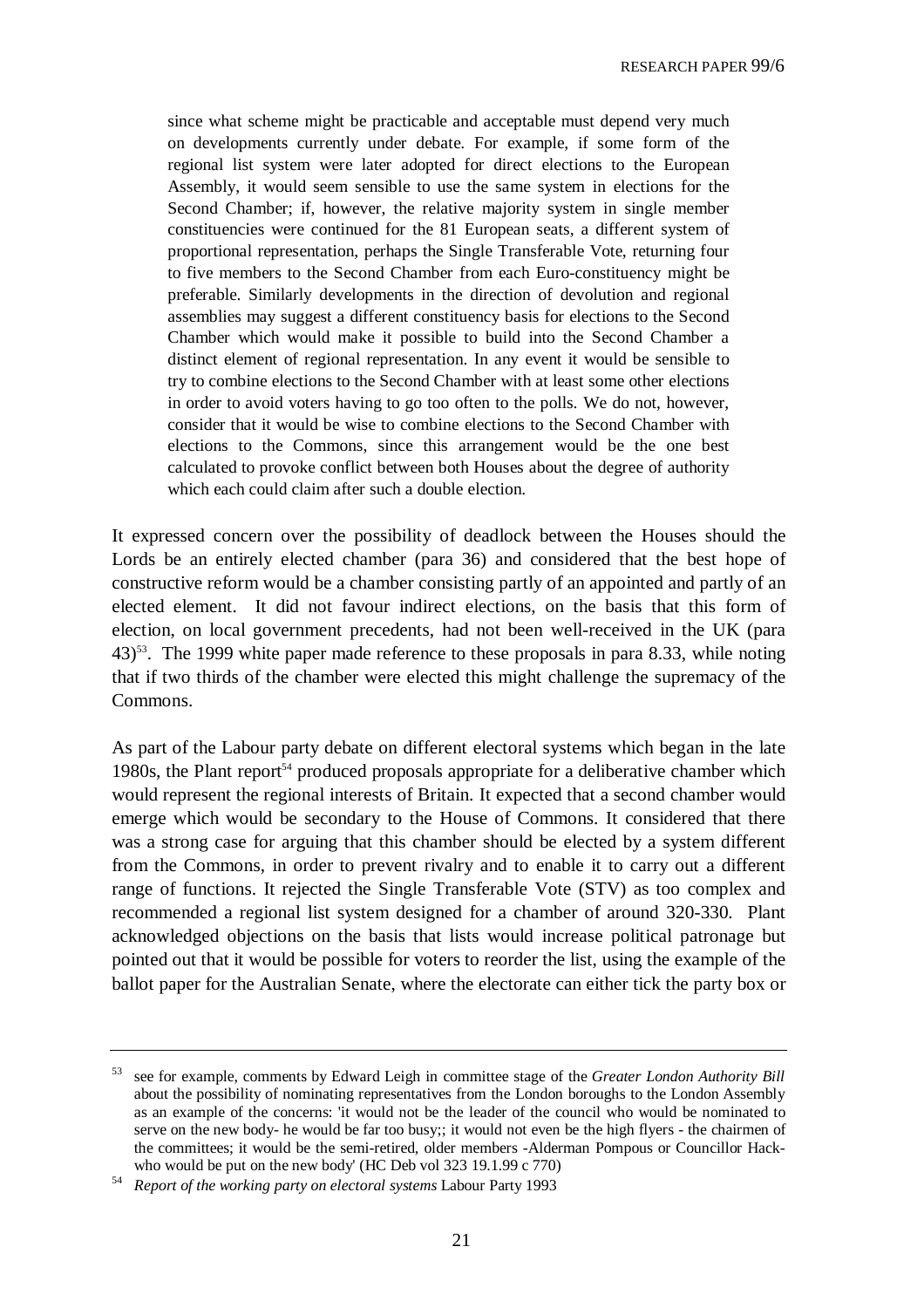place a preference against an individual party candidate. Another possibility would be a legal requirement on parties to draw up lists on a democratic basis. The report noted the possibility of allowing an element of nominated representatives but considered that: "this would involve a continuance of patronage; and it would not seem consistent with the democratic objective of securing an elected Second Chamber" (p 33).

The initial report of the Mackay Commission set up by the Conservative party in 1998<sup>55</sup> considered issues such as timing of elections and length of tenure, without coming to specific conclusions.<sup>56</sup>

42. If there are to be elections, whether direct or indirect, to the Second Chamber, it will be necessary to decide whether these shall be held:

- (a) at fixed intervals;
- (b) as part of a general election;

(c) separate from a general election, but subject to a power in the Prime Minister (or some other authority) to recommend the dissolution of the Second Chamber so that elections to it may be held;

(d) so that all seats in the Second Chamber are contested simultaneously, or a proportion at a time;

or by a combination of some of the above.

43. In addition, it will be necessary to decide whether members of an elected Second Chamber should be eligible to serve for more than one term, or for a limited number of terms.

44. Members of a nominated or appointed Second Chamber might:

- (a) serve for life;
- (b) be subject to a retirement age;
- (c) serve a fixed term;
- (d) be capable of having their term renewed

45. Consideration should also be given to the minimum age of members of the Second Chamber. It might be considered that a relatively high minimum age should be set, to encourage a membership of considerable experience; or, alternatively, that the age should be the same as that at which people become eligible to vote.

46 Peers - unless they disclaim their peerages soon after their succession cannot thereafter renounce their seat in the House of Lords. Members of a new

<sup>55</sup> *Initial Report of the Constitutional Commission to consider options for a second chamber* September 1998 The Commission was established as an independent rather than a party inquiry

<sup>56</sup> *Constitutional Commission: The Future of the Lords-Options for Change* 17.9.98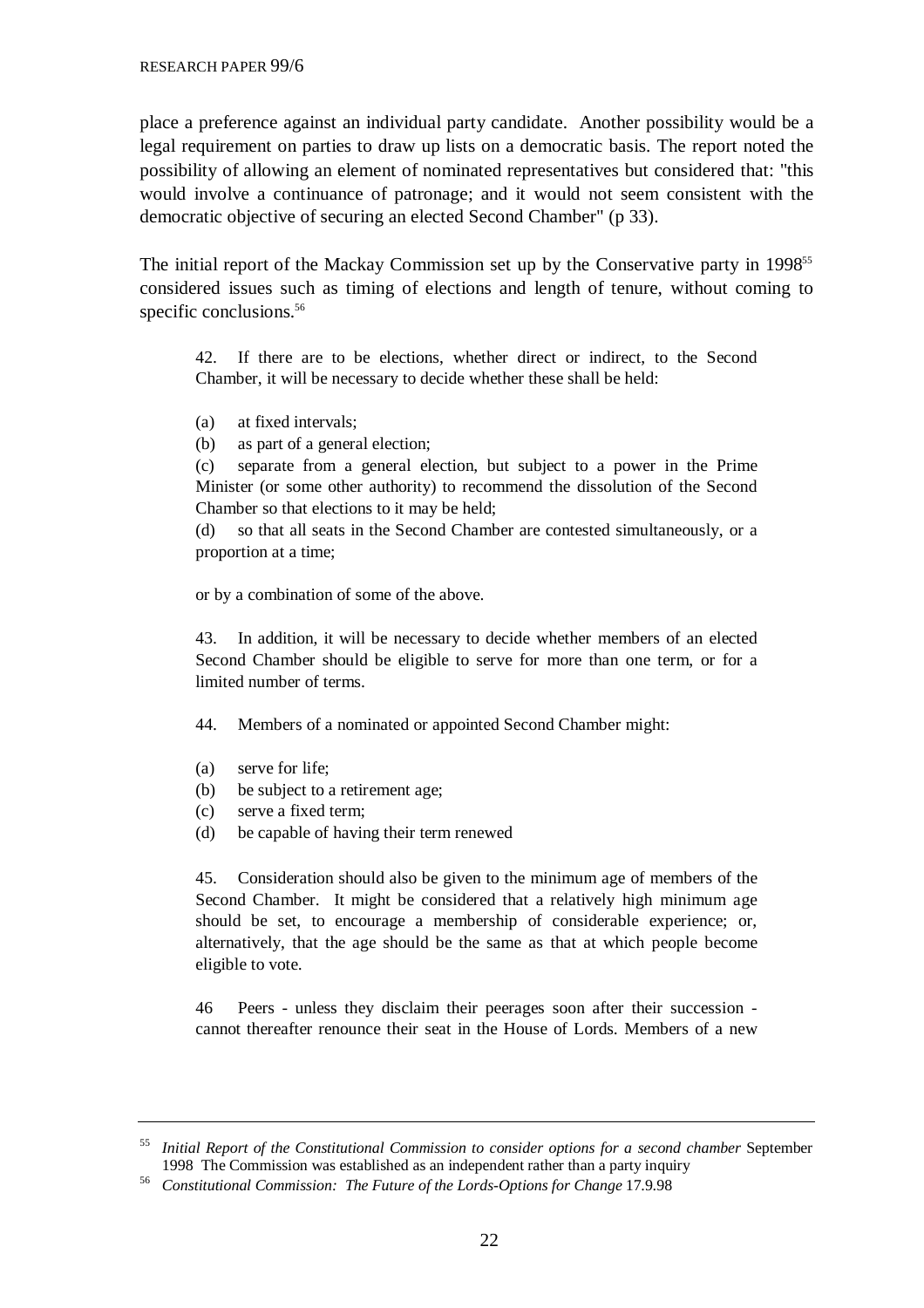Second Chamber might be enabled to retire voluntarily from their seat in the Chamber

The Mackay Commission invited written evidence and is expected to report in March.

### **D. Length of term**

An important consideration is the tenure of office for members of a new second chamber. The white paper noted that the advantage of long, and non-renewable terms of office was that members could not, by their actions, affect their continued membership. But this type of tenure would 'be difficult to reconcile with a number of the possible methods of nomination (and indeed of election)' (para 8.14). Nominations on a functional basis would unlikely to be for life, since, for example, members associated with the medical or educational profession would presumably need to stand down once retired from their profession or from any post which brought with it membership of the second chamber (akin to the present position of the Lords Spiritual). Similar problems arise with direct or indirect elections: a member 'representing' a region would presumably need to have continued association with that area. On the other hand, there are no 'term limits' for the Commons, or assemblies or local authorities and its imposition in the Lords would be a constitutional innovation. Another aspect is the question of the timing of elections considered in an extract from the independent Constitution Unit's publication *Reform of the House of Lords57*:

#### **The Tenure of Office and Timing of Elections**

209 One obvious mechanism for distinguishing between the two Houses is the tenure of office (although this would depend on whether one or both chambers adopted fixed terms). But this raises problems of its own, in that the comparative legitimacy of the two Houses will depend on which has been most recently elected. Assuming that different terms of office are required and that there is no change in the current 4-5 year tenure of MPs, it is likely that the members of an elected second chamber will have longer terms of office: probably between 6 and 9 years. Experience of countries with short term membership of legislative chambers, like USA (where the House of Representatives is subject to re-election every two years) suggests that much of the time is spent in campaigning and canvassing, and the insecurity of office is not conducive to mature, reflective politics. Second chambers with terms of six years or more often stagger the elections of individual members - with one third or one half retiring every 2 or 3 years. This mechanism serves to keep fresh the accountability of the chamber, without creating a direct challenge that would result from elections of the whole House mid-way through the term of the House of Commons. The Liberal Democrats propose terms of nine years. with biennial elections of one third of all members in each region or nation.

<sup>57 1996</sup> p 69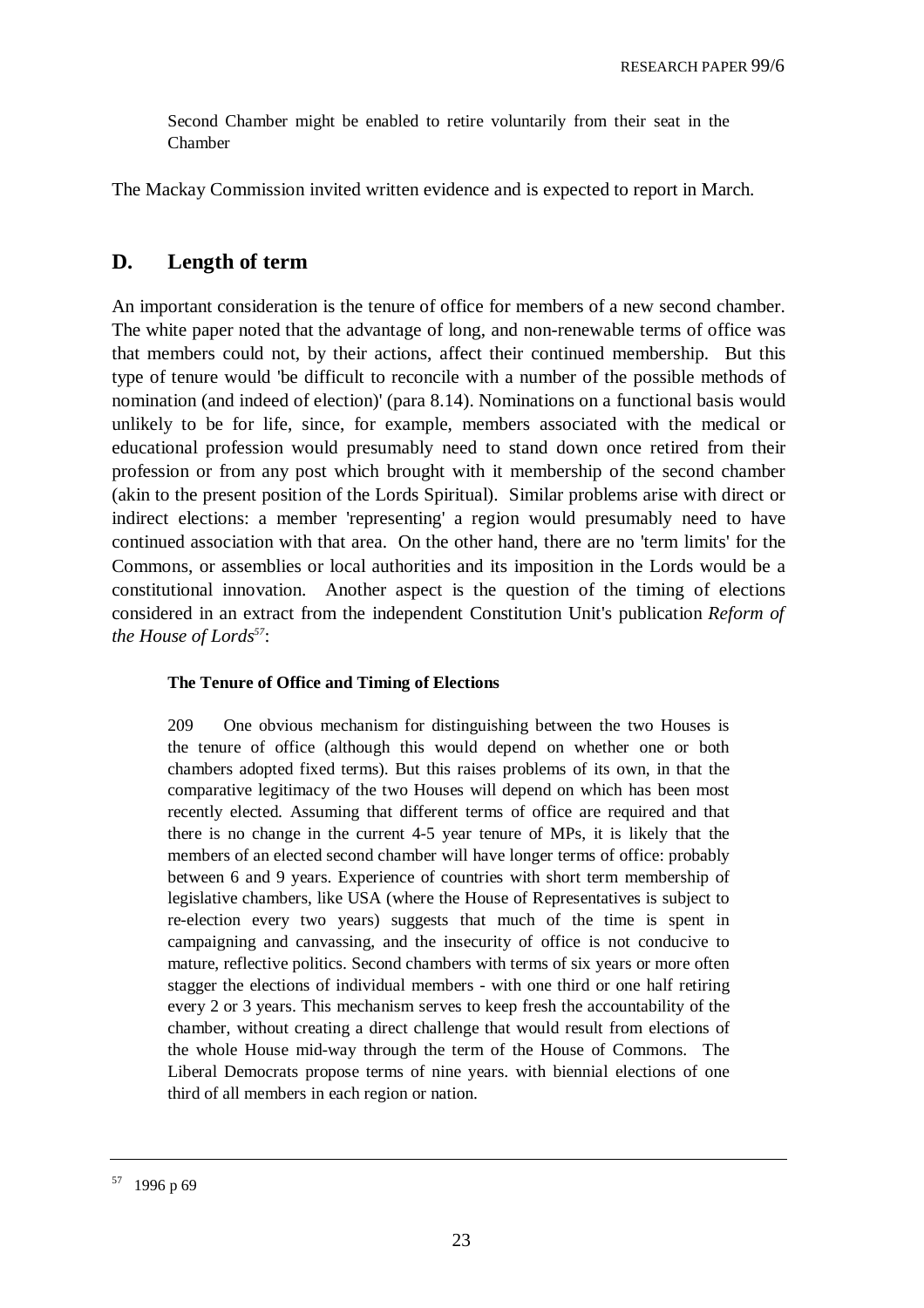210 The exact timing of the election will also depend on the desirability of ensuring a high turnout. Turnouts for general elections in the UK are usually around 75%, whereas turnouts for local government elections and European Parliament elections are no higher than 40%. It would be advisable to combine elections to the second chamber with other elections in order to maximise the turnout but they should not be held close to elections to the House of Commons, in order to guard against the possibility of differing results raising questions about the relative legitimacy of the different electoral systems used, and thus the legitimacy of the two chambers. If the elections were contemporaneous, the campaign for the House of Lords would also inevitably be subordinate to that for the Commons. Fixed terms for both Houses would assist in the smooth operation of these arrangements, as the possibility otherwise exists that elections to both Houses would coincide - but the prospect of early dissolution of the House of Commons means that this cannot anyway be entirely ruled out.

# **E. 'Regional' Representation**<sup>58</sup>

There has been continuing interest in the question of the Lords fulfilling the role of representing regional interests. The 1918 Bryce Conference<sup>59</sup> proposed a system of indirect election whereby MPs, grouped into 13 territorial areas, would select representatives through the use of STV. The possibility of selecting sitting MPs to serve in the Second Chamber was not ruled out. These representatives would hold seats in a new Second Chamber, with one-third retiring every four years.

The Liberal Democrats have for some years suggested that a new Senate could represent regional interests. Their most recent policy statement declared: 'There should be a predominantly elected element in the Senate. Elected membership should be drawn from the nations and regions, which should have a direct voice in Parliament to protect their positions against centralisation'.60

In an *On The Record* interview Jack Straw raised the question of indirectly elected representatives from the devolved assemblies as a possible option.<sup>61</sup> No details are yet available on the method of indirect elections which might be considered. The time pressures on members of the Scottish Parliament, the National Assembly for Wales and the Northern Ireland Assembly might well preclude their direct involvement in the

<sup>58</sup> for a more general treatment of the issue of the possible role of a second chamber in the new constitutional era of devolution/regionalism, see Research Paper 99/7

<sup>59</sup> *Conference on the Reform of the Second Chamber Letter from Viscount Bryce to the Prime Minister* Cd 1918

<sup>60</sup> *Moving Ahead: Towards a Citizens' Britain:* Policy Review Report to Conference August 1998 para 3.3.4

<sup>61</sup> *On the Record* 17.1.99 Interview with Jack Straw, Home Secretary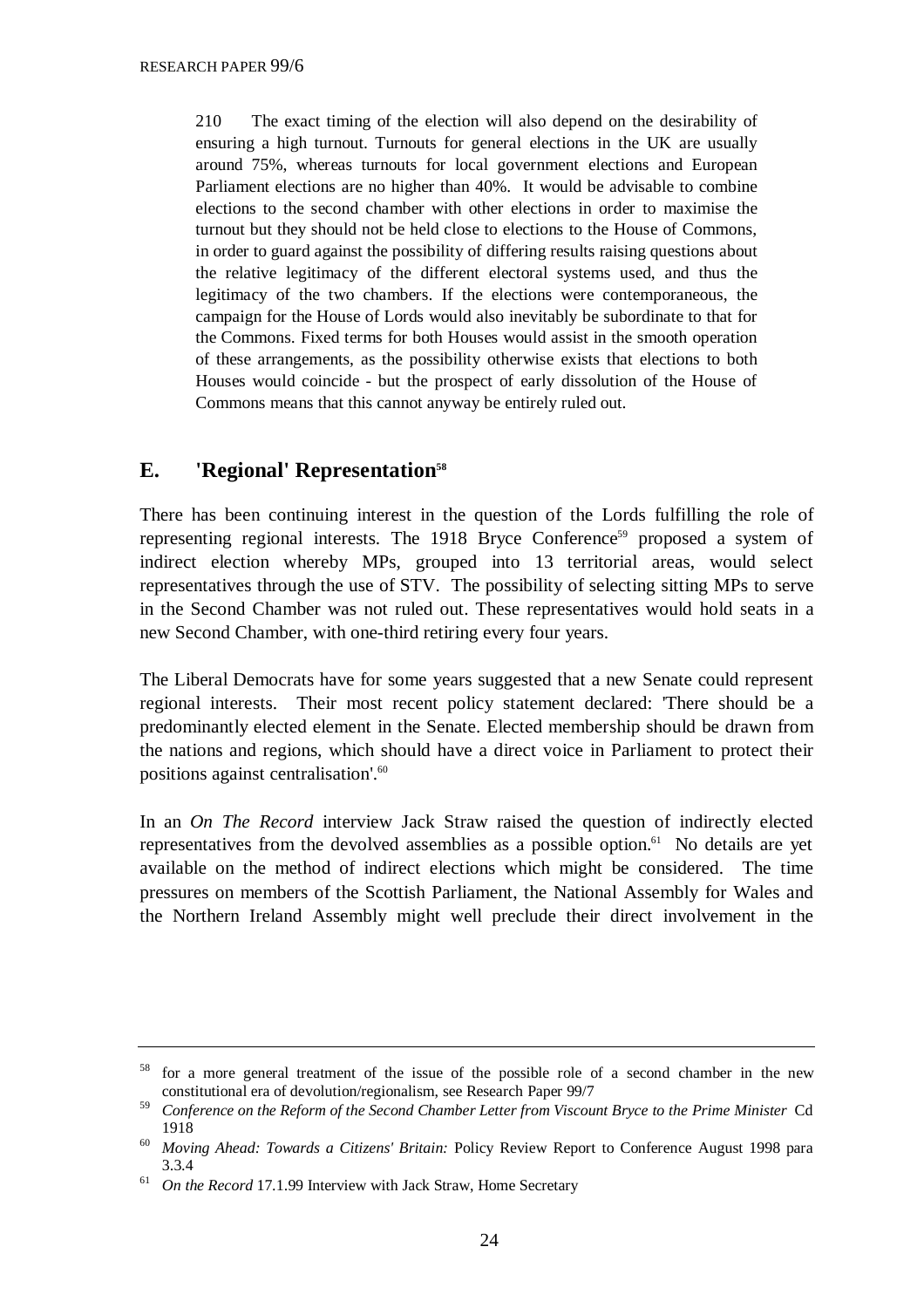Lords.<sup>62</sup> A Constitution Unit report of January 1998<sup>63</sup> suggested that indirectly elected membership in the UK might be more difficult than in France or Germany since devolution is non-uniform. It suggested that 'representatives could be indirectly elected from Scotland, Wales and any other parts of the country which have elected assemblies, and appointed from the remainder' (p11). In his Fabian Society pamphlet John Osmond, director of the Institute for Welsh Affairs, has argued for making the Lords representative of the regions and nations of Britain and noted that the importance of direct vs. indirect elections as a key issue:

#### (i) Direct or Indirect election ?

In federal systems and in unitary states around the world where the Upper House represents the provinces or regions, three methods of representation occur: direct election (Australia, United States, Italy); indirect election (Belgium, Netherlands); and appointment (Canada, Germany). Experience in these countries suggests that the last two methods may provide for more effective representation of the regional assemblies or their governments with the institutions of central government. This is clearly the case, for example, with the German Bundesrat, but not the case with the Australian Senate whose role within the federation is generally sidelined. When networking between institutional structures within a democratic system is required it seems to be the case that direct democracy does not work as effectively as indirect democracy.

This question of whether a reformed House of Lords should be directly or indirectly elected or appointed is likely to emerge as a key issue. Should the Upper Chamber represent the people of the nations and regions (direct election); or the regional assemblies (indirect election); or the regional governments (appointment) ? The answer depends on the extent to which the reformed Upper House should be a piece of interlocking machinery and a forum for political brokerage, or a chamber to represent a regional voice but not necessarily regional governments. A number of other factors should also be taken into account:

Direct elections would enhance the legitimacy of the Upper Chamber. On the other hand, it might entrench too strong a competitive role for the Chamber vis à vis the House of Commons to sit comfortably with British tradition, which has always regarded the Commons as paramount.

Indirect elections would enhance the role and standing of the regional elected bodies.

Indirect elections would answer the charge of those who take the view that direct elections would overburden the electorate who would already be voting in

see comments by Alex Salmond in response to the white paper statement: 'what self-respecting, elected full-time member of the Scottish Parliament would consider coming down to London on day trips if the second chamber were still nominated and still full of 500 cronies?' HC Deb vol 323 20.1.99 c 20

<sup>63</sup> *Reforming the Lords: A Step by Step Guide*, Constitution Unit, January 1998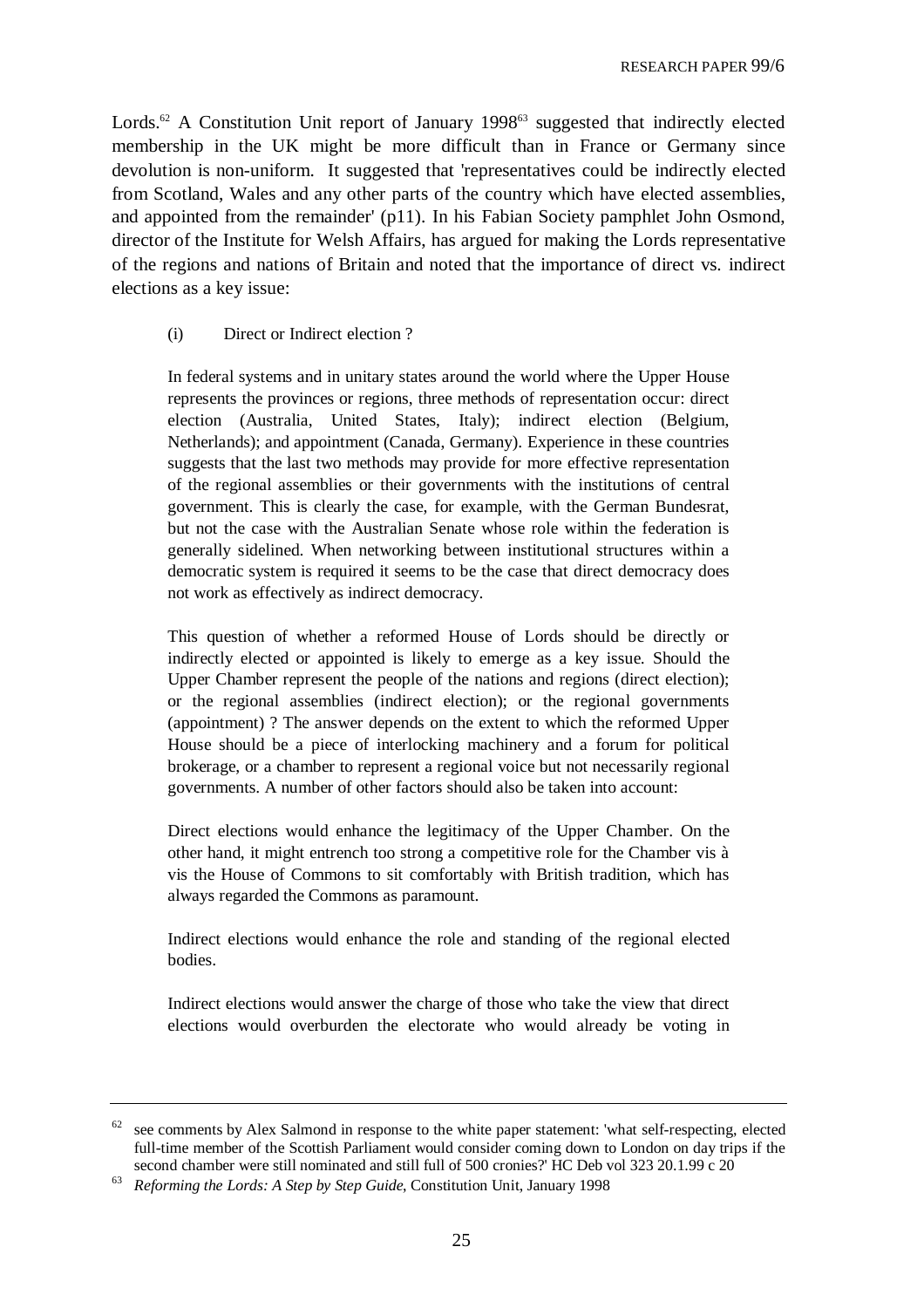elections for local authorities, regional and national assemblies, the House of Commons, and the European Parliament.

(ii) Weighting of representation

In considering this question the following factors should be taken into account:

There is a case for giving each of the English regions the same representation regardless of their varying population size. As with the representation of the States in the Senate of the United States this would acknowledge the distinctive cultural identity and contribution of the various regions. Such an approach would further distinguish the reformed Upper Chamber from the House of Commons in a beneficial way

This is equally a case for giving the nations of Wales and Scotland, and also Northern Ireland, a weighted representation in order to recognise their distinctive national status. This would help sustain the unity of the system overall.

The question of weighting may prove to be controversial. The overwhelming predominance of England in population terms makes a US style Senate arrangement difficult to justify, especially to English voters. On the other hand, voters in Scotland, Wales and Northern Ireland may feel that equation with English 'regions' would be inappropriate.

There is some uncertainty about what representatives from the regions could be said to be representing. There would be limited scope for the type of role carried out by constituency MPs and the new devolved institutions would presumably wish to lobby directly on issues of concern. Regional representatives may not therefore have a clear role to fulfil. There is further scope for confusion between the role of representing the devolved executive, the devolved assembly or the devolved geographic area. The fact that a representative comes from a defined area may not make him or her a delegate for that area.

The full-time nature of the work to be carried out by Members of the Scottish Parliament and Northern Ireland and Welsh Assembly might preclude full participation in the reformed Lords. One possibility is that list members<sup> $64$ </sup> (who will not have constituency responsibilities, in the traditional sense) might be considered suitable representatives for assemblies and bodies (such as a Second Chamber) which will have a role in developing interrelationships between devolved institutions.

<sup>&</sup>lt;sup>64</sup> The method of election to the Scottish Parliament and the National Assembly of Wales is the Additional Member System. A proportion of members will be elected on a first past the post basis in constituencies, but others will be elected by a system of regional party lists. Members of the Northern Ireland Assembly are elected through the Single Transferable Vote and there is no such difference between list and constituency members there. For background see Research Paper 98/113 *Voting Systems: The Government Proposals (3rd edition)*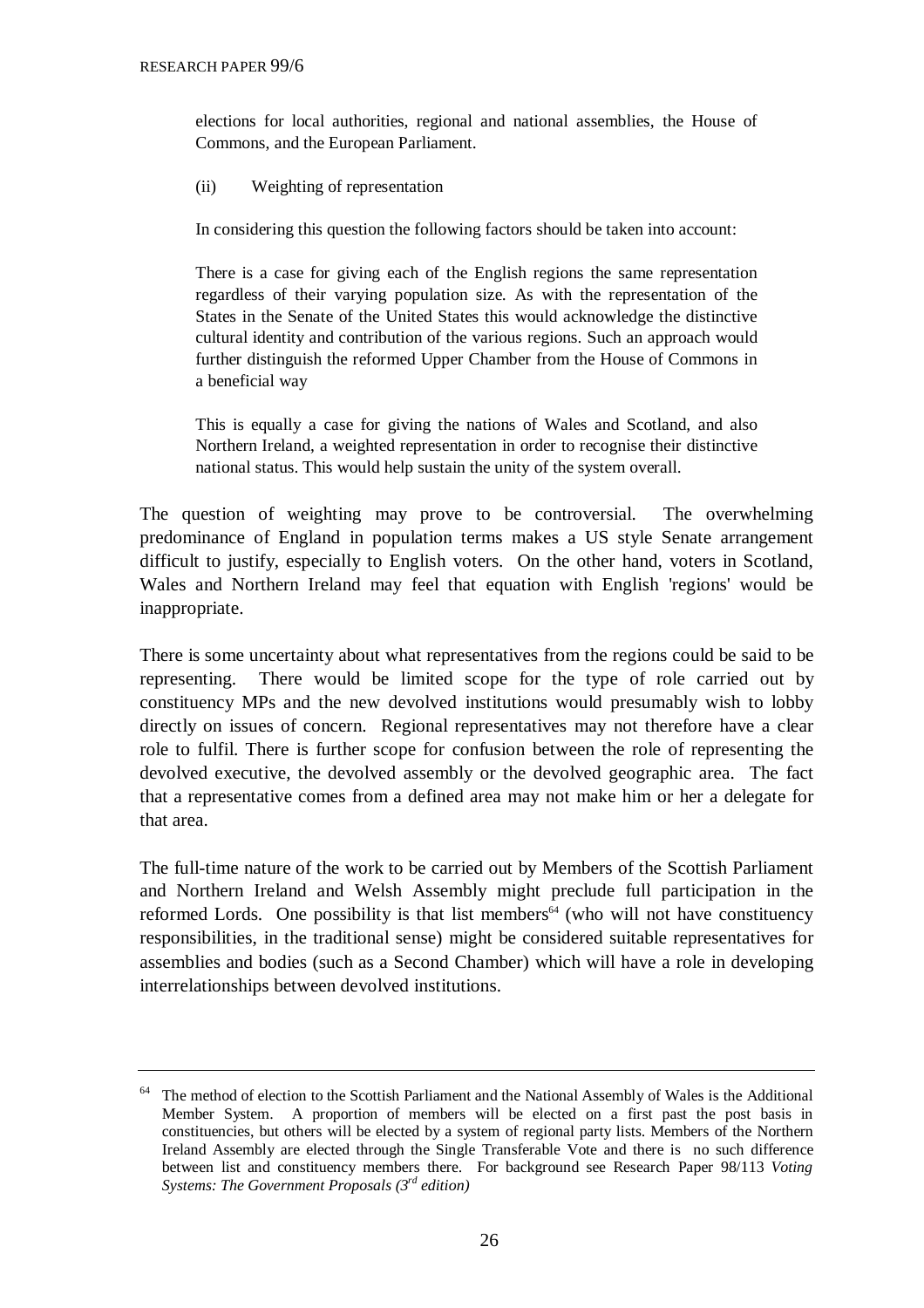### **F.** New methods of election for both Commons and Lords<sup>65</sup>

The interaction of Lords reform with possible Commons reform has also prompted much speculation. The Constitution Unit report *Reform of the House of Lords* (1996) considered some of the issues and difficulties involved in transforming a nominated chamber into an electoral chamber such as fixing the term of members, the choice between direct and indirect elections. It concluded: 'The decisions about the system for the House of Lords cannot, in any case, be taken prior to agreement on the electoral system for the House of Commons. They may be taken simultaneously, if one body is charged with the decisionmaking process; but if a referendum on the House of Commons system is held, that must precede decisions about the electoral system for the House of Lords.' (p206). It also considered that it would be 'inconceivable for any electoral system based wholly or partly on regional representation would be introduced by Westminster without consultation with the regions and nations themselves.' (para 208)

A report in the *Herald* <sup>66</sup> suggested that Gordon Brown was supporting the introduction of proportional representation in the Lords, as an alternative to implementation of the Jenkins Commission proposals on 'AV plus' for the Commons<sup>67</sup>. The *Financial Times*<sup>68</sup> reported that George Foulkes, an opponent of proportional representation for the Commons, would make a personal submission to the Royal Commission arguing for indirectly elected representatives from the devolved assemblies and also for representatives directly elected by PR. The Constitution Unit have argued that, logically, the Jenkins proposals are inextricably linked with reform of the Lords, particularly since the 'whole of the UK's constitutional architecture is changing'.69 There may be practical difficulties in settling the future composition of the Lords without a final decision on the composition of the Commons. A referendum on the Jenkins proposals is not likely before the next election, although no final decision on timing has been announced by the Government. However the Neill Committee recommendations on party funding and election expenditure also cover the holding of referendums. A summary of its referendum proposals are set out below:

83. In any referendum campaign there must be a fair opportunity for each side of the argument to be properly put to the voters. (p 164)

<sup>&</sup>lt;sup>65</sup> This is a key issue on the wider consideration of the relationship between the two Houses, on which see the companion Paper

<sup>66</sup> *Herald* 2.1.99 'Brown plays PR card to trump the Lords'

<sup>67</sup> for details of the Jenkins proposals see Research Paper 98/112 *Voting Systems: The Jenkins Report* 'AV plus' involves using the alternative vote to elect constituency MPs, and a list system to elect 'Top-up MPs' who would form 15-20 per cent of the Commons

<sup>&</sup>lt;sup>68</sup> 20.1.99 'Wakeham to oversee reform of the Lords' George Foulkes is a junior minister in the present Government

<sup>69</sup> *Reforming the Lords: A step by step guide* January 1998 Constitution Unit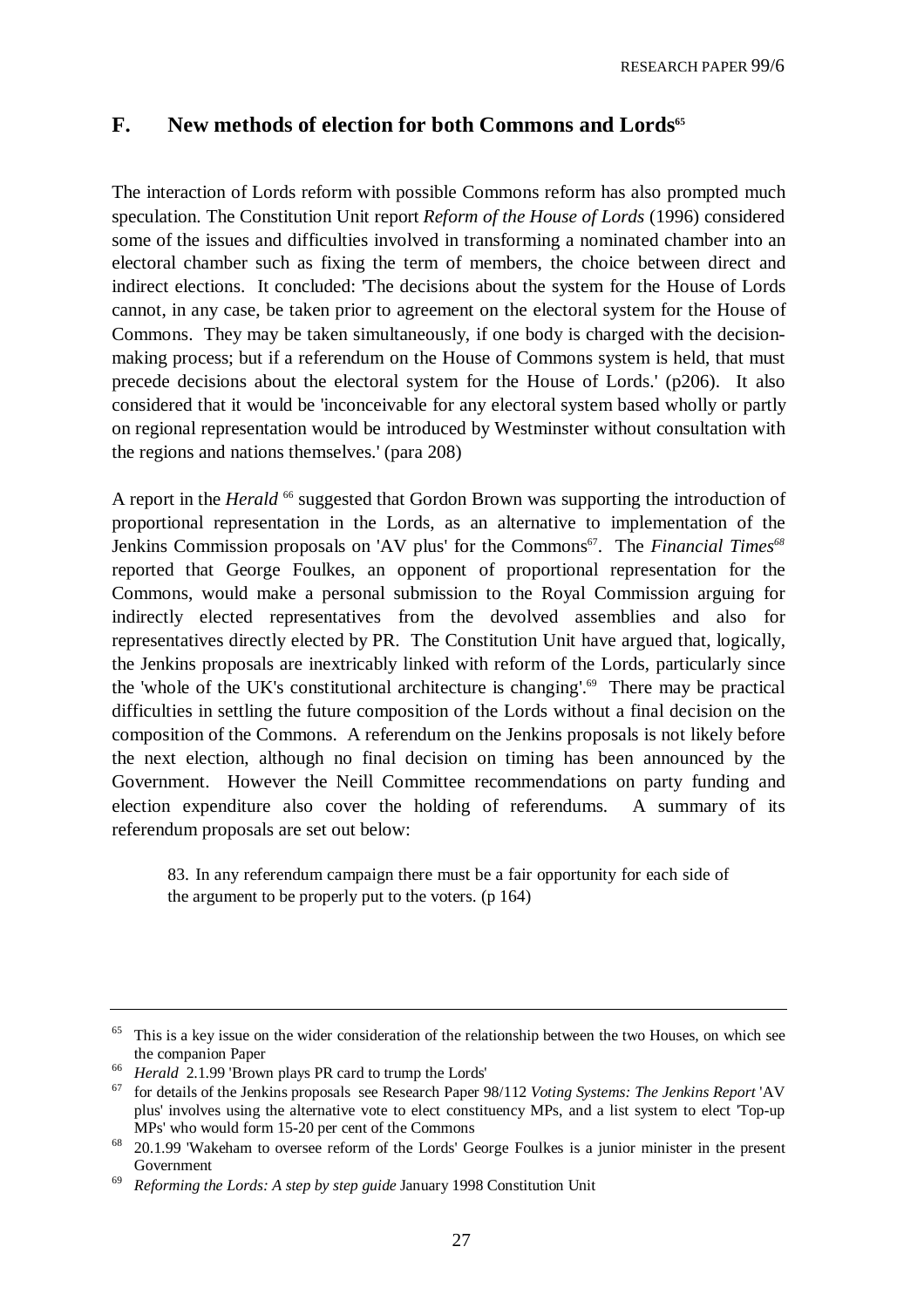84. Depending on the circumstances, each side should be given equal access to an amount of core funding sufficient to enable it to mount at least a minimal campaign and to make its views widely known. (p 164)

85. The Election Commission should decide which organisations, if any, should be in receipt of core funding. (p 164)

86. A campaign organisation in receipt of core funding should be required to submit its audited accounts to the Election Commission within three months of the referendum. (p 165)

87. The core funding provided to the two sides in a UK-wide referendum should, in real terms, be not less than that provided in connection with the 1975 referendum. It should be enough, in connection with all referendums, to cover the establishment of a campaign headquarters for each side, with basic equipment and staff.  $(p 165)$ 

88. Each side should also be provided with the same facilities as parliamentary candidates in general elections, namely, a free mailing of a statement of its views to every household and the free use of public premises for the holding of meetings. (p 165)

89. The government of the day in future referendums should, as a government, remain neutral and should not distribute at public expense literature, even purportedly 'factual' literature, setting out or otherwise promoting its case. (p 169)

90. Donations to campaigning individuals and organisations in referendums from one source which total £5,000 or more should be publicly disclosed in audited accounts which should be delivered to the Election Commission within three months of the holding of the referendum. (p 171)

91. Campaigning individuals and organisations other than political parties that wish to incur 'referendum expenses' of £25,000 or more, should register, like a political party, with the Election Commission. No individual or organisation not so registered may incur expenses in connection with a referendum in excess of £25,000. (p 171)

92. Campaigning individuals and organisations taking part in referendum campaigns should be restricted to the receipt of donations only from a 'permissible source'. (p 171)

93. The Election Commission should have as part of its remit keeping referendums and referendum campaigns under review and making reports and recommendations to Parliament and the Government concerning them. (p 172)

The Government have accepted the Neill recommendations (although there are indications that a government might be allowed more of a role in referendums than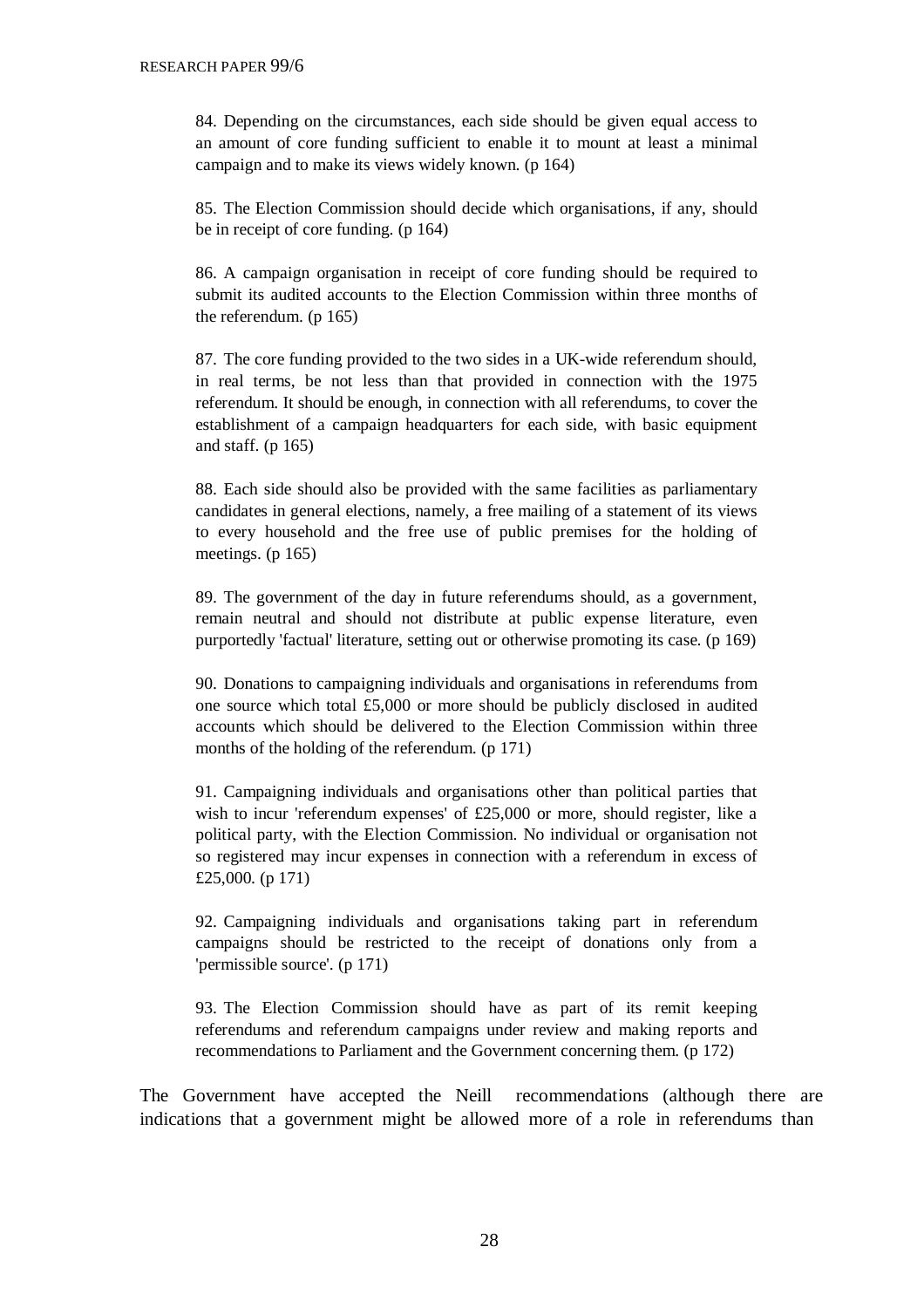allowed for in the text of Neill's recommendations)<sup>70</sup>. The Home Office is preparing a draft bill for publication in this session.  $\frac{71}{1}$  As yet it is not clear what the draft bill will cover, but it may be difficult to hold a referendum before some or all of the machinery recommended by Neill is in place. In particular, the creation of an Election Commission which would oversee the conduct of referendums may involve some delay and may preclude a referendum before the next general election. But the final composition of the Lords might well have been settled by the next general election if the Royal Commission can report by the end of 1999. There have been press suggestions that a 'Democracy Day' referendum could be held, asking the electorate their views both on Commons and Lords reform. However the *Financial Times* has reported opposition from Baroness Jay to a referendum which included a question on Lords reform.72

#### **G. The White Paper**

**Chapter 8** of the white paper dealt with longer term considerations about the composition of a reformed House of Lords and noted that a mixed system of composition came within the terms of the reference for the Royal Commission:

5. The Government considers that, with so many issues to be taken into account, there is no need for the Royal Commission to feel constrained to recommending a single method of determining the composition of the second chamber. It may very well be that a combination of sources is the best way of creating a body fitted for all the functions identified for it. Among overseas second chambers, several have a part nominated, part elected structure. For this reason, therefore, the terms of reference of the Royal Commission allow, as did those of the Independent Commission on the Voting System for the House of Commons, for the recommendation of a combination of proposals.

The white paper saw some advantages in a nominated House; there might be a range of representation different from the full-time politician, with a independence from political party or from government, and with specialist knowledge and experience. (para 8.15) But it noted: 'some will argue that a system which contains no element of election, even indirect election, cannot be democratic or even properly representative of society as a whole' (para 8.16). However composition determined entirely through direct election might challenge the supremacy of the Commons; using a different electoral system or

<sup>70</sup> Home Office PN 13.10.98 'Government Welcomes Neill Recommendations' There was a debate on the Neill Committee recommendations on 9 November 1998 HC Deb vol 319 c47-116 during which Jack Straw expressed some reservations in this area (c57) Andrew Robathan is due to present a private members' ballot bill to implement the Neill proposals on referendums. Its second reading is expected on 19 March 1999.

<sup>71</sup> HC Deb vol 319 9.11.98 c 53

<sup>72</sup> 22.1.99 'Jay signals opposition to Lords referendum'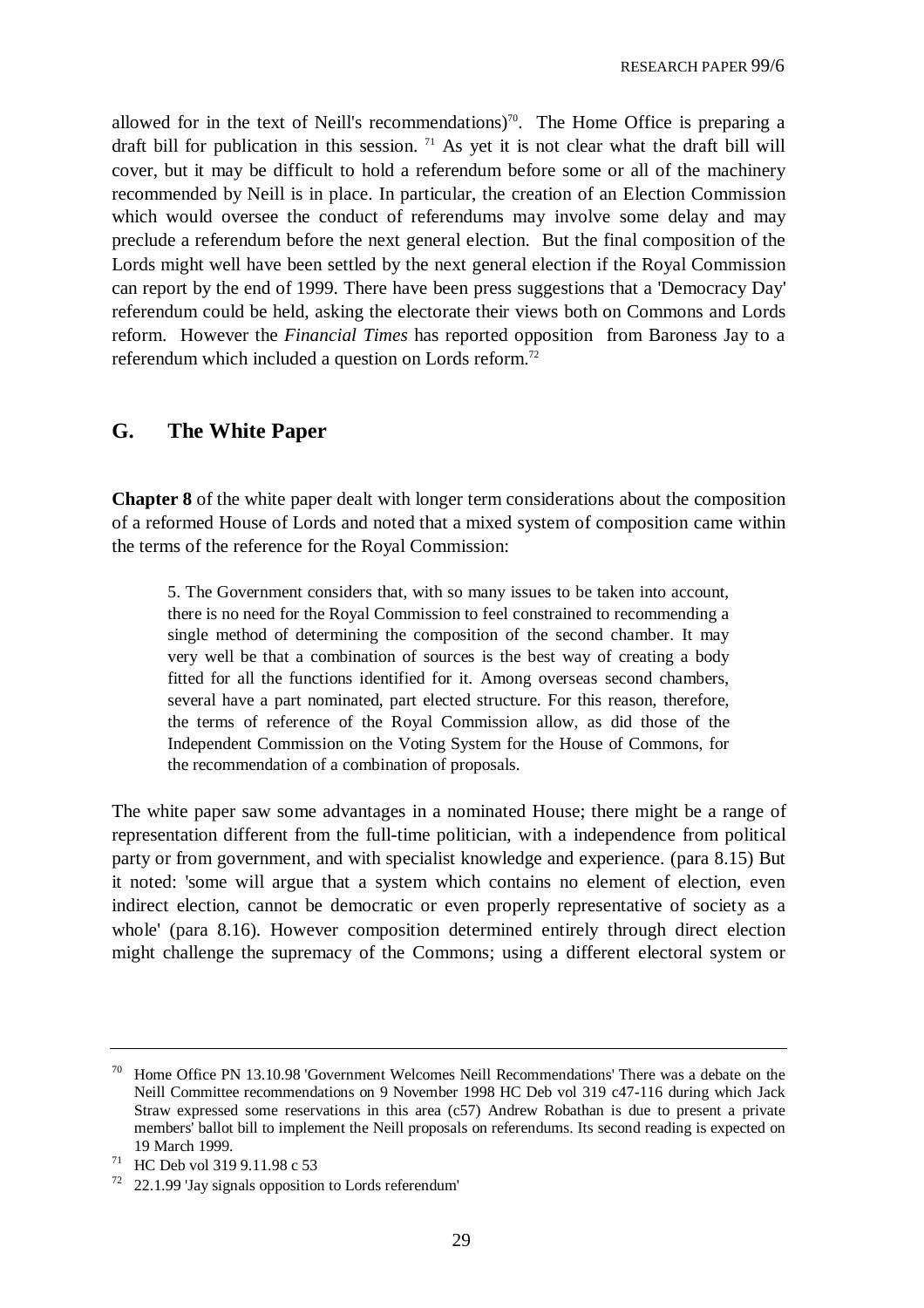scheduling elections at different dates from the Commons might actually enhance conflict between the Houses, rather than reduce it (paras 8.17-21).

The white paper considered the option of an indirectly elected chamber in some detail:

#### AN INDIRECTLY ELECTED CHAMBER

22. About 30 per cent of overseas second chambers are elected by indirect methods, including France, the Netherlands and South Africa. Indirect elections can be found in both unitary and federal states. The electoral college often consists of members of local authorities or regional assemblies, and may include members of the primary chamber.

23. With regard to party political members, indirect elections to the future second chamber by bodies with specific local interests could work well alongside a system of UK-wide political appointments. The United Kingdom Parliament has now passed legislation establishing the devolved institutions of the Scottish Parliament, Welsh Assembly and Northern Ireland Assembly. All are intended to begin to operate in 1999.

24. There is in addition the beginning of a process in England for a stronger voice for the regions, each of which is similar in population, or larger, than the other nations of the Union. Regional Development Agencies and voluntary regional chambers based on existing networks of local authorities are already being established. A Bill to establish a Mayor and Assembly for Greater London is passing through Parliament with the intention of holding elections in May 2000.

25. Indirect election by these bodies would have two advantages. First, it would demonstrate a direct connection between these other bodies and the central institutions at Westminster. This is a common role for second chambers to play in other countries. Second, it would mean that in many cases those selecting the members had themselves been elected. It could therefore reinforce the democratic nature of an otherwise nominated House.

26. The Royal Commission may also wish to examine whether there is a possible role which could be played by MEPs in the second chamber, through a contribution to an indirect election system. The House of Lords already plays an important role in the examination of European legislation and it may be that there are reforms which can enable it to become even more effective in this task.

27. It would be for consideration whether those representatives had to be chosen from the institutions and the MEPs which formed the electoral college. If the Commission were attracted to this basic principle it would no doubt wish to take evidence, including from the devolved institutions themselves, as to how this part of the system might operate.

The white paper summarised the advantages of elected options as conferring greater legitimacy, and representation for all parts of the country, but considered that there might be considerable difficulties in transition if an electoral system were chosen where the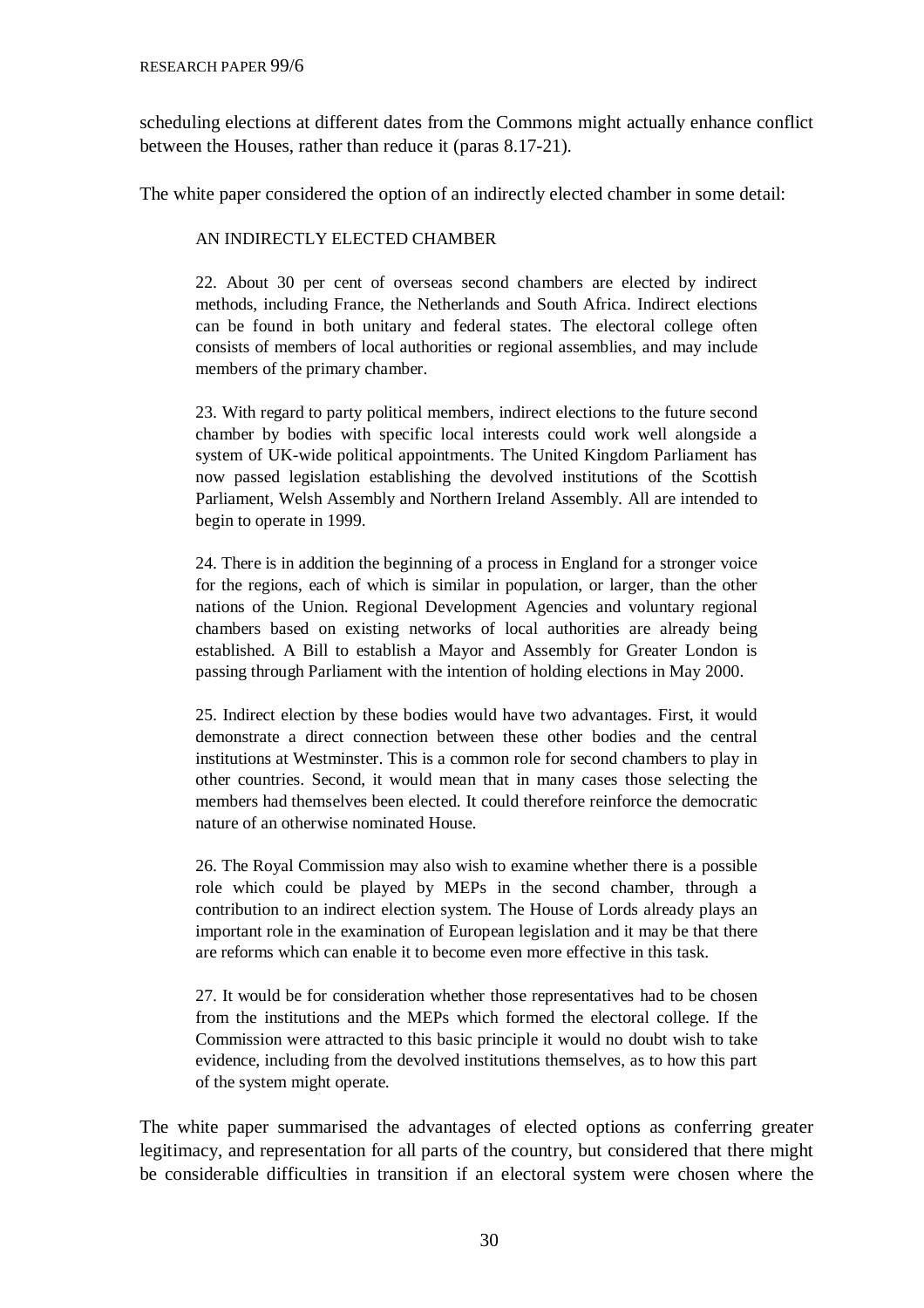whole House were chosen at the same time (paras 8.28-29). The tone of the comments suggested enthusiasm for a mixed chamber:

33. A mixed House would combine elements of nomination and election. This solution has been advocated in the past - for example in the report prepared by the late Lord Home of the Hirsel in 1978 - and has a number of champions in the present. Lord Home's report recommended a two-thirds directly elected and onethird nominated House, and several other more recent proposals have picked this up. There is, however, nothing peculiarly compelling about that balance. Up to two-thirds elected, especially if this were to be directly elected, could in terms of relationships with the House of Commons share many of the disadvantages of a wholly elected second chamber.

34. The most important consideration in judging the balance of membership would be what combination best fulfilled the functions the second chamber was being asked to perform. It may also be that more than two methods of selecting members of the second chamber would be appropriate.

35. The advantages of the right combination of a nominated and indirectly or directly elected chamber could be significant. It would combine some of the most valued features of the present House of Lords with a democratic basis suitable for a modern legislative chamber. In particular, the continued presence of nominated members, especially those who did not identify themselves with a particular party, would ensure that the second chamber retained these specific advantages of a wholly nominated House:

- Independent scrutiny. An independent contribution to the scrutiny and revision of legislation.
- Wide range of interests. Recruitment of members of the second chamber from a wider range of interests than those who are likely to be attracted to a career in politics.
- Expertise. Access to specialist expertise within the House itself. This could be particularly important if the scrutiny function of the second chamber were enhanced.
- Broader representation. The ability to correct for under-representation of particular groups, including women and ethnic minorities.
- Ex officio members. The ability to accommodate the existing ex officio membership of the House of Lords, if it were decided that no change in the relationship of the second chamber to the legal system or in the relationship of the Church of England to Parliament was desirable.
- Distinctiveness. A body that is clearly distinctive from the House of Commons, but yet with the ability to speak with the authority of expertise when necessary.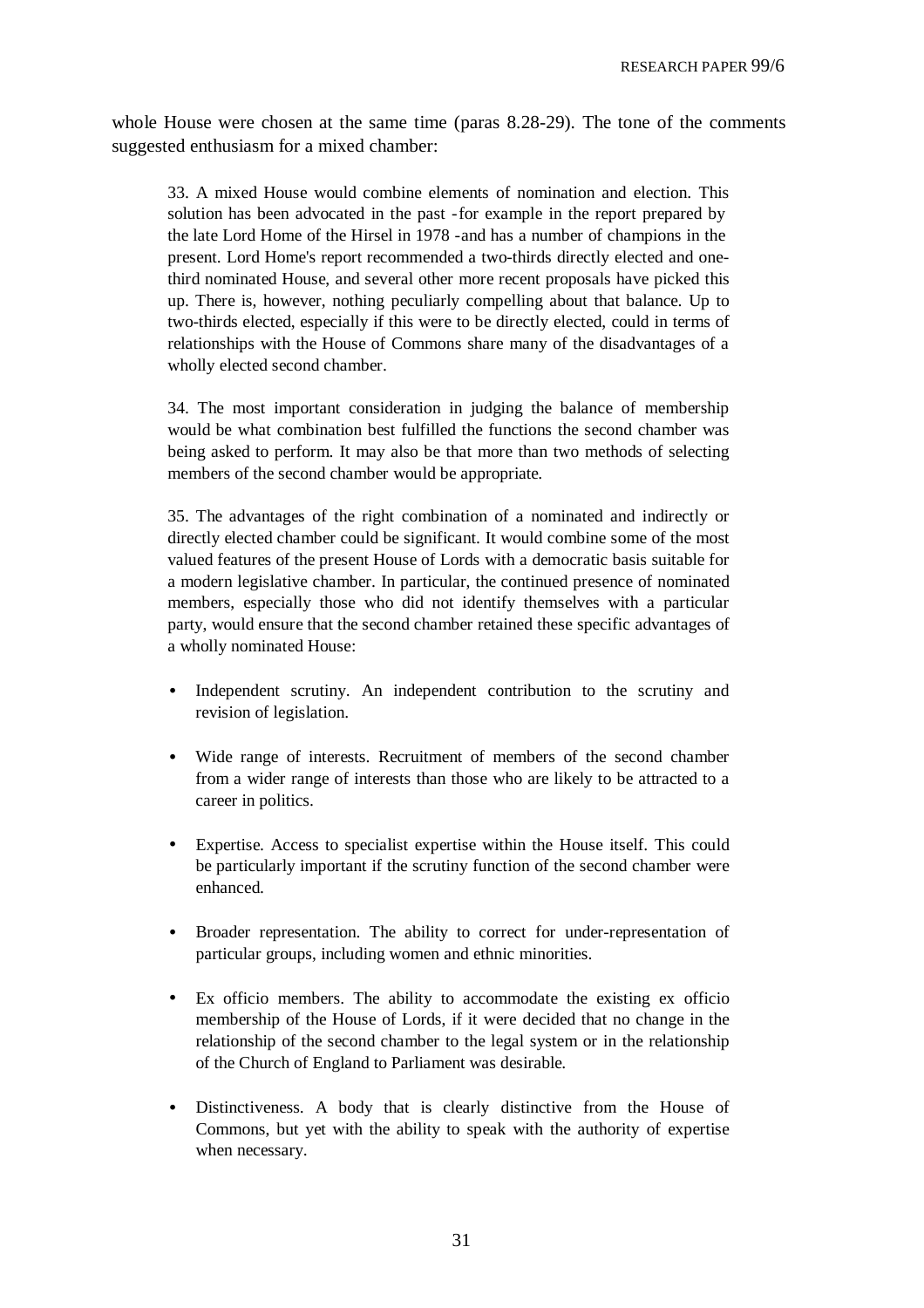36. A mixed second chamber would also retain these specific advantages of an elected House:

- Legitimacy. The legitimacy that comes from an electoral mandate.
- Status. A clear message about the status of members.
- Range. An automatic way of ensuring a proper geographical spread of representation.
- Age. An enhanced likelihood of getting a significant number of younger people into the second chamber.
- Two chambers. A clear commitment to a bicameral system.

37. A mixed House, therefore, allows a variety and breadth of membership, and the combination of the best features of the present House with an indubitably democratic method of selection. It enables a number of factors which are regarded as important to be accommodated in a way which neither a fully elected nor a wholly nominated House would do.

There was no final conclusion or preferred option set out in the white paper. The Royal Commission is likely to address all these issues in some detail. A key issue will be the nature of representation in a second chamber. Composition and functions are inevitably linked, since until what members of a reformed Lords are to do is settled, the rationale for their election/nomination will remain obscure. Functional representation of defined interests in an upper chamber is unlikely to be a serious option, as it is not considered successful in other second chambers,<sup>73</sup> but attempts to 'represent' devolved areas can be seen as analogous and subject to the same practical difficulties.<sup>74</sup> Indirect elections can be criticised as inherently 'undemocratic'. The representative who is chosen to serve on another body is most unlikely to have been elected in order to fulfil that role.

On the other hand, direct elections can encourage the overt politicisation of an institution, and in the long-running debate about the legitimacy of appointees to quangos some commentators have noted that if all appointments to local public bodies were channelled through local councillors, party politics might dominate all other considerations in such bodies. Tony Wright, for example, has argued that 'to insist on traditional forms of election as the only entry point to public service would be to exclude almost the entire population from such participation. For that entry is only open to those in possession of

 $73$  see the white paper comments on Ireland and Hong Kong para 8.12

<sup>&</sup>lt;sup>74</sup> The Belgian upper house is indirectly elected by linguistic communities and the Northern Ireland Assembly will make key decisions on a cross community basis. There has been criticism of the potential within such schemes to entrench rather than to diminish differences between religious or cultural communities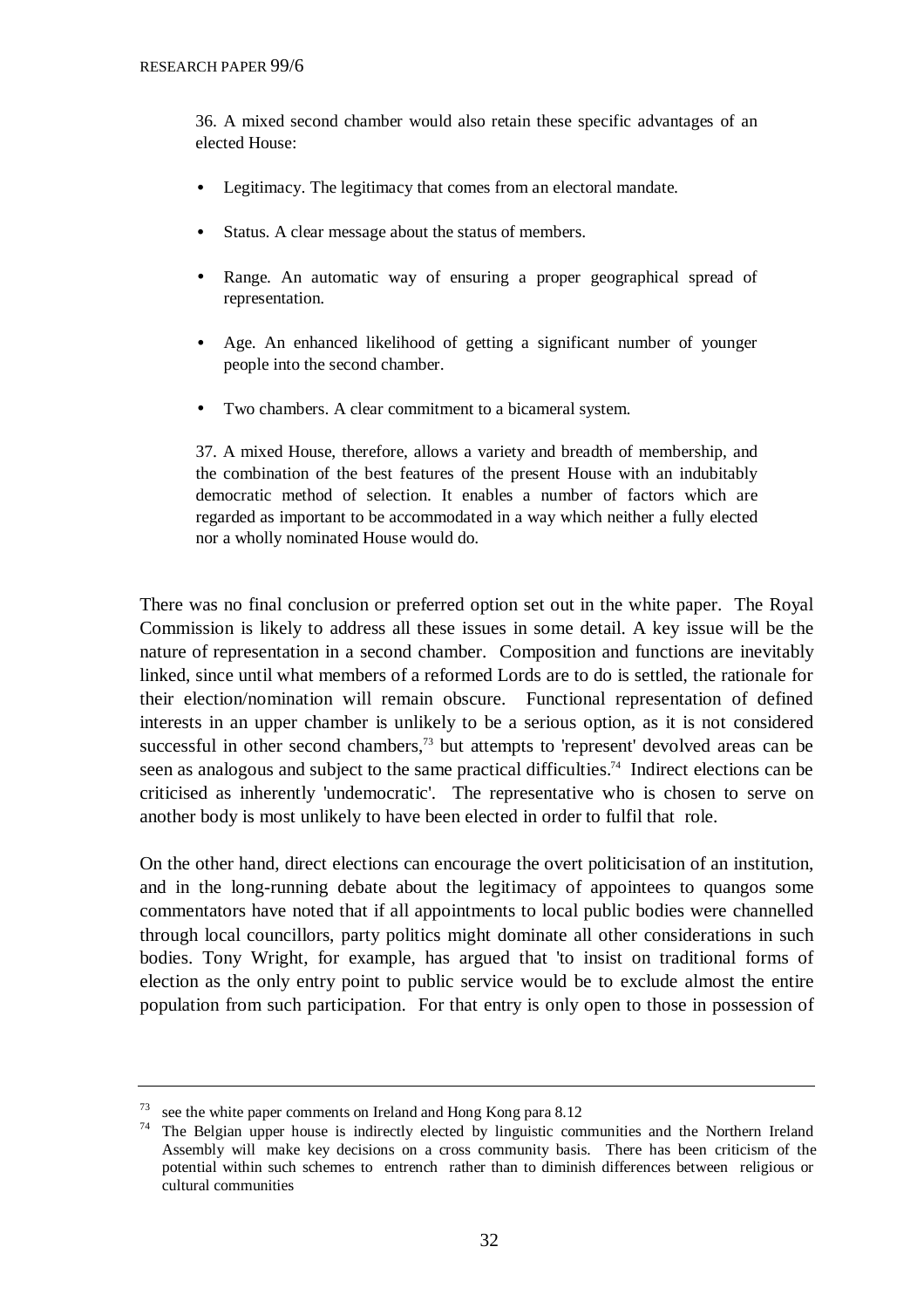party cards and this is a tiny (and diminishing) proportion of the population<sup> $75$ </sup> He suggested that lot or random selection might be developed as a way of representing people on some public bodies, including a reformed second chamber.

# **V Particular categories of peer**<sup>76</sup>

Excellent analyses of the historical development of the House in the past 400 years, including the involvement of particular categories of peers such as bishops and representative peers, are contained in two recent collections of essays, C Jones & DL Jones, eds., *Peers, politics and power: the House of Lords 1603-1911*, 1986 and C Jones, ed., *A pillar of the constitution: the House of Lords in British politics 1640-1784*, 1989. What follows is a brief overview directed as issues relevant to the current debate.

# **A. Lords spiritual: the bishops**<sup>77</sup>

### **1. History and participation**

Twenty-six bishops of the established Church of England<sup>78</sup> sit in the House of Lords. They comprise the Archbishops of Canterbury and York and the Bishops of London, Durham and Winchester as of right and the 21 most senior bishops (from among all the other eligible diocesan bishops) from date of first appointment. Bishops sit until they retire (those appointed since 1975 must do so at 70) or die; unlike other members of the Upper House they do not sit for life as of right.<sup>79</sup> They are Lords of Parliament, but not peers. According to a recent study, "the House of Lords is unique among the Parliamentary chambers of democratic states in still having a body of members present by virtue of a prescriptive right enjoyed by their religion."80

In the early days of what became Parliament in England representatives of the Church sat as natural members of such an assembly. They had wealth and position (not least through

<sup>75</sup> *Beyond the Patronage State* Fabian Society Pamphlet no 569 1995 Tony Wright p 24

<sup>&</sup>lt;sup>76</sup> Excellent analyses of the historical development of the House in the past 400 years, including the involvement of particular categories of peers such as bishops and representative peers, are contained in two recent collections of essays, C Jones & DL Jones, eds., *Peers, politics and power: the House of Lords 1603-1911*, 1986 and C Jones, ed., *A pillar of the constitution: the House of Lords in British politics 1640-1784*, 1989. See generally the new House of Lords Library Note 99/001, *Membership of the House of Lords*, January 1999

<sup>&</sup>lt;sup>77</sup> For the ceremony of introduction for lords spiritual, see Appendix G of the Companion to the Standing Orders (available on the Lords pages of the Parliamentary website)

 $78$  The link between establishment and membership of the Upper House was demonstrated when the Irish and Welsh Churches were disestablished in 1869 and 1919 respectively

 $79$  although they may be appointed life peers

<sup>&</sup>lt;sup>80</sup> F Bown, "Influencing the House of Lords: the role of the lords spiritual 1979-1987, (1994) XLII *Political Studies* 105, citing a 1977 House of Lords Information Office publication, *Religious elements in representative assemblies*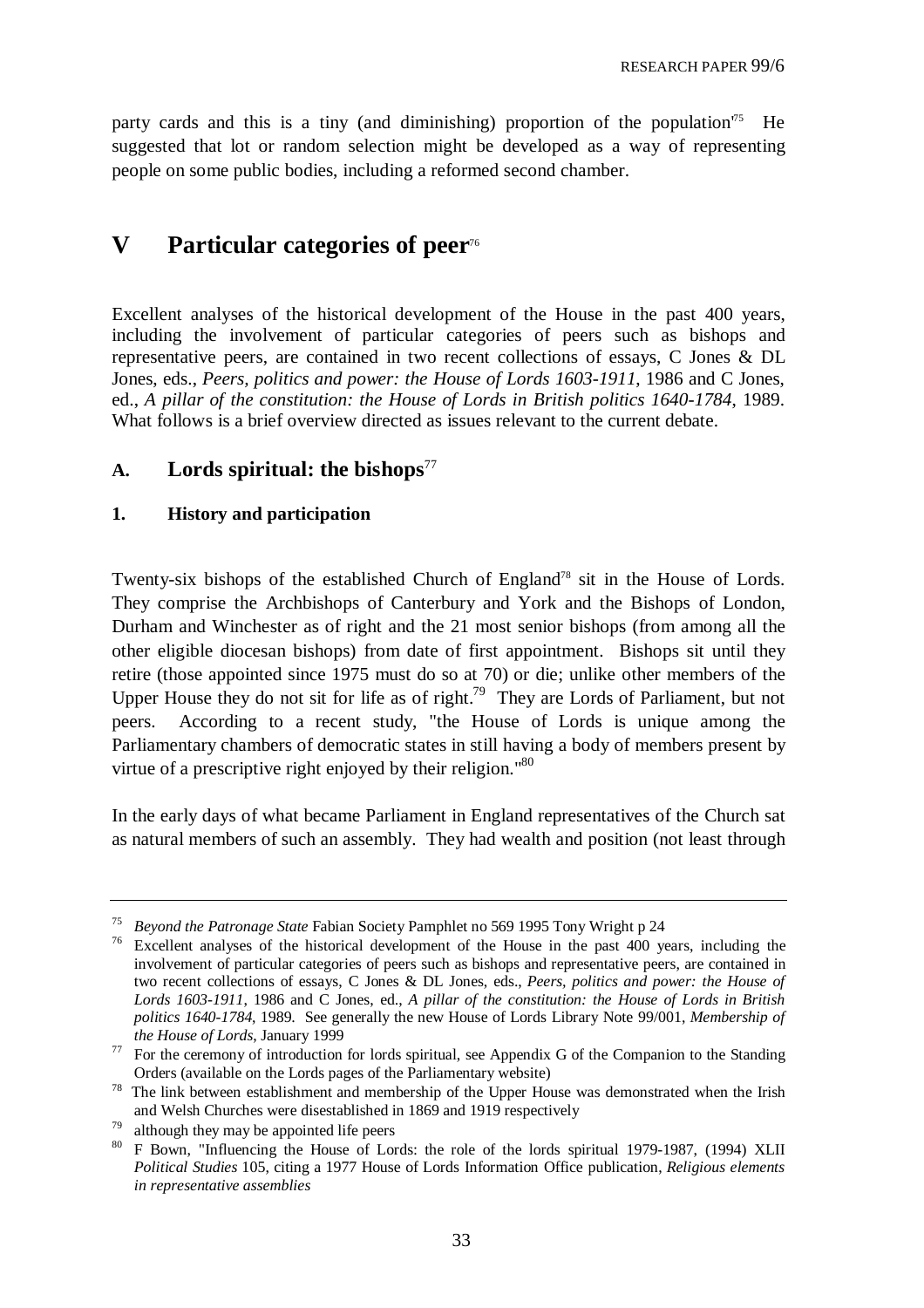their extensive feudal landholding), and came from the most learned class in society, holding many of the senior public offices. As well as the bishops, abbots and priors used to be summoned by the monarch to Parliament, and until the time of Henry VIII, the spiritual lords outnumbered the lords temporal. $81$  Following the dissolution of the monasteries, the bishops alone were summoned. All bishops were entitled to a seat,  $82$ including holders of newly created sees, until following the creation of the see of Manchester in 1847, statute forbade any further increase.

Because of prime ministerial patronage, $83$  the spiritual bench had tended to be a source of support for the political ministry of the day, and felt able to be independent only in ecclesiastical matters. However Bromhead could assert in the 1950s that "bishops have long since ceased to feel any sort of obligation to come down to the House of Lords to support with their votes the Party under which they have been appointed, and they no longer regard a record of faithful voting as a means of obtaining translation."<sup>84</sup>

By the beginning of this century, the practice of the bishops not involving themselves in overt political controversy was starting to evolve, $85$  restricting their participation generally to social, educational or moral issues. Often only one bishop would participate in a debate, giving rise to the impression that such speakers (especially if one of the archbishops) were representing the view of the spiritual bench, or even of the Church of England itself.<sup>86</sup> Even in the range of issues in which they did participate, ecclesiastical attendance was sparse  $87$ , and this generated comment from the bishops themselves and from peers generally. By the 1950s, Bromhead could conclude that "although it would be wrong to say that any convention has grown up precluding bishops from voting in divisions, it is nevertheless true that nowadays bishops do not often vote."<sup>88</sup> He described the lords spiritual as "essentially a group of specialist members of the House, having the function of stating, where appropriate, Christian opinions on the problems of the day.<sup>89</sup>

as members by virtue of their position, rather than by election or other form of selection, they joined with the barons in the Lords when Parliament gradually evolved into a bicameral body. Their deteriorating relative position arose because of the increase in the membership of the temporal peers.

<sup>&</sup>lt;sup>82</sup> except when all bishops were excluded by statute during the Civil War/Cromwellian era

<sup>&</sup>lt;sup>83</sup> Such patronage was not always welcomed by incumbents of No. 10, as demonstrated by Melbourne's famous cry, "Damn it, another bishop dead! They do it to vex me"

<sup>84</sup> P Bromhead, *The House of Lords and contemporary politics*, 1958, p 55. The former Bishop of Liverpool, David Shepherd, provoked some comment when taking the Labour whip on being made a life peer recently. See "Defiant bishop joins Labour in the Lords" *Sunday Times*, 5.4.98

<sup>&</sup>lt;sup>85</sup> For example, the then Archbishop of Canterbury, Randall Davidson, deliberately refrained from involvement in the great Parliamentary battles over the 1909 Finance Bill. However the bench was active in opposition to Irish Home Rule legislation in the period before the First World War, and was involved in issues which had both a religious and political aspect, such as Welsh Disestablishment. See further, Bromhead, op cit, pp 55-58

 $\frac{86}{87}$  on which see Bown, op cit, p 108

although the participation of a few such as Cosmo Lang, Archbishop of Canterbury 1928-42, were often regarded as influential

 $\frac{88}{89}$  op cit, p 63

<sup>89</sup> op cit, p 53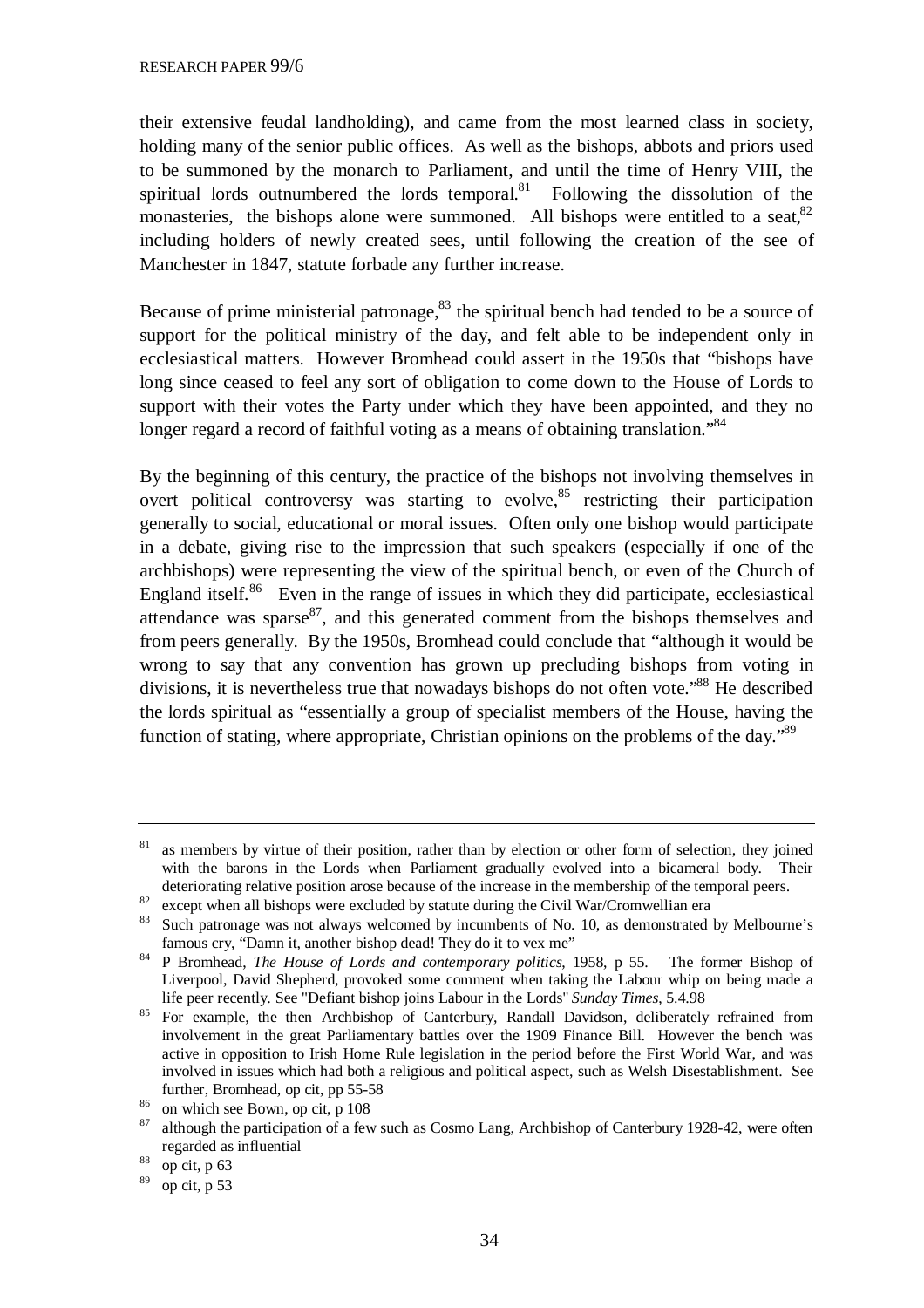A study published in 1971 updated Bromhead's work.<sup>90</sup> It confirmed the perceived practice of the participation of a single 'representative' from the spiritual bench in appropriate debates,  $91$  which also meant that there tended to be much less disagreement (in debate and in divisions) between bishops than, say, between law lords.<sup>92</sup> The bishops' participation tended to be wide, as most issues tended to have a social, ethical and moral dimension. In addition bishops regarded themselves as having a 'constituency' role, representing the interests of the area of their diocese. The authors unhesitatingly believed that the presence of the bishops improved the quality of debate in the Lords: "their impact on the House is out of all proportion to their numbers … their [ie bishops and law lords] utterances are invariably listened to with respect by their fellow peers, particularly on those matters where they are peculiarly well qualified to express an authoritative opinion. The fact that the bishops seem to have adapted themselves to the increasingly liberal demands of modern life has in itself played no small part in laying the legislative foundations for an edifice of more humane (some might say 'permissive') laws in several important fields."<sup>93</sup>

More recent studies<sup>94</sup> demonstrate how the bishops have continued to be active in social and moral matters, as substantive issues themselves or as components of more general, political issues, from abortion to immigration control, and capital punishment to family law. They act as representative of more domestic issues on behalf of the Church, in its religious aspect (including issues such as Sunday observance) or in its other capacities, such as landholders or education-providers. However in recent decades they have become more involved in a number of high-profile issues of political controversy, such as in the field of local government, including the abolition of the Greater London Council in the mid-1980s. This has included voting against the government of the day, even when their votes have contributed to defeats for the government. These tensions between Church and government, not confined to activity in the Upper House, were particularly pronounced and public during Margaret Thatcher's premiership. Participation in the House cannot be measured solely in terms of speeches or voting; bishops, like peers generally, will also participate in the work of the House's committees, initiate debates and put down questions to ministers.

<sup>90</sup> G Drewry & J Brock, "Prelates in Parliament", (1971) 24 *Parliamentary Affairs* 222

It also noted the conjunction between such participation and the names on the 'prayer rota' for that day, ie the bishop (or other peer) who would conduct prayers at the beginning of a daily sitting, the 'duty bishop'. Generally the 5 'ex officio' senior archbishops and bishops are exempt from this rota

<sup>&</sup>lt;sup>92</sup> there is, of course, no 'bishops' whip' as such, though the lords spiritual will often operate on a basis of collegiality and consultation, much of which will arise from their non-parliamentary work in the church and its various institutions

<sup>93</sup> Drewry & Brock, op cit, p 248

such as Shell, op cit, pp 52-56 and N Baldwin, "The membership of the House" in D Shell & D Beamish, *The House of Lords at work*, 1993, p 58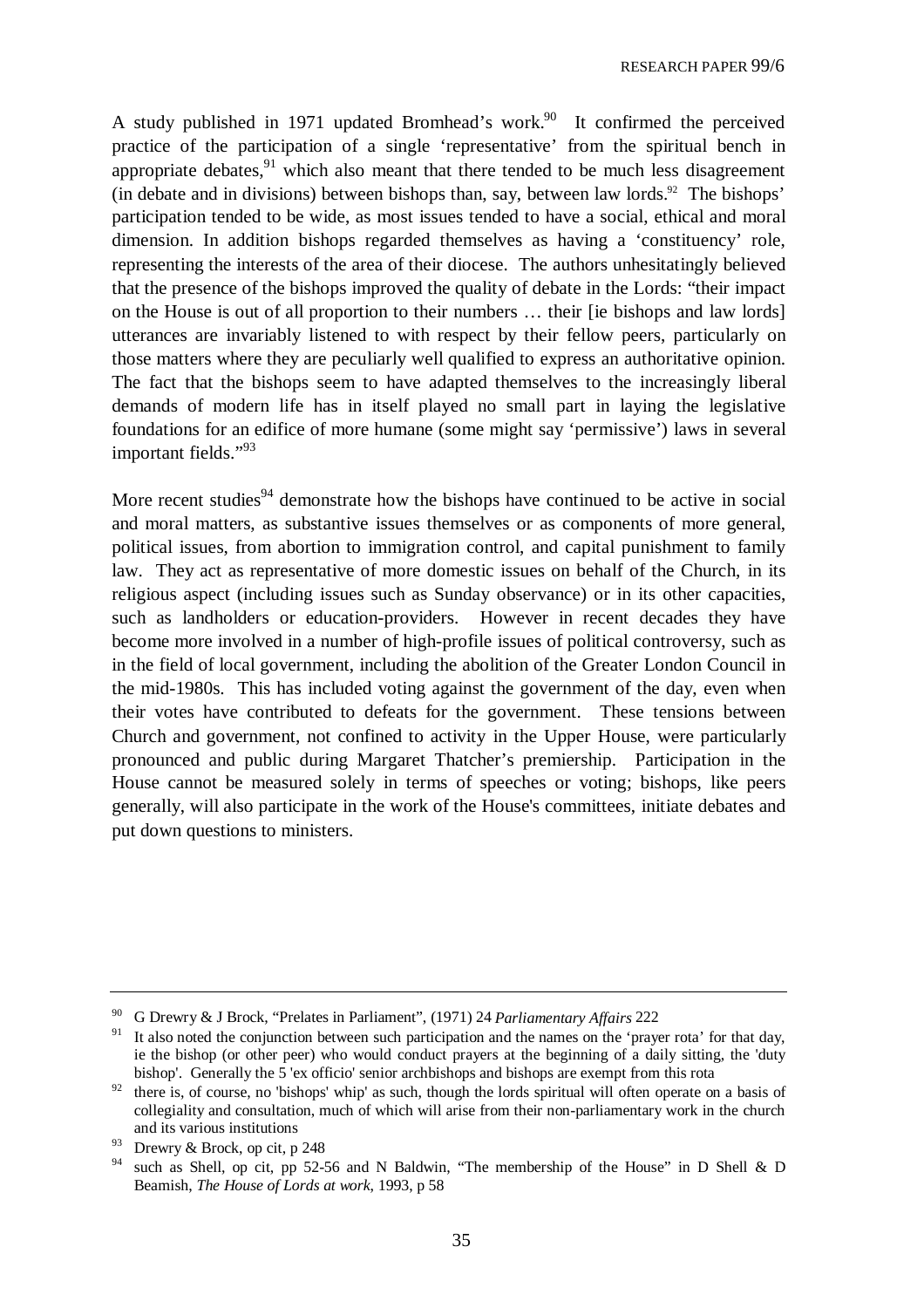Bown's study of the 1979-87 era produced a mixed verdict: "In terms of voting, the Lords Spiritual achieved virtually nothing in the period under review, affecting the outcome of only one division in 8 years. Their attendance was patchy. A few were enthusiastic participators; rather more were content to do little more than the minimum. Some spoke a great deal; others uttered not a word other than to read the formal prayers at the beginning of each sitting … While the respect afforded to individual bishops differs sharply, there is no shortage of peers who will opine -- frequently off the record -- that the bishops' participation was insignificant and their role negligible …. But when the bishops are not themselves divided and when they act on matters where the Church is recognized to have a particular and proper interest .. they have a sway out of all proportion to their numerical strength."95

While Bown was writing about a period of particular tension between the Church and the Government, his conclusions perhaps have a more general relevance: "Perhaps for a government -- particularly a Conservative government -- what matters about the Lords Spiritual is their ability to sustain or withdraw a degree of legitimacy. To a large extent this was withdrawn from the Thatcher Government. However, limited or marginal the importance of this withdrawal, it acted as an irritant, even to some of those at the pinnacle of governmental power."96

A relatively recent study of the House in action analysed peers' participation, dividing attendance into four categories. The following statistics, which are derived from that study compare the bishops' participation with those of all peers, for the 1988-89 session<sup>.97</sup>

|                |                                      | all peers | bishops |
|----------------|--------------------------------------|-----------|---------|
|                | • <i>rare</i> (up to 5% of sittings) | 19.5%     | 26.9%   |
|                | <i>infrequent</i> ( $>5-33$ 1/3%)    | 33.6%     | 69.2%   |
|                | • <i>frequent</i> (>33 1/3%-66 2/3%) | 19.0%     | 3.8%    |
| $\blacksquare$ | regular $(>66\frac{2}{3\%})$         | 27.9%     | 0.0%    |

It should be noted, when examining such statistics, that, like the law lords, attendance in London on the Parliamentary work of the House of Lords is only a part, perhaps a small part, of a bishop's overall duties: "their role as Lords of parliament is very much a parttime affair."<sup>98</sup> However Shell claimed that it was reasonable to argue that "more effort should be made to ensure that bishops are present and do contribute on a wider range of topics than at present …. One view would be that where the Church as a body is openly and publicly critical of the Government, its bishops ought to be prepared to use the forum

 $^{95}_{96}$  op cit, pp 118-9

 $\frac{96}{97}$  p 119

Baldwin, op cit, pp 52-53

Drewry & Brock, op cit, p 232. The study noted that the location of the law lords 'other tasks' generally tended to be far nearer the Palace of Westminster than those of many of the lords spiritual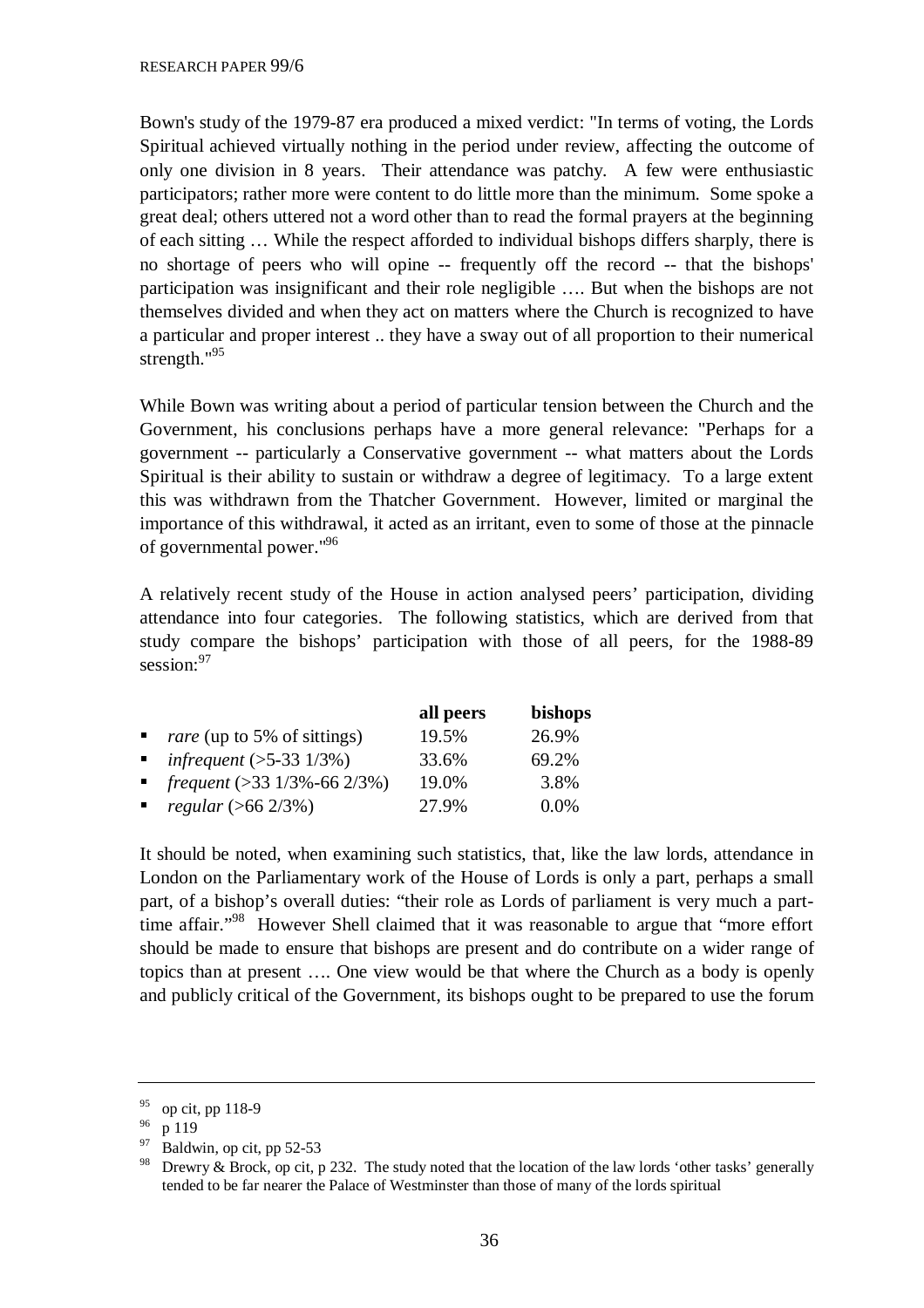of the House of Lords to join debate with government ministers – not spasmodically but in a regular, detailed and hence more responsible way."<sup>99</sup>

The bishops' parliamentary work is supported, in part, through the Archbishop of Canterbury's Secretary for Public Affairs (formerly known as the Lay Secretary) at Lambeth Palace, who will for example liaise as appropriate with the Whips' Office. The Secretary informs the bishops of forthcoming business and will often assist in ensuring the presence of (at least) one of them (whether or not the duty bishop for that sitting, or perhaps one with a particular interest or expertise in that subject<sup>100</sup>) at relevant debates.

#### **2. Their place in a reformed chamber**

There have been suggestions from time to time in Parliament that the bishops should no longer sit in the Lords,<sup>101</sup> or that their number should be reduced.<sup>102</sup> In a wider sense, the issue of ecclesiastical representation in Parliament is just one aspect of the Church-State relationship, including the existence of an established church, subjects which are beyond the scope of this Paper.103 The *Parliament (No. 2) Bill* in 1969 contained the following provision:

**6** -(1) The number of Lords Spiritual who are Lords of Parliament shall be progressively reduced, as provided by sub-section (2) of this section, from twenty-six to sixteen.

(2) Of the next twenty vacancies among the Lords Spiritual who are Lords of Parliament which arise after the commencement of this Act on the avoidance of sees other than those of Canterbury, York, London. Durham and Winchester, only ten shall be supplied pursuant to section 5 of the Bishoprics Act 1878; and the vacancies to be so supplied shall be the second of each two which so arise.

Shell, op cit, p 56. A study of the activities of the bishops in the 1979-87 period quoted various parliamentarians as describing them as "a broken-backed group" (Frank Field), "really more spectators than participants" (Lord Orr-Ewing) and "visitors rather than contributors" (unnamed Minister): F Bown, "Influencing the House of Lords: the role of the lords spiritual 1979-1987, (1994) XLII *Political Studies* 106

<sup>&</sup>lt;sup>100</sup> Lists of bishops' interests etc are held at Lambeth Palace

<sup>&</sup>lt;sup>101</sup> see, for example, see attempts in the Commons to bring in bills in 1834 and 1870 (HC Deb vol 22 cc 131-153, 13.3.1834 and vol 202 cc 676-704, 21.6.1870)

<sup>&</sup>lt;sup>102</sup> see, for example, the Wilson Government's proposal in 1968 for a gradual reduction to 16: Cmnd 3799, para 63-67. This was followed a decade later by the Conservatives' Home Report, adding that "retention of some of the Lords Spiritual would be a way of resolving the difficult questions about the status of the Established Church and the legislative procedures to which its measures are subject which would necessarily arise if they were excluded altogether" (March 1978, para 51)

<sup>&</sup>lt;sup>103</sup> The Church in Ireland had four representatives in the Lords until its disestablishment in 1869. No representatives of the Church of Scotland sit in the Upper House by virtue of their spiritual office. Although there have been suggestions for such representation (eg in the report of the royal commission on Scottish affairs, Cmd 9212, 1953, para 106), it would be difficult to arrange on doctrinal and practical grounds. For a history of Prime Ministerial ecclesiastical patronage see B Palmer, *High & mitred: Prime Ministers as bishop-makers 1837-1977*, 1992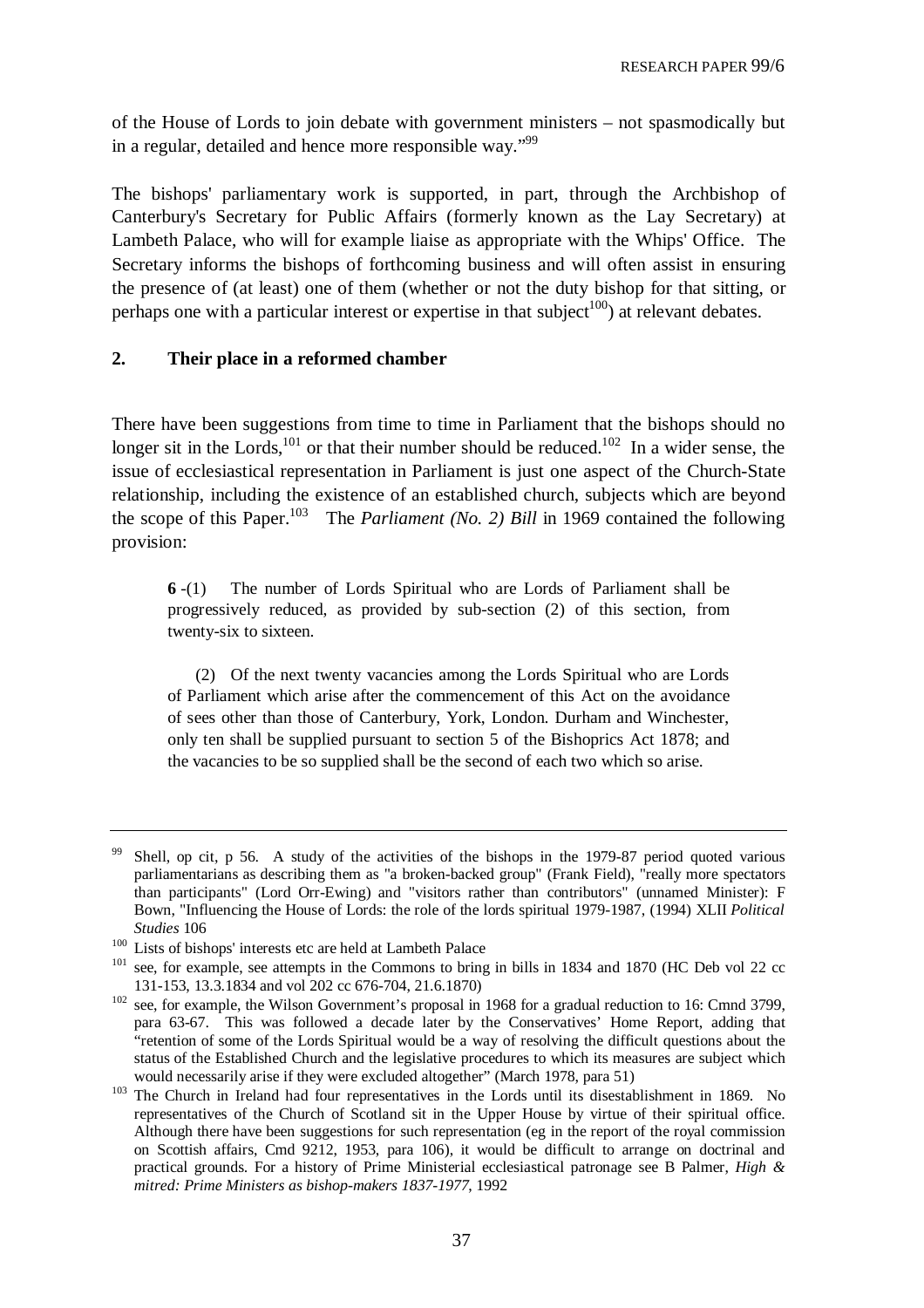(3) The bishop of any see other than those of Canterbury, York, London, Durham and Winchester may, by notice in writing given to the Lord Chancellor, disclaim for himself the right to sit as a Lord of Parliament as such ; and where such notice is given-

- (a) if at the time of the notice the bishop is one of the Lords of Parliament, section 5 of the Bishoprics Act 1878 as amended by this section shall apply as if the see were avoided by his retirement;
- (b) whether or not he is then one of the Lords of Parliament, he shall be left out of account for the purpose of supplying pursuant to that section any vacancy among the Lords Spiritual which arises during his tenure of the see on the avoidance of any such see.

(4) Sections 2 to 4 and subsection (1) of section 5 of this Act shall apply to the Lords Spiritual who are Lords of Parliament as they apply to peers of first creation, and as if the sees of Canterbury, York, London, Durham and Winchester were offices to which the said section 5 applies.

In their 1971 study already cited Drewry & Brock supported the Wilson Government's white paper's proposal for a reduction from 26 to 16 bishops, but also wanted better provision for the representation of other faiths and churches. They accepted the practical and doctrinal difficulties involved, and would extend representation to 'thinking disbelievers' through the membership of a number of humanists. They concluded that, in the absence of substantial Lords reform, and disestablishment, "we anticipate that the Episcopal bench will carry on very much as now, causing very little offence (except to left-wing fundamentalists) and in general playing a valuable role in the work of the second chamber."<sup>104</sup>

In his speech to a conference on Lords reform in June last year, the then Leader of the Lords, Lord Richard, said: $105$ 

We believe, too, that the Church of England should continue to be represented in a reformed House of Lords. It is also important, though, in a more representative second chamber, to consider representation for other Churches and faiths. There is no question of reform leading to disestablishment, whatever *The Daily Telegraph* may say!

Following his removal from the government the following month, Lord Richard gave an interview to the *New Statesman* (31 July issue):

"Lord Richard briefly lifted the veil on his former cabinet committee to illustrate the problems of merely establishing an interim chamber. "The more we looked at it, the more complicated it became. What do you do with the bishops? How will Lambeth Palace react? What do you do about the law lords? Do you have a cap

 $104$  op cit, p 248

<sup>&</sup>lt;sup>105</sup> ICR/Daily Telegraph conference on Lords reform, 8.6.98, transcript, col 8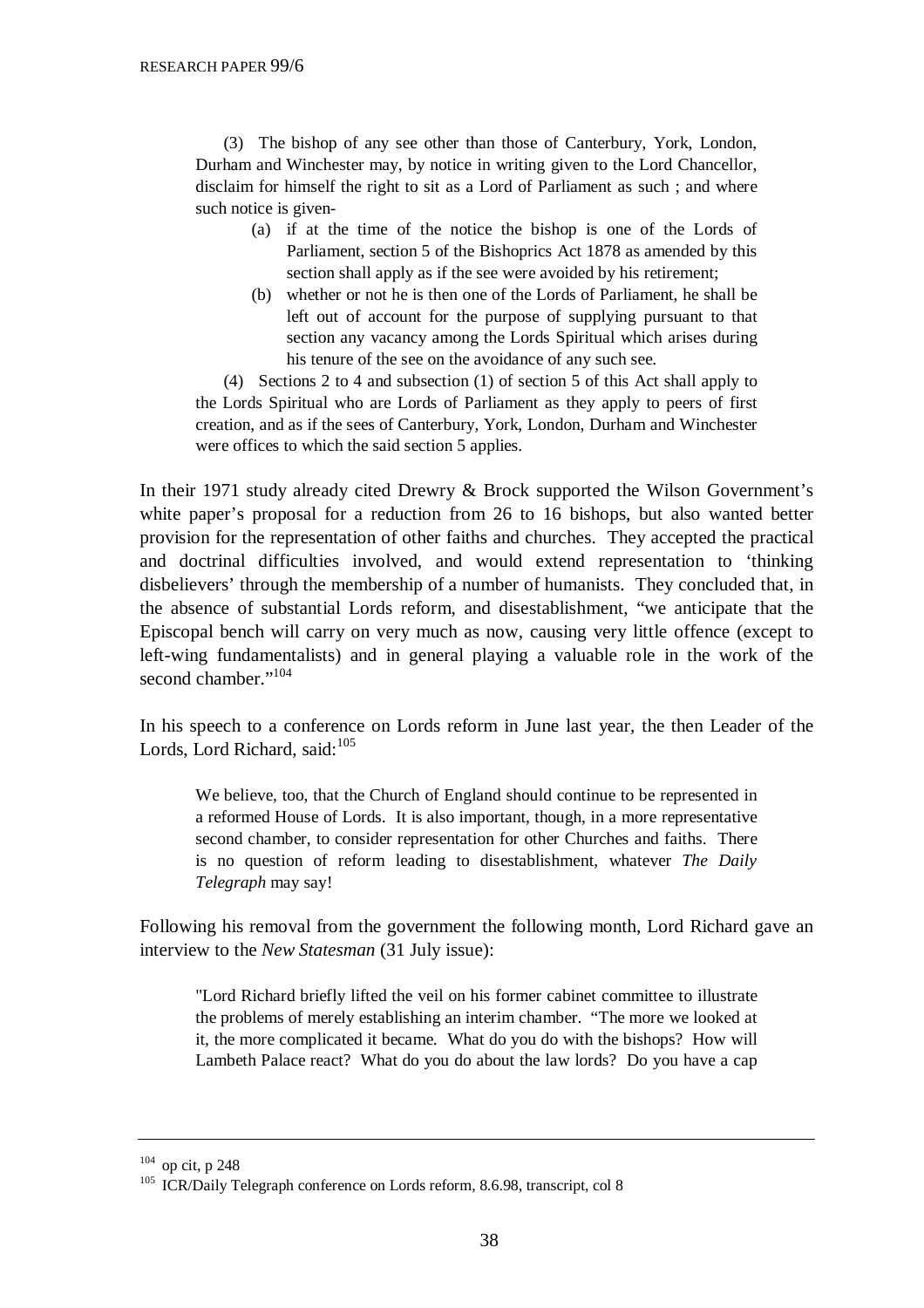on the size of the interim house and what's the size of the interim house? How many life peers are you left with? What are you going to do with the Tories? Are they going to get more life peers, in which case how are they going to get them?"

During the Lords' Queen's Speech debate on constitutional matters, the Bishop of Bristol considered the reform proposals, especially from the viewpoint of ecclesiastical representation:<sup>106</sup>

As a leasehold Member of your Lordships' House and a Bishop of the Church of England, the issue of reformation is life and breath to my life. But I recognise the unease in parts of your Lordships' House in relation to its proposed reform. That unease represents not only the shock it entails for the status quo but also uncertainty and legitimate concern about embarking on a journey for which the destination is not clear at the time of departure.

One declared stop along the way is the transitional arrangements for a House whose numbers may be made up by appointed Peers. We may well ask, as has already been asked, how that will be done. My friend, the right reverend Prelate the Bishop of Oxford, on 14th October in your Lordships' House suggested the model of the Crown Appointments Commission as a useful starting point. I hope that that will be kept in mind and become part of our deliberations.

For the rest of the journey, much will depend on the Royal Commission, not least on its membership and terms of reference, which we await with interest. There is an opportunity to contribute to an important process. It will clearly be important for the membership of the commission to be sufficiently broadly based to consider effectively all aspects of that complex matter, including the future of faith community representation in your Lordships' House. …..

I wish to underline the issue of representation. The Church of England is happy to see a broadening of that representation, but the key question concerns the framework in which that representation is set. At present, Bishops not only strengthen the spiritual dimension of the work of your Lordships' House--at least, I trust they do that although I heard the rebuke of the noble Lord, Lord Rodgers of Quarry Bank, as to whether we should be involved in certain aspects--they also contribute to its regional diversity. The fact is that the Bishops in your Lordships' House represent diverse parts of the country in a manner unmatched, perhaps, by any other element in your Lordships' House. Bishops are related to parishes, local communities and dioceses and they have local knowledge and points of reference which enrich debate and inform the legislative review.......

<sup>&</sup>lt;sup>106</sup> HL Deb vol 595 cc 40-3, 25.11.98. The Archbishop of Canterbury, Dr George Carey, was recently quoted as saying, "We have been in the House of Lords for many hundreds of years, and please God, will continue being there for many more years to come": D Sampson, "Churchmen essential", *House Magazine*, 6.4.98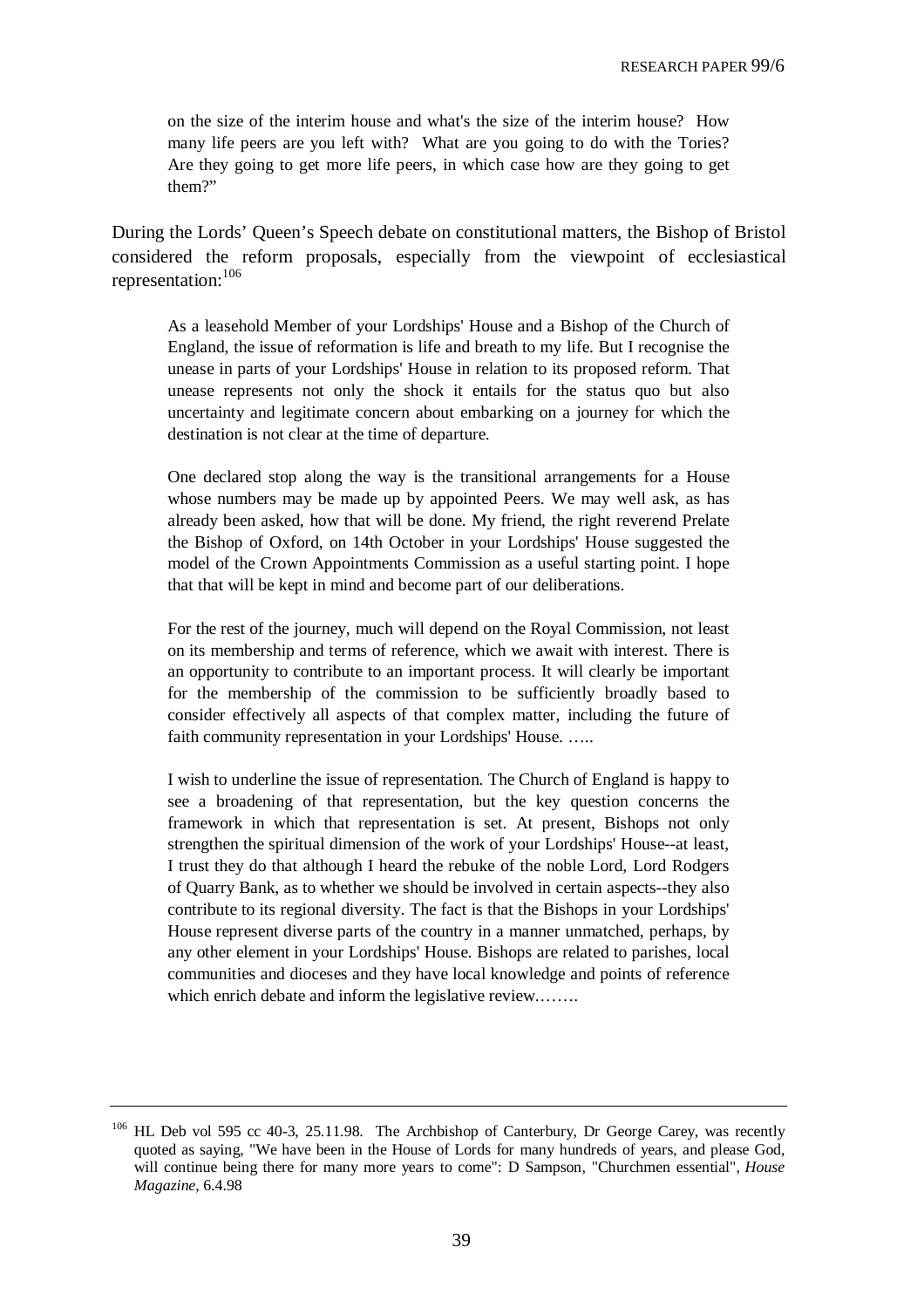The Bishops and the Church of England, because of their parochial and diocesan system, are able and willing to contribute to that important aspect of debate on the future of your Lordships' House. We commit ourselves to ensuring, to the best of our ability, that the reform will be such that it will be for the sake of good government of the whole nation, for all its people, so that they may participate fully in the life of our country.

In its examination of the present House, the white paper stated:<sup>107</sup>

**6.** Bishops have always been members of the House of Lords. Originally they were summoned in their dual role as major landowners and as the king's counsellors. In more modern times, the presence of the Bishops became increasingly associated with the establishment of the Church of England, although in law the two are quite separate. The establishment of the Church of England rests upon Parliament's powers over its legislation and the requirement for the Sovereign as its Supreme Governor to be in communion with it. The Bishops and Archbishops now sit by virtue of the Bishoprics Act of 1878, which provides for the two Archbishops, the Bishops of London, Winchester and Durham, and the next 21 most senior diocesan Bishops to have a seat in the House of Lords. The Bishops are the only true ex officio members of the House of Lords, as they retire from the House on retirement from their see. Since clergymen of the Churches of England, Scotland and Ireland, and Roman Catholic priests, are not able to be members of the House of Commons, the presence of Bishops in the House of Lords was before the introduction of life peers the only significant non-lay representation of the principal religious denominations in Parliament.

Turning to the issue of religious representation in the longer-term, it stated:<sup>108</sup>

**21.** The Government does not propose any change in the transitional House of Lords in the representation of the Church of England within the House. The Bishops often make a valuable contribution to the House because of their particular perspective and experience. To ensure that contribution remains available, the Government proposes to retain the present size of the Bishops' bench which we accept is justified, because the Church's official representation is made up of serving diocesan Bishops, who have duties which frequently call them away from the House. The present representation makes it possible for the Church to ensure its perspective is represented on all occasions when it would be particularly valuable.

**22.** The Government also recognises the importance of the House of Lords reflecting more accurately the multicultural nature of modern British society in which there are citizens of many faiths, and of none. We shall be looking for ways of increasing the representation in the Lords of other religious traditions. In

<sup>107</sup> Cm 4183, para 3.6, p 15

<sup>108</sup> paras 21-22, pp 39-40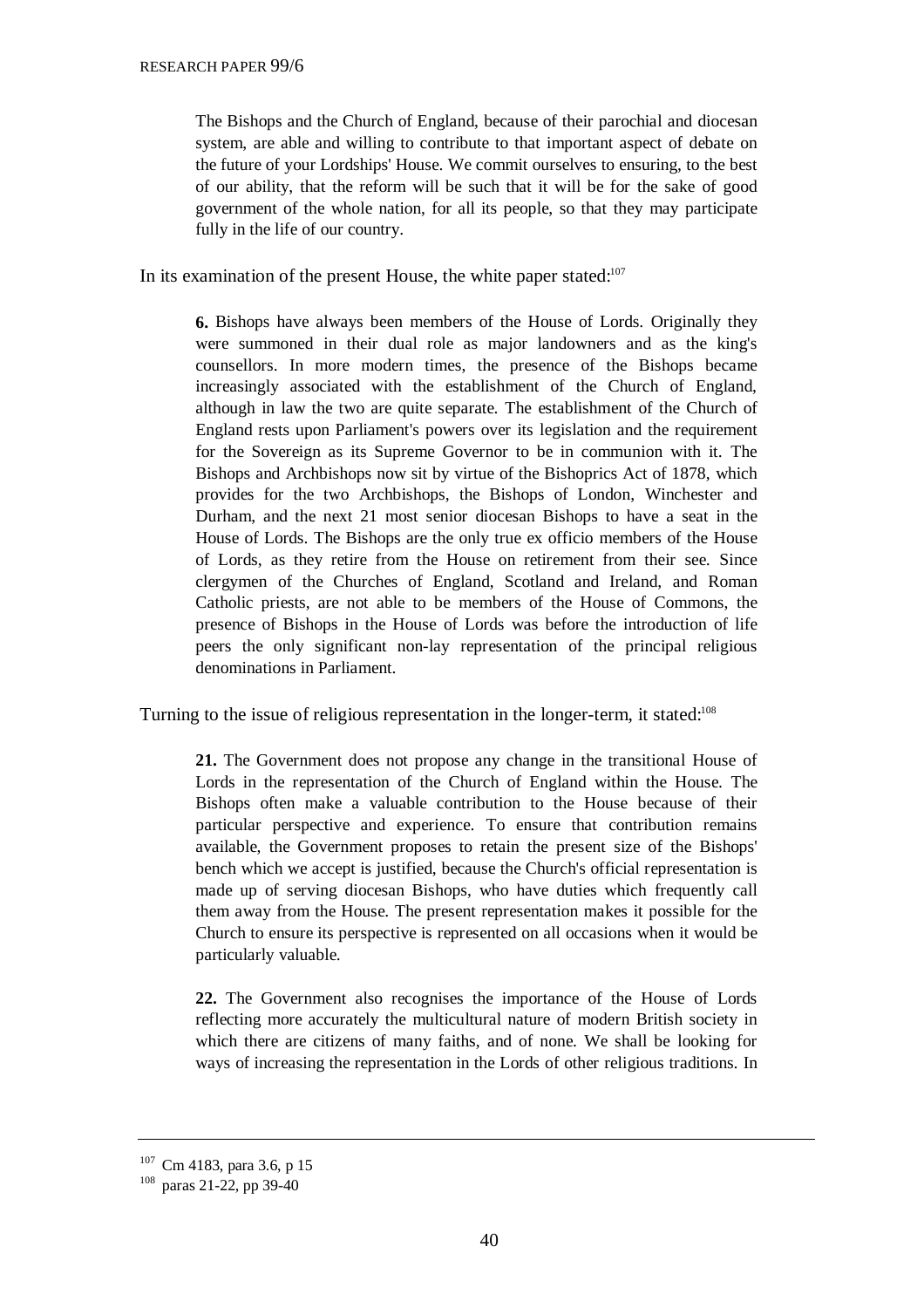particular, there is a case for examining the position of the Church of Scotland which is an established church but has never had representation as of right in the second chamber. However, at least during the first phase of our reforms, other religious representation will not take the form of providing regular representation such as is enjoyed by the Church of England. Nonetheless, considering if there is a way of overcoming the legal and practical difficulties of replicating that regular representation for other religious bodies should form one of the issues for examination in longer-term reform of the Lords.

During discussing of the Government's policy on 20 January the Leader of the Commons, Margaret Beckett, confirmed that the Government planned no immediate change to the membership or role of the bishops.<sup>109</sup> In the Lords the following exchange took place:<sup>110</sup>

**The Lord Bishop of Chichester**: My Lords, perhaps I may make three brief points on the document before us. First, I wish to express our appreciation for the kind remarks made in the document in relation to the contribution of the bishops to the work of this House. Secondly, we look forward to offering our own comments and contributions to the work of the Royal Commission when it comes into being. Thirdly, I want to make it quite clear, as I have done on previous occasions, that we would welcome the expansion of religious representation in this House to include other faiths, not only Christians.

**Baroness Jay of Paddington**: My Lords, I am grateful to the right reverend Prelate for those words. As I said in my original Statement, there is no intention in the transitional House, and certainly no understanding in the terms of the Bill, that there should be any difference in the representation on the Bench of Bishops during that period. He is right that in relation to the general discussion of the work of the Royal Commission it speaks of the possibilities of embracing a wider faith and a different cultural approach to the citizens and subjects of this country, which I am glad to hear he feels is appropriate.

### **B. The Law Lords**

#### **1. History and participation**

As a major study of the law lords noted,<sup>111</sup> the idea of judges as legislators is, on the face of it, strange in constitutional terms, especially in the context of the doctrine of the separation of powers.<sup>112</sup> While the broader issue of the highest domestic court<sup>113</sup> being

<sup>109</sup> HC Deb vol 323 c 921

<sup>110</sup> HL Deb vol 596 cc 594-5

<sup>111</sup> G Drewry & J Morgan, "Law lords as legislators" (1969) 22 *Parliamentary Affairs* 226-39

<sup>&</sup>lt;sup>112</sup> On this doctrine see generally Research Paper 96/82, section IV.B

<sup>&</sup>lt;sup>113</sup> except for Scottish criminal cases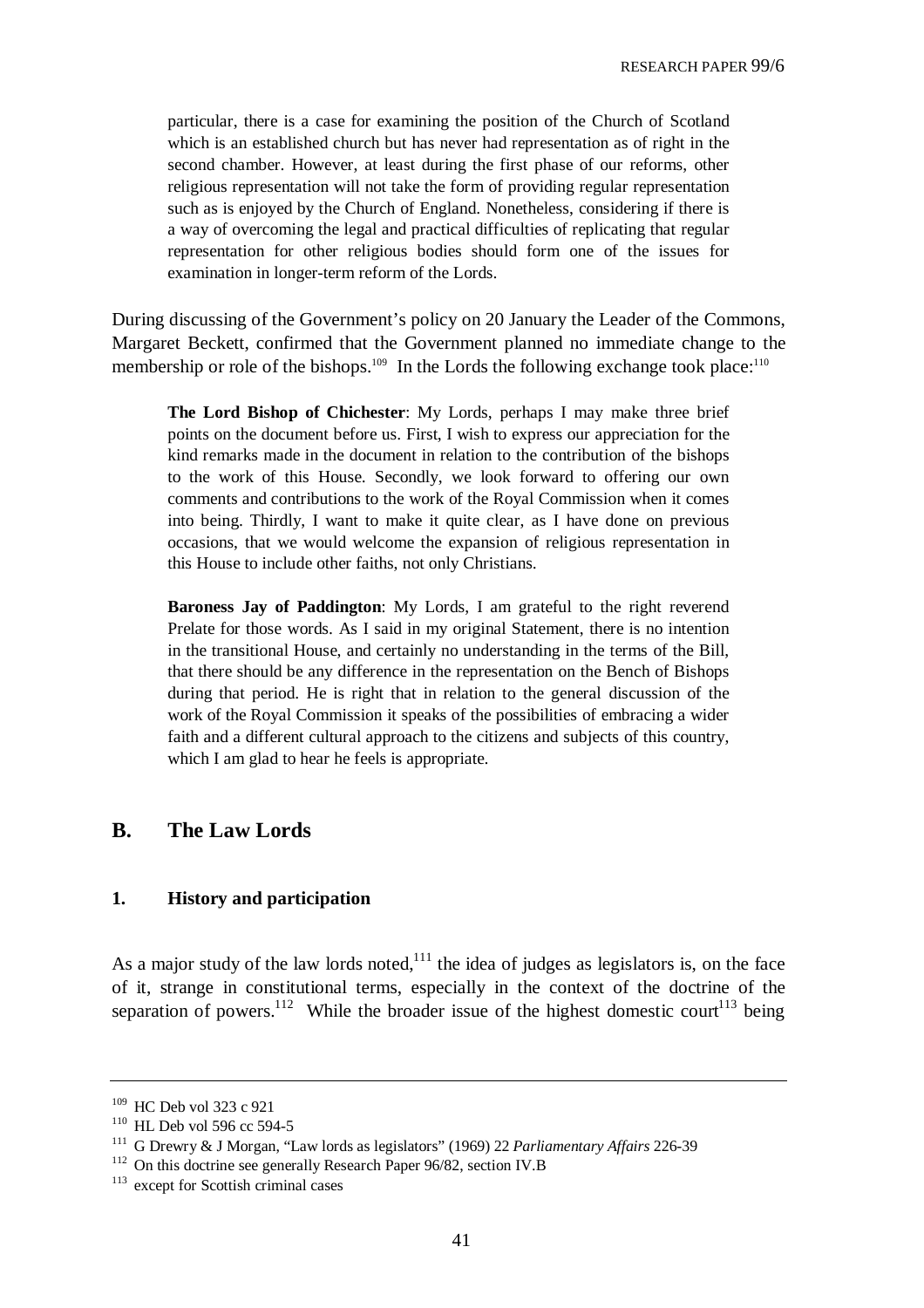formally part of a House of Parliament is beyond the scope of this Paper,  $114$  this duality of role has to be borne in mind when considering the membership of certain senior judges in Parliament. The term 'law lord' has no formal or legal status. A concise definition is given in Walker's Oxford *Companion to Law*: 115

A colloquial term signifying sometimes the Lords of Appeal in Ordinary and sometimes the rather larger body of persons who may sit in the House of Lords in its judicial capacity to hear appeals.

The *Appellate Jurisdiction Act 1876* requires a case before the Lords to be heard before three or more of the following [*s5*]:

- (1) *Lord Chancellor*,
- (2) *Lords of Appeal in Ordinary* (appointed under s6 of the Act), and Peers who are for the time being holding or have held any high judicial office.

'High judicial office' is defined generally in *s25* of the Act as the office of Lord Chancellor or of a judge of one of the 'superior courts' in the  $UK<sup>116</sup>$ .

In the original version of *section 6* of the 1876 Act Lords of Appeal in Ordinary could not receive a writ of summons for the Lords after they ceased to be Lords of Appeal even though they had 'life peerages'. This was changed by the *Appellate Jurisdiction Act* 1887, s2 of which in effect removed this disability. Nowadays some 'law lords' will be appointed under the *Life Peerages Act 1958*. 117

Drewry & Morgan, analysing the work of the House in 1967, showed that the participation of the law lords in that year related exclusively to Bills; they asked no questions of ministers, for example. However the authors noted that, like the bishops, $118$ their Parliamentary work is a small part of their overall activity. More generally "they constitute a highly expert and readily accessible body of expert opinion on technical

<sup>&</sup>lt;sup>114</sup> The initial report of the Mackay Commission, established last year by William Hague, stated that "consideration must be given to an existing function of the House of Lords which would not necessarily be appropriate for a new Second Chamber: that is, its role as Final Court of Appeal for the United Kingdom" (Sept 1998, para 26). The Home Report in 1978 had commented that an elected second chamber would mean, in addition to the removal of the bishops that "the Law Lords, although they could continue to exercise their judicial functions by transferring the jurisdiction of the Judicial Committee of the House of Lords to the Judicial Committee of the Privy Council, would lose their place in the legislature. Both these aspects are likely to be highly controversial, not least within the Conservative party" (March 1978, para 34, and see appendix 10)

 $115$  p 726

<sup>&</sup>lt;sup>116</sup> Including the High Court and Court of Appeal (in England & Wales and in Northern Ireland) and the Court of Session

<sup>&</sup>lt;sup>117</sup> and some, in the past, would have received hereditary peerages. The pre-1876 history of the composition of the House for its appellate jurisdiction is neatly summed up in Walker's *Oxford Companion to Law*, p585. For an analysis of the Law Lords in their judicial capacity, see A Paterson, *The Law Lords*, 1982

<sup>&</sup>lt;sup>118</sup> on which see the previous section of this Paper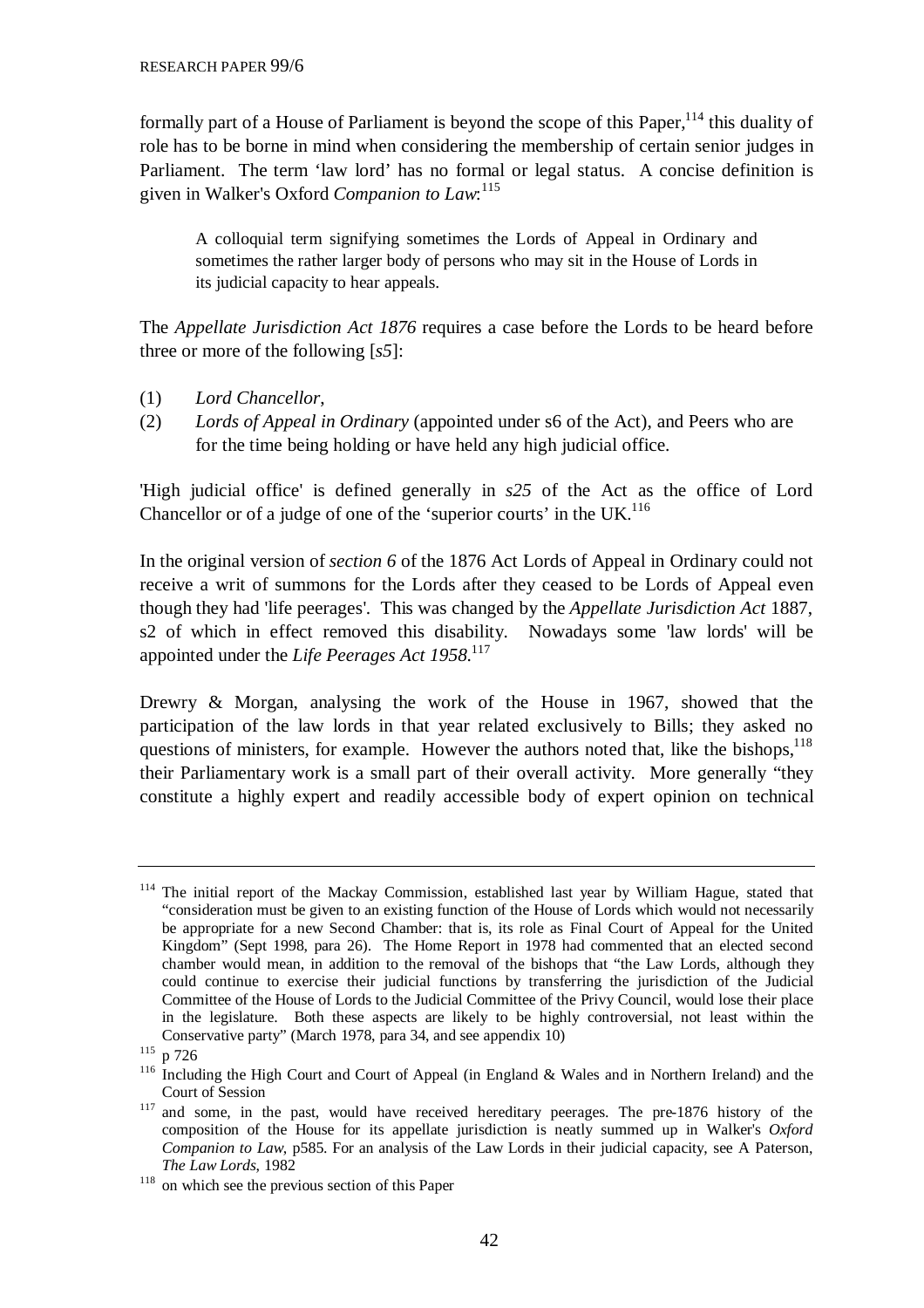points of legislation; their failure to speak on a particular measure may only mean that their views have been fully canvassed beforehand."<sup>119</sup> While they mainly participated on technical legal issues, "sometimes however they appear to assume a more controversial role – as self-appointed guardians of the nation's moral conscience in issues such as the abolition of the death penalty, and the relaxation of the law of abortion."<sup>120</sup> They also provided a link between the courts and the legislature, which could be useful when the House was debating legislation, or calls for legislation, arising, directly or otherwise, from legal judgments.

As Shell notes, "legal expertise may be regarded as an essential requirement in any legislature." He describes their participation in the non-judicial work of the House: $^{121}$ 

Serving law lords are not forbidden to take part in any business before the Lords, though there is a predisposition against their participation in matters of political controversy. Their judicial duties also inevitably impose restrictions on the amount of time they can give to the work of the House. Once retired they may have more time to participate, and need no longer feel that the independence of their role as judges is threatened by their entry into matters of political controversy. But advancing years may well limit the activities of some, and others may feel that discretion and a sense of decorum ought still to inhibit participation in political matters.

Baldwin asserted that not only was there a convention against them becoming involved with a political party, "but also one preventing them from participating in partisan political controversy", although this did not prevent them from becoming involved in the legal aspects of politically controversial topics.<sup>122</sup>

Law lords often chair royal commissions, committees of inquiry and the like, and will generally participate in debates (including those on legislation) which result from these bodies' deliberations and reports. They will also be active in various legal/technical House committees, such as ad hoc select committees on issues like capital punishment, or scrutiny committees on EU legislation or delegated powers and deregulation.

A relatively recent study of the House in action analysed peers' participation, dividing attendance into four categories. The following statistics, which are derived from that

<sup>119</sup> Drewry & Morgan, op cit, p 231

 $120$  p 232. As the authors noted, many law lords at that time came from a politically active background before becoming judges

<sup>&</sup>lt;sup>121</sup> D Shell, *The House of Lords*, 2<sup>nd</sup> ed., 1992, pp 56-7. For a detailed recent analysis, see M Rush & N Baldwin, "Lawyers in Parliament" in D Oliver & G Drewry, *The law and Parliament*, 1998, esp pp 163- 173

<sup>122</sup> Baldwin, op cit, pp 57-8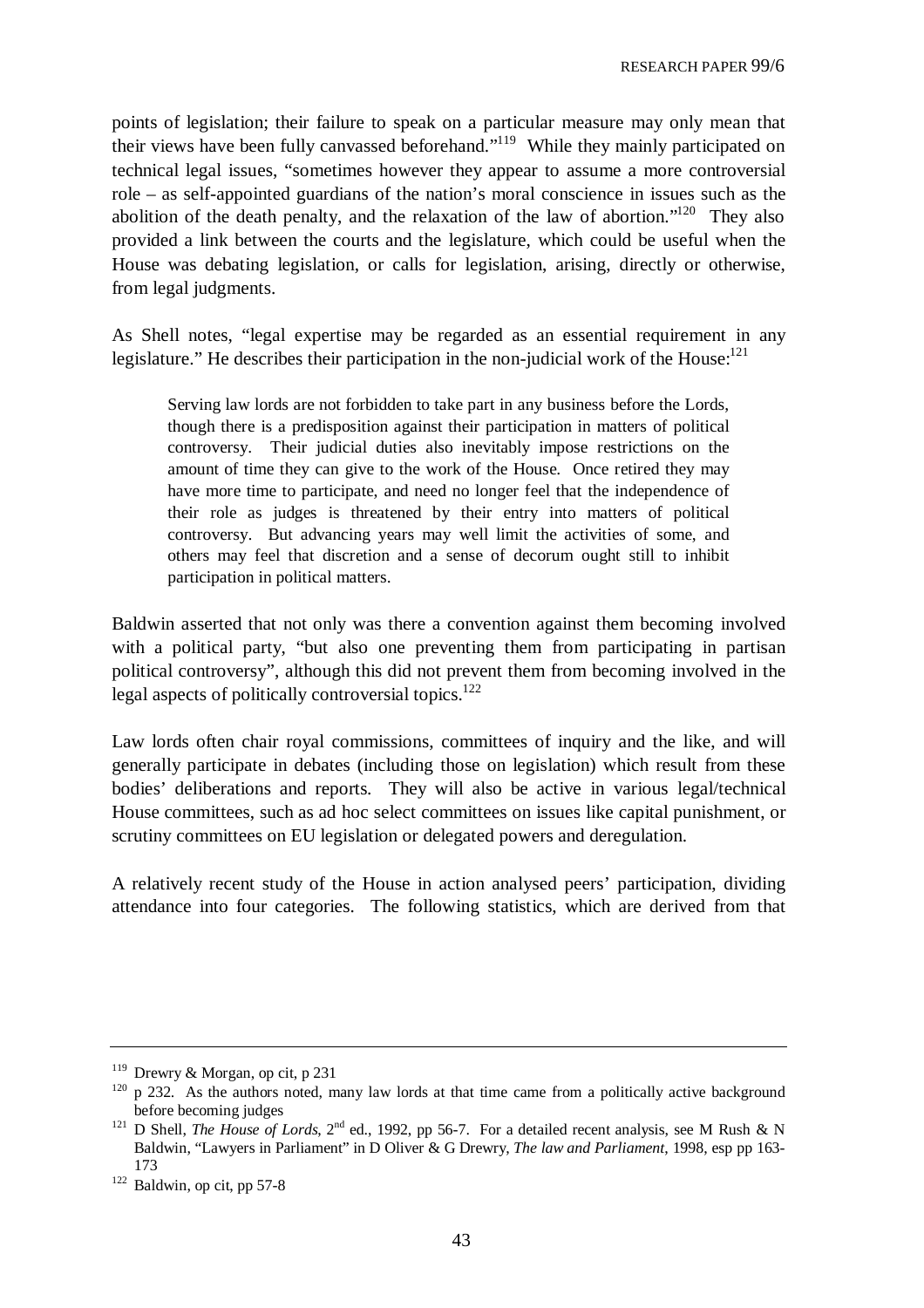study, compare the law lords' participation with those of all peers, for the 1988-89 session: $123$ 

|                |                                      | all peers | law lords |
|----------------|--------------------------------------|-----------|-----------|
|                | • <i>rare</i> (up to 5% of sittings) | 19.5%     | 22.2%     |
|                | <i>infrequent</i> ( $>5-33$ 1/3%)    | 33.6%     | 61.1%     |
|                | • frequent (>33 1/3%-66 2/3%)        | 19.0%     | 11.1%     |
| $\blacksquare$ | regular $($ >66 2/3%)                | 27.9%     | 5.6%      |

Baldwin asserts that, although the law lords nowadays are not barred from the ordinary work of the Lords, "there is undoubtedly not only a convention against their becoming involved with any political party but also one preventing them from participating in partisan political controversy. Such restraint does not of course prevent law lords from speaking out on the legal aspects of politically controversial topics, nor indeed from participating in the divisions which take place in the House."<sup>124</sup> In 1969. Drewry & Morgan summarised the law lords as "a politically neutral caucus of legal advisers."<sup>125</sup>

Shell's conclusion in 1992 on the role of the law lords is as follows:  $126$ 

The law lords do play a significant role in the House of Lords. In part this is a matter of being 'resident technical consultants to the legislature on legal points arising out of proposed legislation' (Blom-Cooper and Drewry, 1972, p. 203); in part it is their capacity to contribute generally to debates on crime and the penal system, though their contribution here is fairly irregular; in part it is their readiness to act as guardians over the whole machinery of justice when they see this being affected by some change they consider foolish. Among the law lords of each generation there also appear to be one or two who choose to become House of Lords men, drawing on their legal expertise but applying it in an unabashed way in debate on a wide range of topics.

#### **2. Their place in a reformed chamber**

As already noted, the broader question of the dual function of the Lords as a House of Parliament and a final court of appeal is outwith the scope of this Paper. The overall programme of constitutional reform legislation (especially devolution and human rights) may lead to a more public profile for the senior judiciary, especially the law lords, which, allied to other developments,<sup>127</sup> could prompt reconsideration of this question, or at least the active involvement of the law lords in the non-judicial work of the House.

<sup>123</sup> N Baldwin, "The membership of the House" in D Shell & D Beamish, *The House of Lords at work*, 1993, pp 52-53

<sup>&</sup>lt;sup>124</sup> Baldwin, op cit, pp 57-58. Retired law lords will feel even less constrained

 $125$  op cit, pp 237-8

<sup>&</sup>lt;sup>126</sup> op cit, p 59. See also the 1968 white paper's consideration of their role: Cmnd 3799, paras 59-62, November 1968

<sup>&</sup>lt;sup>127</sup> such as the controversy over the recent appeals concerning General Pinochet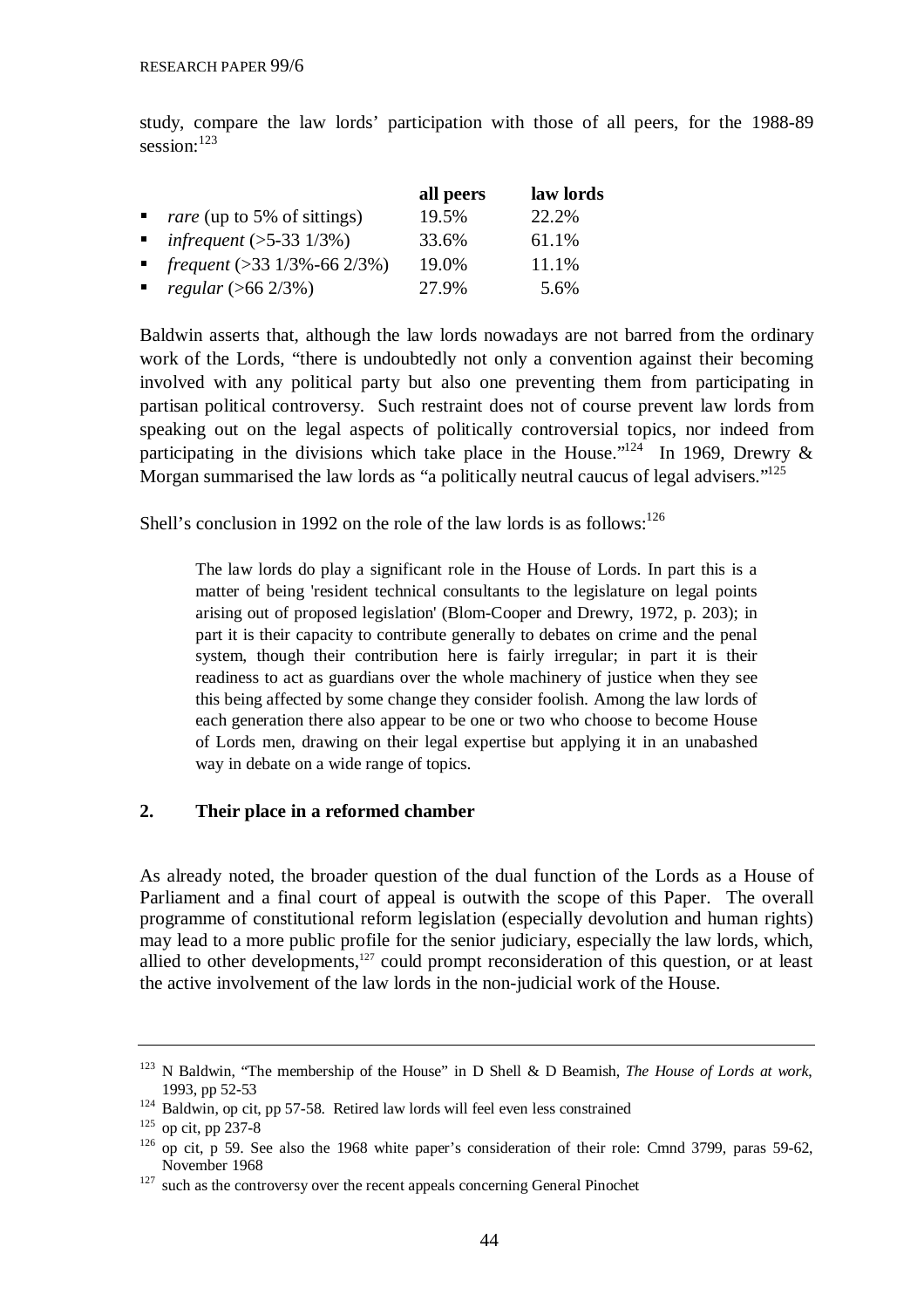The 1968 white paper stated that "the judicial function of the House of Lords have not been examined in the context of the proposed reform and no change is contemplated in the responsibilities or rights of law lords in relation to the judicial business of the House. In particular, all law lords would continue to be able to vote on the judicial business of the House."<sup>128</sup> The initial report of the Mackay Commission, established last year by William Hague, stated that "consideration must be given to an existing function of the House of Lords which would not necessarily be appropriate for a new Second Chamber: that is, its role as *Final Court of Appeal* for the United Kingdom" (Sept 1998, para 26). The Conservatives' Home Report in 1978 had commented that an elected second chamber would mean, in addition to the removal of the bishops that "the Law Lords, although they could continue to exercise their judicial functions by transferring the jurisdiction of the Judicial Committee of the House of Lords to the Judicial Committee of the Privy Council, would lose their place in the legislature. Both these aspects are likely to be highly controversial, not least within the Conservative party" (March 1978, para 34, and see appendix 10).

The white paper considered the role of the Law Lords in the present House: $129$ 

**7.** The position of the House of Lords as the supreme court of the realm also comes from the House's origins as the King's Council. Until 1876, the judicial functions of the Lords had to be provided by those who happened to be members of it, or hereditary peerages had to be conferred to bring suitably qualified men into the House. At that point, concern about the lack of available expertise led to the innovation of conferring life peerages specifically for judicial work in the Lords, so that those who did not feel they had the resources to maintain the estate and dignity of a peerage through future generations could still be appointed. There are 12 active Law Lords at any one time, but retired Law Lords are still able to act judicially up to the age of 75, and all Law Lords are members of the House for life.

Turning to the issue of judicial representation in the longer term, it stated:<sup>130</sup>

19. It is a very important part of the House of Lords' work that it constitutes the highest court in the land. That function is carried out by the specially selected peers known colloquially as the Law Lords and does not involve other peers. However, the Law Lords' presence has a significant effect on the ethos and contribution of the House as a whole. They are full members of the House, even when not sitting in a judicial capacity, although by convention they do not become involved in politically contentious issues. The contemporary rationale for the Law Lords being life peers as opposed to ex officio members of the House is the major contribution they can make to the cross-bench element in the House. Thus they remain members, even after their retirement as Law Lords. The retired Law Lords play a particularly distinguished role in the examination of legislation, especially that with a highly technical or legal content. Most significant is their

<sup>128</sup> *House of Lords reform*, Cmnd 3799, Nov 1968, para 60. See generally paras 59-62

<sup>129</sup> para 3.7, p 15

<sup>&</sup>lt;sup>130</sup> para 19-20, p 39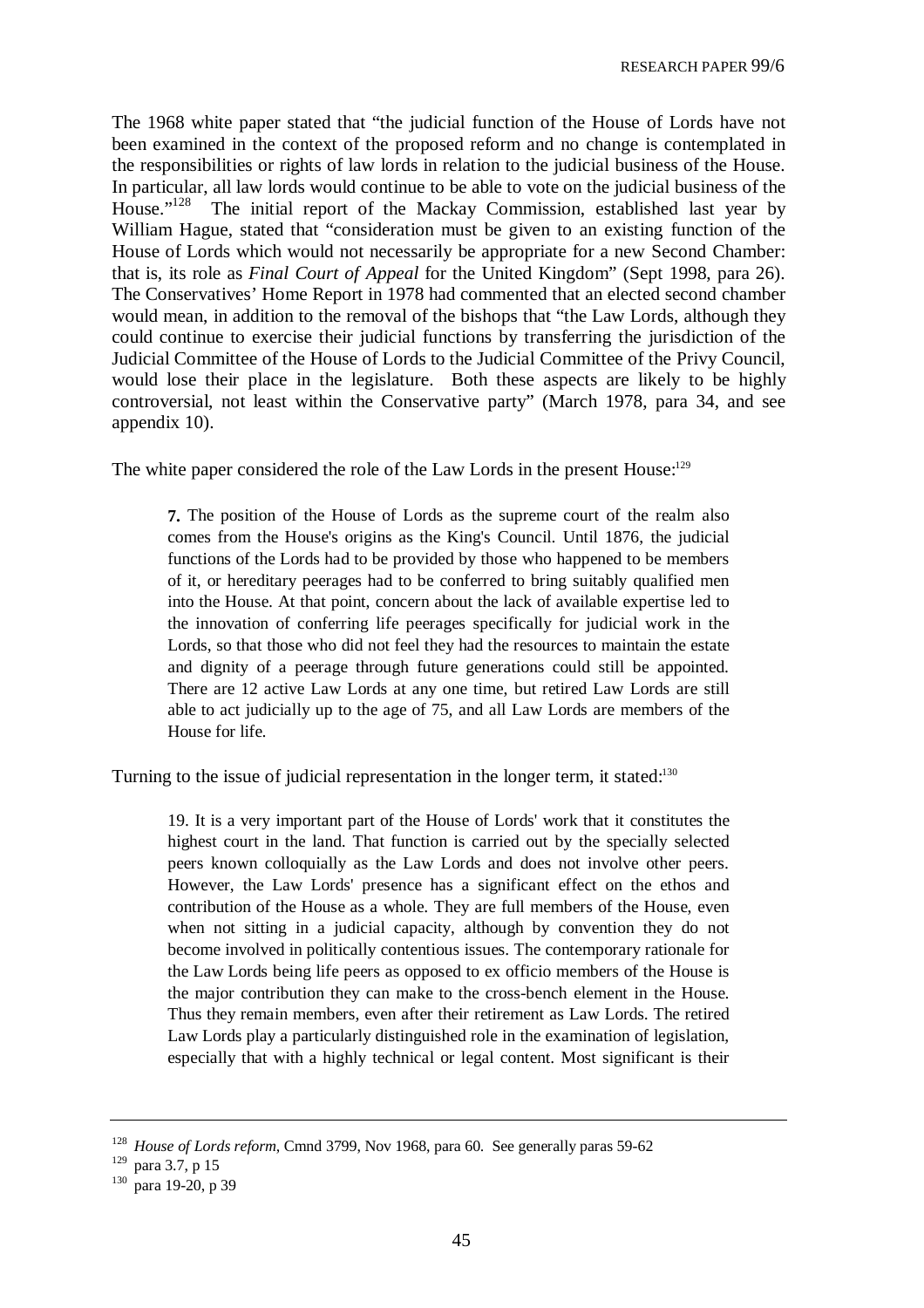contribution to debates on the administration of justice, penal policy and civil liberties, where law and politics intersect.

20. Whilst therefore the judicial system is kept quite separate from the political process, it is unusual, compared to most major democracies, to have judges sitting as members of the legislature in this way. It would therefore be legitimate to consider, when looking at fundamental reform of the purpose and nature of the House of Lords, whether the present arrangements should continue. But consideration would also have to be given to what this would do to the nature of Parliament as a whole, and how the supreme judicial authority could be reconstituted elsewhere in the system and where it could be suitably accommodated. Detailed proposals on this would fall outside the scope of the Royal Commission's terms of reference.

Responding to questions following her Commons statement on 20 January, Margaret Beckett said that "the issue of the existence and the role of the Law Lords is, at least in part, also a matter for the judiciary and the judicial system. It was not thought sensible, even in the transitional House, to take steps to change that role."131

### **C. The cross-benchers**<sup>132</sup>

A significant segment of the membership of the Upper House<sup>133</sup> is that group of peers which sits on the cross benches, thereby signifying allegiance to no party. By the mid 1960s some of them combined into a loose grouping under what later became known as a Convenor.134 This group, which should not be regarded as a party in the recognised sense, generally meets every Thursday afternoon to consider future business and related matters, and operate through a notice of future business<sup>135</sup> and so on, but with no request or demand for attendance.<sup>136</sup> The Convenor is, however, part of the House's 'usual channels' other than as a voice in future business. As Shell noted, in 1992, "in some respects cross-

<sup>131</sup> HC Deb vol 323 c 921

<sup>&</sup>lt;sup>132</sup> See the interviews with the present convenor, the former Commons Speaker Lord Weatherill, in the 24.3.97 and 11.1.99 issues of the *House Magazine*

<sup>&</sup>lt;sup>133</sup> a majority, around two-thirds, of whom are hereditary peers

<sup>&</sup>lt;sup>134</sup> It must be borne in mind that not all non-party peers sit on the cross-benches, as there is a significant number of peers who are generally listed in tables of the membership of the House as 'others'. Lord Weatherill has expressed a preference for non-party peers to be called 'independents' rather than 'crossbenchers'

<sup>&</sup>lt;sup>135</sup> This cannot be compared to a party whip, although it is sometimes described in textbooks as an 'unlined whip'

<sup>&</sup>lt;sup>136</sup> Lord Weatherill has neatly made the point in his recent House Magazine interview: "By definition independents cannot be whipped or told what to do. Crossbenchers are not encouraged to come here just to plod through lobbies – they come in when they think they can make a contribution." As law lords and bishops are technically cross-benchers, they receive notices of cross-bench meetings, and join in the group's more social occasions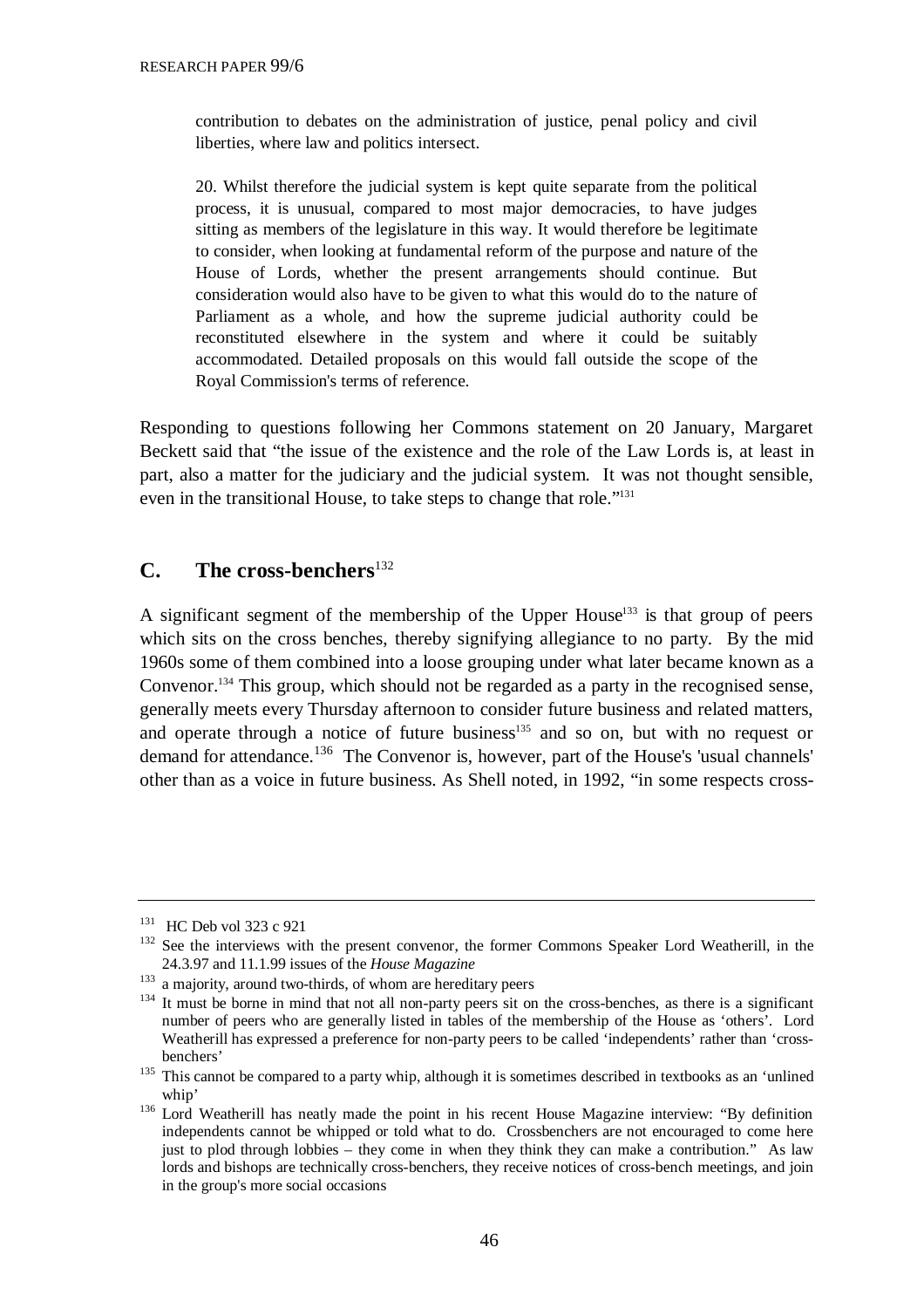bench peers may look like another party in the House of Lords, but this is misleading."137 He continued: $138$ 

Their opinions range widely and their organisation is minimal. They have no leader, and could not have one in the usual sense of the term because they do not seek - nor could they - to formulate common views on issues coming before the Lords. But having a regular meeting, a recognised spokesman and an unlined whip are all useful devices for keeping non-party peers in close touch with the work of the Lords. For example, their convenor sits on the various select committees which deal with domestic House of Lords matters, such as procedure, leave of absence and expenses, privileges and the Committee of Selection. She can report back on matters covered by these committees, sound out the opinions of cross-bench peers, and feed these in as necessary.

The Convenor, Lord Weatherill, has said that he "would never wish to see the Cross Bench peers acting as a party. We are not a party. We are a group of 316 individuals exercising our judgement. We vote here in an individual way and 'on our honour, and on our judgement'. It's a good phrase."139 Their formal non-party status can be an advantage as cross-benchers are often asked to chair subject select committees, for example. Their voting patterns suggest that some may have tended routinely to support a party, while others may sometimes have adopted a policy of supporting the government of the day whatever its colour. Their votes can inject a degree of uncertainty in the outcome of any division.<sup>140</sup> The cross-benchers can be regarded as part of the 'Opposition', in a 'Westminster model' sense, only in so far as they are not part of the Government benches.

Cross-benchers choose the subject of a day's debate three times a year. Lord Weatherill described the subject of those debates as "of a non-political nature which is of interest to the general public." Peers also seek amendments to Bills, where appropriate. The Convenor believed that "the Cross Bench peers are more influential today than they've been for a very long time."  $141$  It was the cross-benchers who floated the proposal at the end of last year for the retention of a proportion of the hereditary peerage during the transitional phase of Lords reform.<sup>142</sup>

<sup>&</sup>lt;sup>137</sup> Shell, op cit, p 90. For example the cross-benchers are not a party for the purposes of financial assistance by way of 'Cranborne Money' (the Lords equivalent of Short Money), and the Convenor is an unpaid post

<sup>&</sup>lt;sup>138</sup> pp 90-1. At this time the convenor was Baroness Hylton-Foster

<sup>139</sup> 1997 *House magazine* interview, op cit, p 18

 $140$  see Baldwin, op cit, p 57

<sup>141</sup> 1997 *House magazine* interview, op cit, p 18

 $142$  on which see Research Paper 99/5, section IV E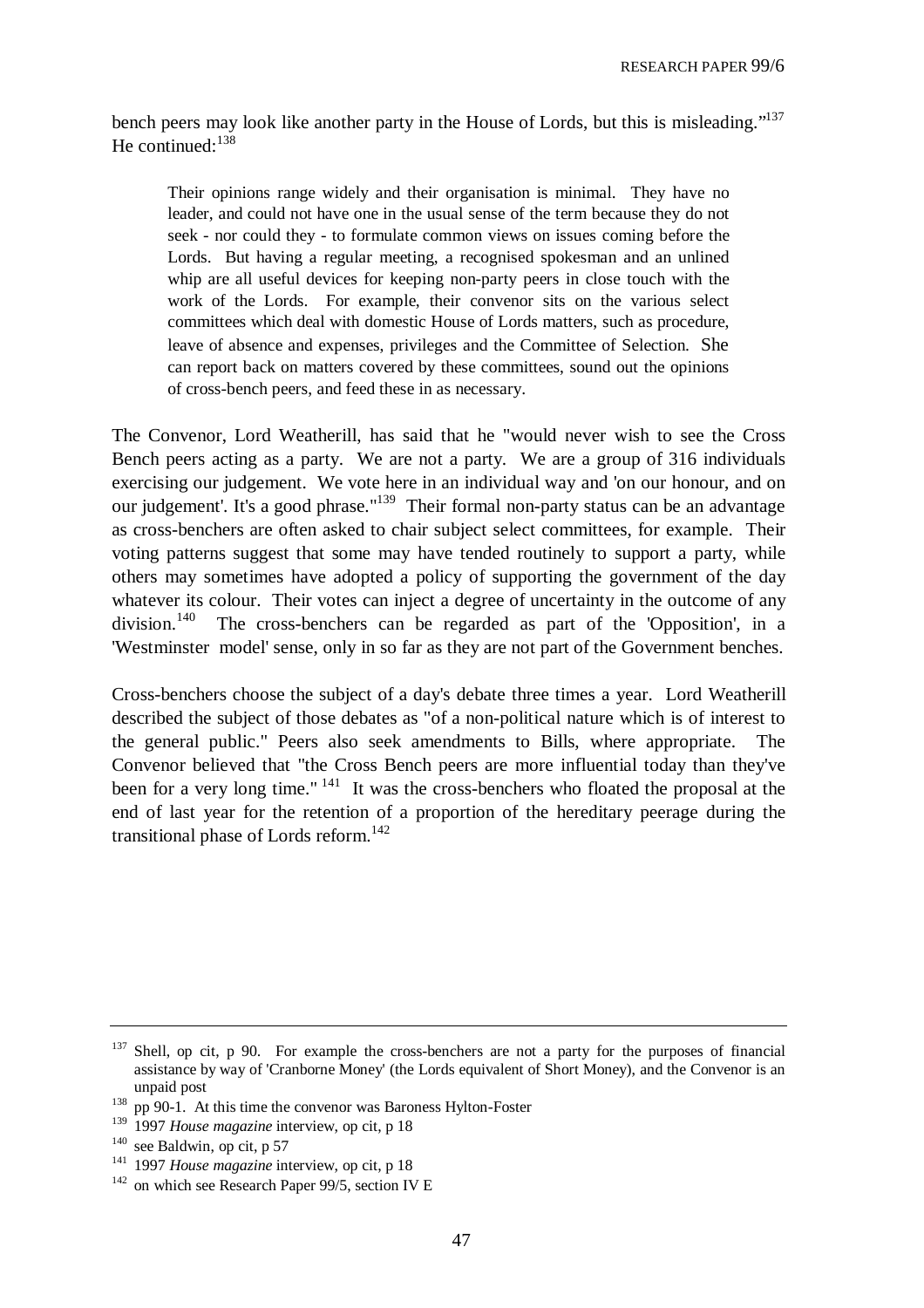The 1968 white paper on Lords reform considered the cross-benchers mainly in the context of post-reform review of the working of the House: $143$ 

**72.** A further question which should engage the committee is the position of the cross bench peers. Attention has been drawn to the importance of the cross benchers in the reformed House and to the fact that their presence is needed to safeguard its independence. They do not at present act in any way as an organised group or possess a sense of corporate identity and those who are active in the House do not give regular support to any one party. There is no reason to think that they would cease to act in this way in the future or become in any sense a new constitutional force, but it would nevertheless be important to ensure that they do not as a group become identified with any one party or with any one point of view. As part of its general task the proposed committee should satisfy itself that the cross bench element was constituted in a way which fully maintained the independent and non-aligned spirit of its present membership.

The section of the Labour manifesto in 1997 dealing with Lords reform contained the following: "We are committed to maintaining an independent crossbench presence of life peers." This was reaffirmed by the Leader of the Lords, Baroness Jay of Paddington, during the two-day debate on Lords reform last October.<sup>144</sup> The Cabinet Office's detailed press briefing on the 1998-99 Queen's Speech stated that, in the forthcoming Bill, "the strong independent element of the cross-benchers will be preserved." In the Lords' debate on the Queen's Speech, Baroness Jay contrasted the cross-benchers' independence with those of hereditary peers generally:  $145$ 

I accept that some Cross-Bench hereditary Peers are independent. For them, independence is real. It is prized. It is valued and the Government are committed to maintaining that genuinely independent voice. But this House knows what the reality is for the majority. This House knows which Lobby they go through time after time after time. "Independent" they may call themselves; well, independent by name--but not independent by nature or behaviour.

In the two-day debate in October last year, Lord Weatherill said:<sup>146</sup>

As Convenor of the Cross-Bench Peers I cannot speak for them all; nor do I presume to do so. Nevertheless, if there is a consensus it is that we have a very high regard and affection for the 203 hereditary Peers who sit on our Benches. Many of them have played, and continue to play, an active and valuable part in the work of the committees of this House. Others sit on the Woolsack as Deputy Speakers and Deputy Chairmen. Others regularly participate in debates and amendments to legislation and bring to bear their personal experience and

<sup>143</sup> *House of Lords reform*, Cmnd 3799, para 72, November 1968

<sup>&</sup>lt;sup>144</sup> HL Deb vol 593 cc 925-6, 14.10.98

<sup>&</sup>lt;sup>145</sup> HL Deb vol 595, c 24, 25.11.98

<sup>&</sup>lt;sup>146</sup> HL Deb vol 593 cc 936-7, 14.10.98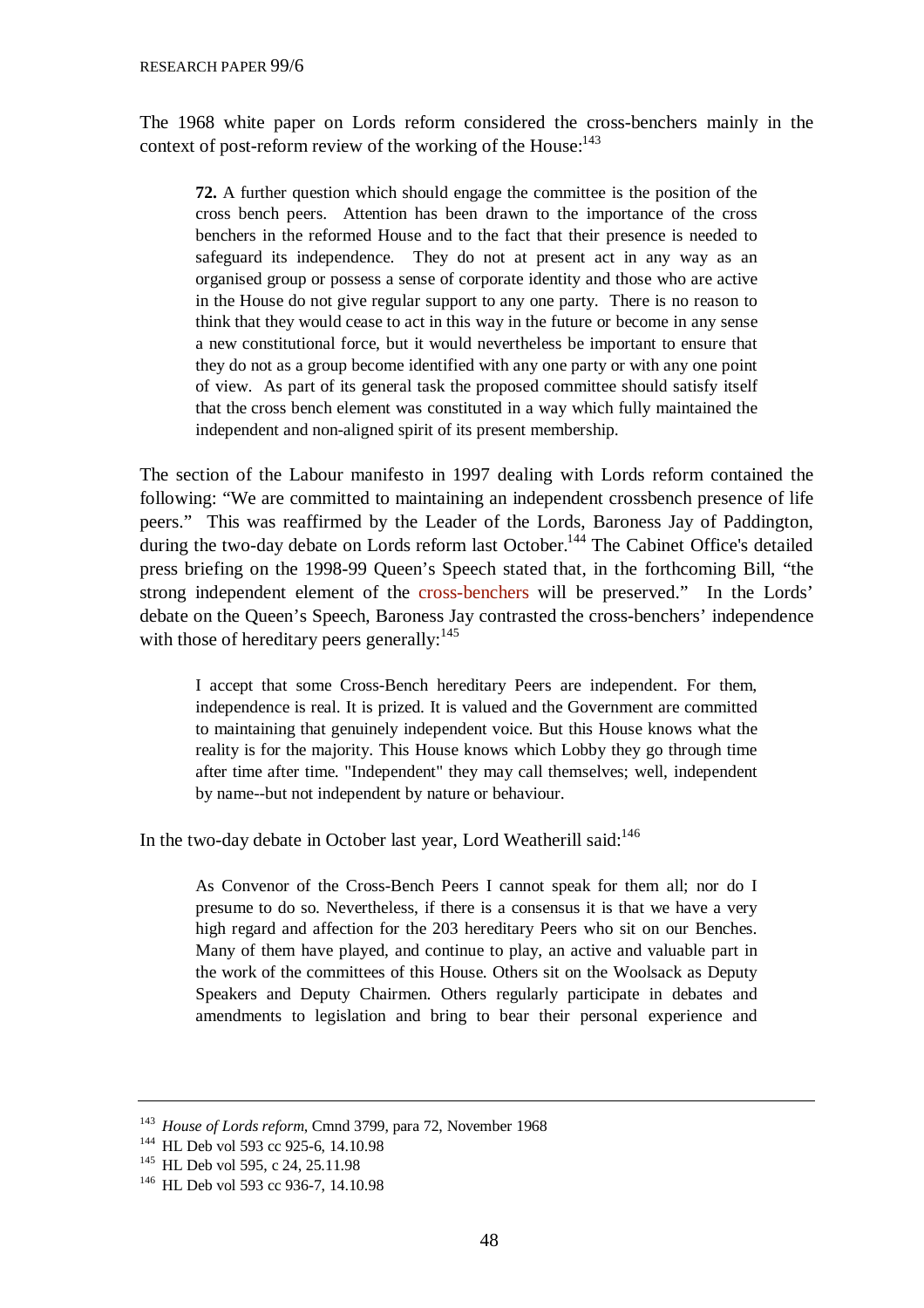expertise. No fewer than 141 Cross-Bench hereditary Peers serve on the main committees of this House at the moment.

It is sometimes alleged that our voting record is not good, but we do not issue a Whip and do not plod through Lobbies to vote for or against arguments that we have not heard. I believe that the House will sorely miss the wisdom and experience of the hereditary Peers. We have a legitimate concern as to who will do the work that they currently carry out and how they will be replaced. It will take time for the Royal Commission to make its recommendations. I believe that most Back Benchers are in favour of evolutionary change rather than sudden death. Would it not be wise to phase out the hereditary element in this House rather than guillotine it? While accepting that the hereditary Peers will have to go eventually, is it not wise and sensible to delay their departure once the Government's Bill in the new Session has been passed--not until the Royal Commission has finally reported but at least until the end of this Parliament? What is two to three years in the scheme of things in a matter as important as this? ……I will conclude by repeating that before we bulldoze this House we should see the plans. We on the Back Benches await with great interest the White Paper that has today been promised to us.

The white paper, in its consideration of the role and function of the hereditary peers, recognised the value of the independent element provided by the hereditary and life peers on the Cross-benches:<sup>147</sup>

**7.** There is a genuinely independent element in the House of Lords: the independents who choose to sit on the cross benches. These peers take no party whip, though many have a significant voting record of consistently supporting one political party, in spite of their nominal independence. Around 100 life peers have made the choice to sit as Cross Benchers. We recognise that a genuinely independent voice such as this is one of the great strengths of the House of Lords.

Such an independent role would be retained in the transitional House:<sup>148</sup>

**3.** For the transitional House:

- we presently plan to seek only broad parity of numbers with the main Opposition party; and
- we shall maintain a significant independent, cross-bench element. We will establish an independent Appointments Commission to make nominations to the cross benches and to oversee the propriety of all recommendations of political peers, so that all peers are vetted to the highest standard.

 $147$  Cm 4183, para 5.7, p 28. It stated later when explaining the role of the proposed Appointments Commission in the selection of cross-benchers: "We recognise and value the tremendous contribution made to the work of the House of Lords by the independent cross-bench peers": para 6.9, p 33

<sup>&</sup>lt;sup>148</sup> para 6.3, p 31. The Appointments Commission is considered in section VII.C of the companion Research Paper 99/5